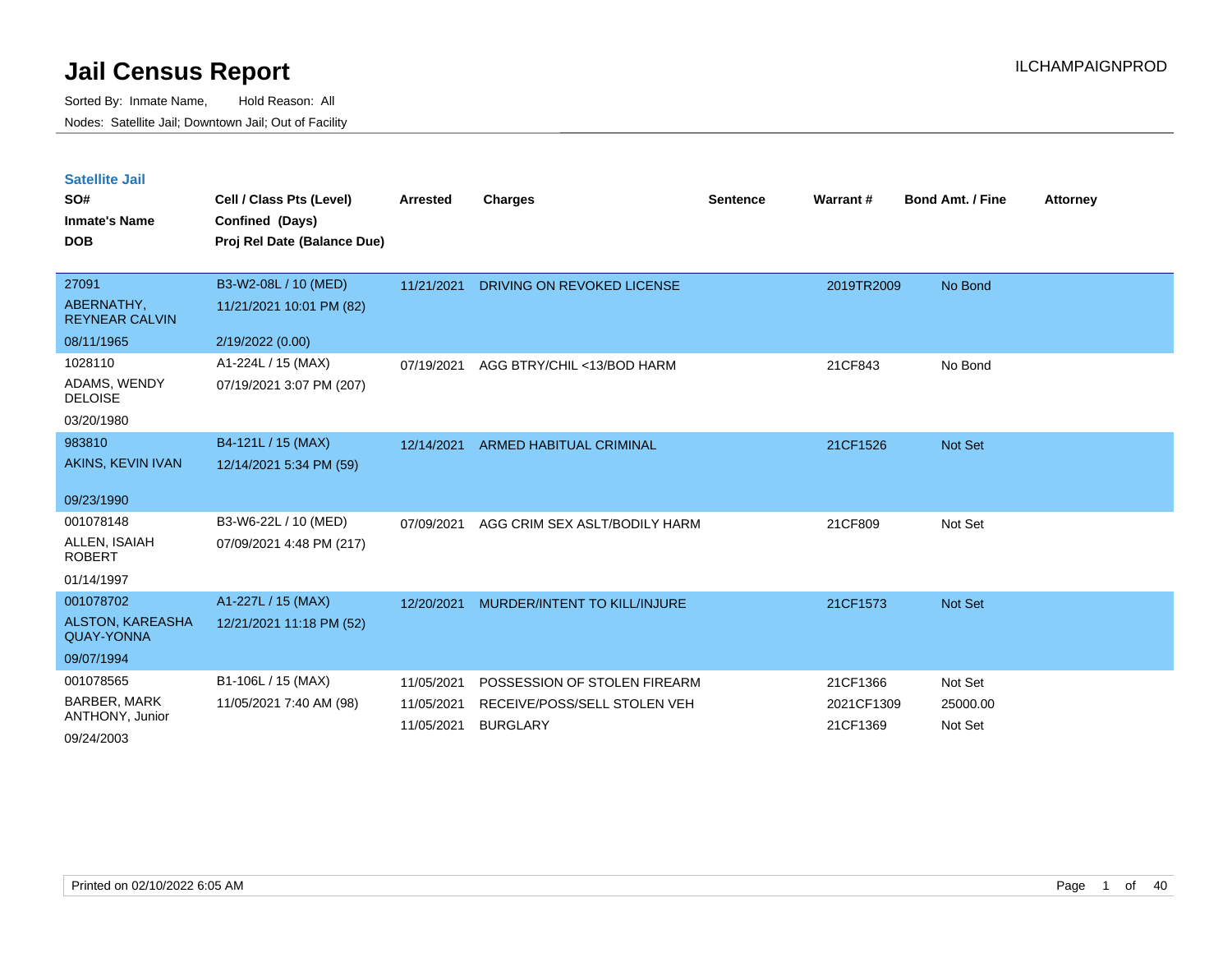| SO#                                      | Cell / Class Pts (Level)                      | <b>Arrested</b> | <b>Charges</b>                           | <b>Sentence</b> | Warrant#    | <b>Bond Amt. / Fine</b> | <b>Attorney</b> |
|------------------------------------------|-----------------------------------------------|-----------------|------------------------------------------|-----------------|-------------|-------------------------|-----------------|
| <b>Inmate's Name</b>                     | Confined (Days)                               |                 |                                          |                 |             |                         |                 |
| <b>DOB</b>                               | Proj Rel Date (Balance Due)                   |                 |                                          |                 |             |                         |                 |
|                                          |                                               |                 |                                          |                 |             |                         |                 |
| 518851                                   | B1-105U / 10 (MED)                            | 01/11/2022      | <b>FELON POSS/USE WEAPON/FIREARM</b>     |                 | 20CF361     | 15000.00                |                 |
| BARKER, ALEXANDER<br><b>MASSIE</b>       | 01/11/2022 2:37 PM (31)                       | 01/11/2022      | POSS AMT CON SUB EXCEPT(A)/(D)           |                 | 2020CF863   | 15000.00                |                 |
| 09/24/1986                               |                                               | 01/11/2022      | <b>BAD CHK/OBTAIN CON PROP/&gt;150</b>   |                 | 20CF192     | 15000.00                |                 |
|                                          |                                               | 01/11/2022      | <b>BAD CHK/OBTAIN CON PROP/&gt;150</b>   |                 | 19CF1686    | 15000.00                |                 |
|                                          |                                               |                 | 01/11/2022 METH DELIVERY/15<100 GRAMS    |                 | 20CF1383    | No Bond                 |                 |
|                                          |                                               | 01/11/2022      | DRIVING ON REVOKED LICENSE               |                 | 2020TR16539 | 1500.00                 |                 |
|                                          |                                               | 01/11/2022      | OBSTRUCTING IDENTIFICATION               |                 | 2020CM222   | 1500.00                 |                 |
| 1073281<br>BASLER, MONET                 | A2-222U / 5 (MIN)<br>11/15/2021 11:08 PM (88) | 11/15/2021      | DOM BTRY/CONTACT/1-2 PRECONV             |                 | 2021CF206   | 5000.00                 |                 |
| <b>MARISA</b><br>08/17/1994              |                                               |                 |                                          |                 |             |                         |                 |
| 1072477                                  | A4-104U / 15 (ADS)                            |                 | 01/13/2022 FELON POSS/USE WEAPON/FIREARM |                 | 22CF74      | <b>Not Set</b>          |                 |
|                                          | BEASLEY, KEVIN CORY 01/13/2022 8:47 PM (29)   |                 |                                          |                 |             |                         |                 |
| 06/16/2000                               |                                               |                 |                                          |                 |             |                         |                 |
| 47897                                    | A3-214U / 15 (ADS)                            | 01/19/2022      | <b>VIOLATE ORDER PROTECTION</b>          |                 | 22CF85      | Not Set                 |                 |
| BRANAMAN,                                | 01/19/2022 9:21 PM (23)                       | 01/19/2022      | DRVG REVOKED/2+/PERS INJ/DEATH           |                 | 22CF84      | Not Set                 |                 |
| <b>CLIFFORD EARL</b>                     |                                               | 02/08/2022      | DRIVE REVOKED/RECK HOMIC/3               |                 | 21CF1280    | Not Set                 |                 |
| 03/09/1975                               |                                               |                 | 02/08/2022 DRIVING ON REVOKED LICENSE    |                 | 21TR8305    | Not Set                 |                 |
| 923208                                   | A3-111L / 10 (ADS)                            |                 | 01/22/2022 CRIM TRES TO RES/PERS PRESENT |                 | 22CF92      | Not Set                 |                 |
| <b>BREADY, ANDREW</b><br><b>NICHOLAS</b> | 01/22/2022 7:43 PM (20)                       |                 |                                          |                 |             |                         |                 |
| 06/08/1988                               |                                               |                 |                                          |                 |             |                         |                 |
| 51247                                    | B1-202U / 10 (MED)                            | 04/15/2021      | FELON POSS/USE WEAPON/FIREARM            |                 | 21CF411     | Not Set                 |                 |
| BROWN, DANTE<br><b>MAURICE</b>           | 04/15/2021 6:24 PM (302)                      |                 |                                          |                 |             |                         |                 |
| 04/19/1979                               |                                               |                 |                                          |                 |             |                         |                 |
| 990921                                   | A3-215L / 15 (ADS)                            | 01/20/2022      | MFG/DEL 1<15 GR COCAINE/ANLG             |                 | 19CF369     | 25000.00                |                 |
| <b>BROWN, QUINTIN</b><br><b>MARSHAUN</b> | 01/20/2022 7:19 PM (22)                       |                 | 01/20/2022 ARMED HABITUAL CRIMINAL       |                 | 21CF935     | 750000.00               |                 |
| 09/26/1991                               |                                               |                 |                                          |                 |             |                         |                 |
|                                          |                                               |                 |                                          |                 |             |                         |                 |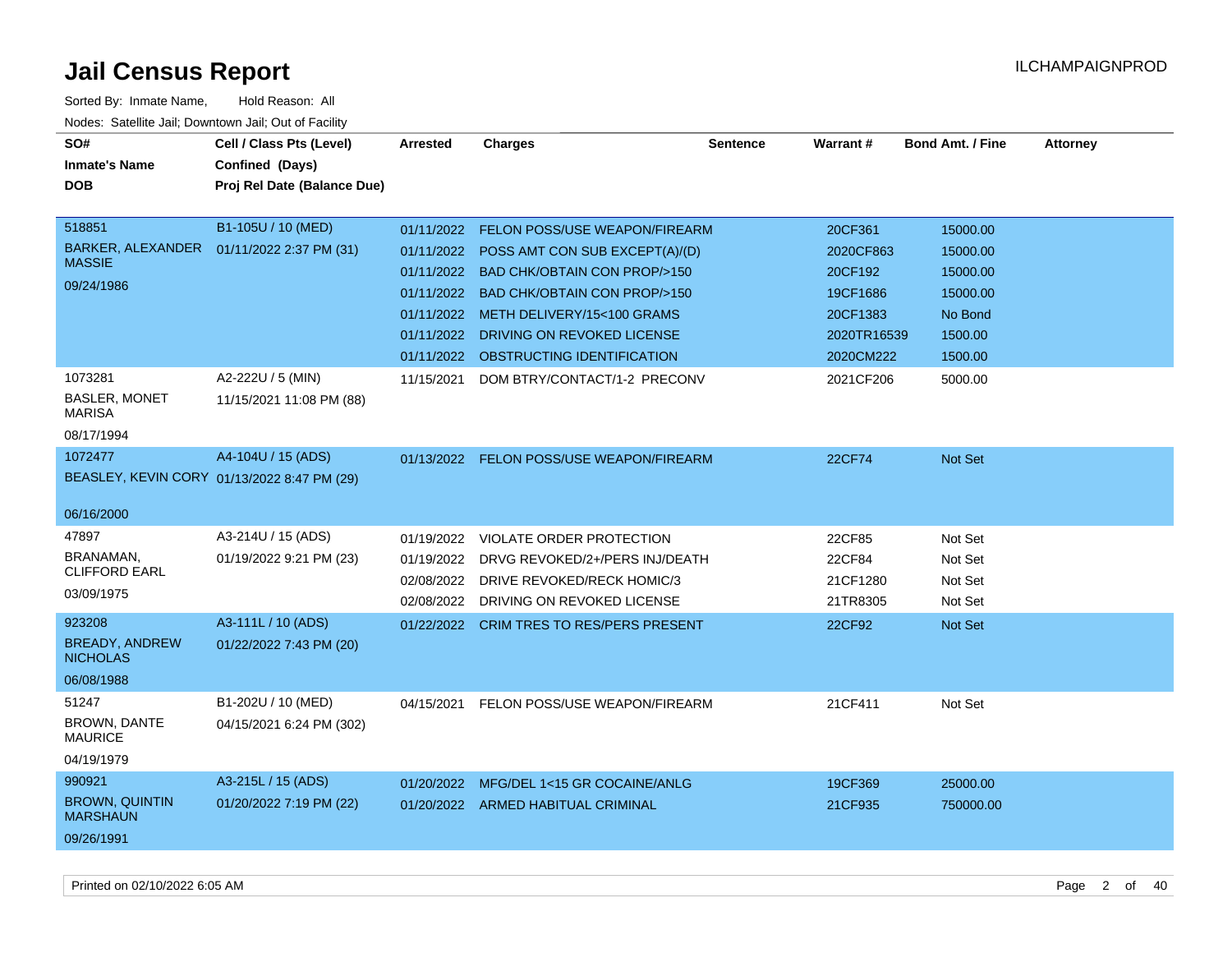Sorted By: Inmate Name, Hold Reason: All Nodes: Satellite Jail; Downtown Jail; Out of Facility

| SO#                                          | Cell / Class Pts (Level)                    | <b>Arrested</b>   | <b>Charges</b>                            | <b>Sentence</b> | <b>Warrant#</b> | <b>Bond Amt. / Fine</b> | <b>Attorney</b> |
|----------------------------------------------|---------------------------------------------|-------------------|-------------------------------------------|-----------------|-----------------|-------------------------|-----------------|
| <b>Inmate's Name</b>                         | Confined (Days)                             |                   |                                           |                 |                 |                         |                 |
| <b>DOB</b>                                   | Proj Rel Date (Balance Due)                 |                   |                                           |                 |                 |                         |                 |
|                                              |                                             |                   |                                           |                 |                 |                         |                 |
| 29957                                        | B4-222L / 15 (MAX)                          | 11/13/2021        | FELON POSS/USE WEAPON/FIREARM             |                 | 21CF1390        | Not Set                 |                 |
| <b>BROWN, RODNEY</b><br><b>LOUIS</b>         | 11/13/2021 8:57 PM (90)                     |                   | 11/13/2021 AGG CRIM SX AB/>5 YR OLDER VIC |                 | 2019CF0718      | 250000.00               |                 |
| 01/07/1968                                   |                                             |                   |                                           |                 |                 |                         |                 |
| 001077945                                    | A1-226U / 10 (MED)                          | 11/13/2021        | AGG ASLT PEACE OFF/FIRE/ER WRK            |                 | 2021CF637       | 1000.00                 |                 |
| BROWN, SIDREA                                | 11/13/2021 10:49 AM (90)                    | 11/13/2021        | <b>BURGLARY</b>                           |                 | 2021CF543       | 50000.00                |                 |
| <b>RENEIA</b>                                |                                             | 11/17/2021        | <b>BURGLARY</b>                           |                 | 21CF1264        | 1000.00                 |                 |
| 07/23/1992                                   |                                             |                   |                                           |                 |                 |                         |                 |
| 981645                                       | A3-117L / 15 (MAX)                          | 01/27/2022 MURDER |                                           |                 | 22CF114         | 1000000.00              |                 |
| <b>BRUMFIELD,</b><br><b>JONATHAN EZEKEIL</b> | 01/27/2022 8:15 PM (15)                     |                   |                                           |                 |                 |                         |                 |
| 08/03/1989                                   |                                             |                   |                                           |                 |                 |                         |                 |
| 001078739                                    | A2-122L / 5 (ADS)                           |                   | 01/05/2022 CRIMINAL TRESPASS BUILDING     |                 | 2020CM392       | 1000.00                 |                 |
| BRYANT, JUDITH ANN                           | 01/05/2022 6:36 PM (37)                     |                   |                                           |                 |                 |                         |                 |
|                                              |                                             |                   |                                           |                 |                 |                         |                 |
| 10/22/1957                                   |                                             |                   |                                           |                 |                 |                         |                 |
| 001077954                                    | B3-W7-28L / 10 (MED)                        | 12/21/2021        | <b>RESIDENTIAL BURGLARY</b>               |                 | 21CF1570        | Not Set                 |                 |
|                                              | CALKINS, STEVEN RAY 12/21/2021 6:35 AM (52) |                   |                                           |                 |                 |                         |                 |
| 01/01/1992                                   |                                             |                   |                                           |                 |                 |                         |                 |
| 39474                                        | B1-101U / 10 (ADS)                          | 07/06/2021        | MFG/DEL 15<100 GR HEROIN/ANLG             |                 | 21CF792         | Not Set                 |                 |
| CAMPBELL, AARON                              | 07/06/2021 11:56 PM (220)                   |                   |                                           |                 |                 |                         |                 |
| <b>JACOB</b>                                 |                                             |                   |                                           |                 |                 |                         |                 |
| 07/18/1974                                   |                                             |                   |                                           |                 |                 |                         |                 |
| 996275                                       | A4-106U / 15 (ADS)                          |                   | 01/29/2022 AGG UUW/PERSON/LOADED FIREARM  | 1y (DOC)        | 21CF1398        | No Bond                 |                 |
| CAMPBELL, JOHNNIE<br>LEE, Third              | 01/29/2022 9:42 AM (13)                     |                   |                                           |                 |                 |                         |                 |
| 04/02/1992                                   |                                             |                   |                                           |                 |                 |                         |                 |
| 1060436                                      | B1-106U / 10 (MED)                          | 01/06/2022        | AGGRAVATED UNLAWFUL RESTRAINT             |                 | 22CF29          | Not Set                 |                 |
| CARTER, DERESHEO<br><b>DEWAYNE</b>           | 01/06/2022 8:43 PM (36)                     |                   | 01/06/2022 FELON ESCAPE/PEACE OFFICER     |                 | 22CF28          | Not Set                 |                 |
| 09/10/1991                                   |                                             |                   |                                           |                 |                 |                         |                 |

Printed on 02/10/2022 6:05 AM Page 3 of 40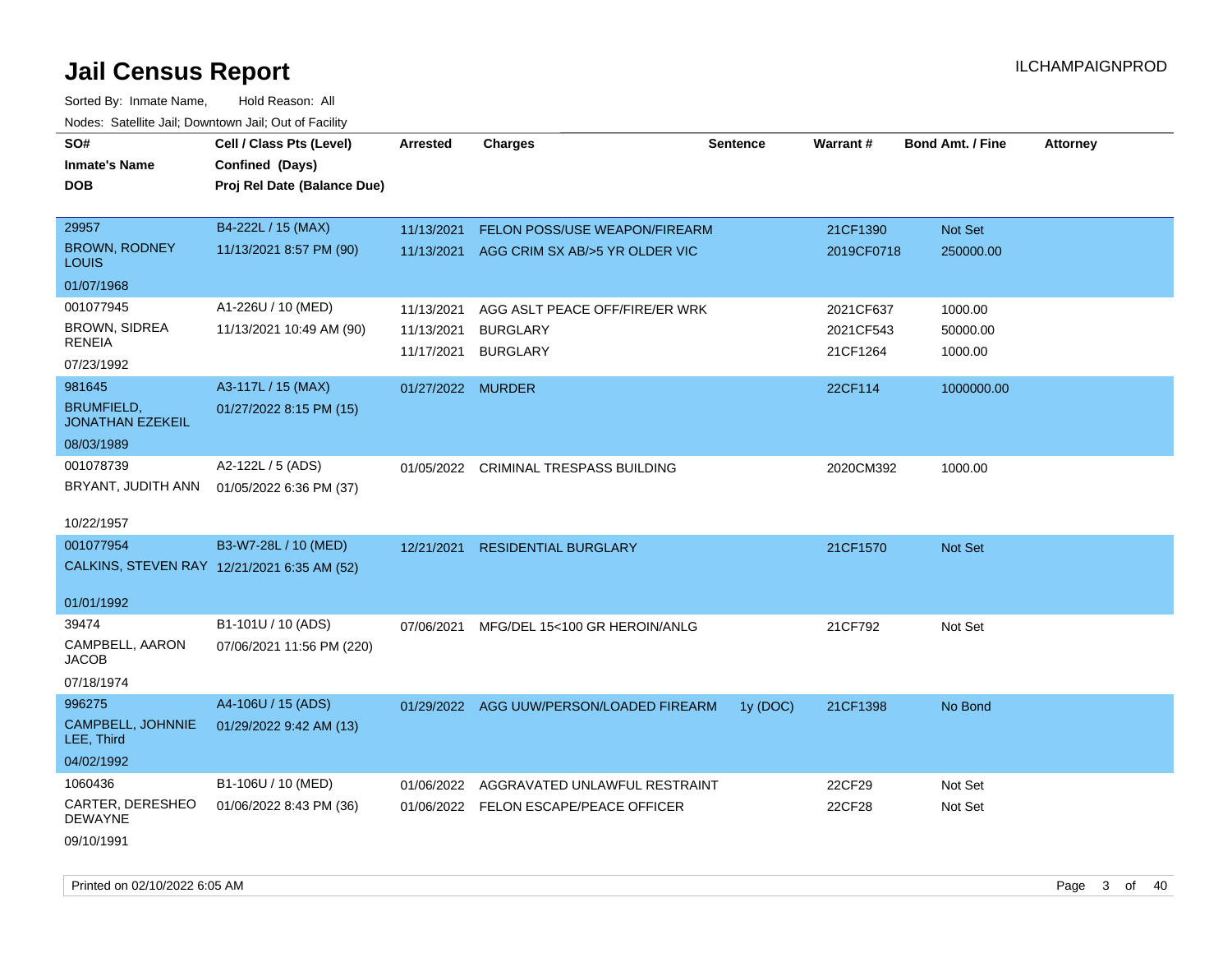| SO#                                       | Cell / Class Pts (Level)                     | Arrested   | <b>Charges</b>                           | <b>Sentence</b> | Warrant#     | <b>Bond Amt. / Fine</b> | <b>Attorney</b> |
|-------------------------------------------|----------------------------------------------|------------|------------------------------------------|-----------------|--------------|-------------------------|-----------------|
| <b>Inmate's Name</b>                      | Confined (Days)                              |            |                                          |                 |              |                         |                 |
| <b>DOB</b>                                | Proj Rel Date (Balance Due)                  |            |                                          |                 |              |                         |                 |
|                                           |                                              |            |                                          |                 |              |                         |                 |
| 958898                                    | <b>BOOKH-8 / 15 (MAX)</b>                    | 02/08/2022 | AGGRAVATED DOMESTIC BATTERY              |                 | 2021 CF 1409 | 100000.00               |                 |
| <b>CHAMBERS, GARY</b>                     | 02/08/2022 2:27 PM (3)                       |            | 02/08/2022 DOMESTIC BATTERY              |                 | 2021 CM 516  | 1000.00                 |                 |
| <b>DANTE</b>                              |                                              | 02/08/2022 | AGG ASLT/USE DDLY WEAPON                 |                 | 19CM1059     | 1000.00                 |                 |
| 05/24/1973                                |                                              | 02/08/2022 | <b>ESCAPE/VIOLATE ELEC MONITORING</b>    |                 | 2022CF86     | 100000.00               |                 |
|                                           |                                              | 02/09/2022 | <b>INDIRECT CRIMINAL CONTEMPT</b>        |                 | <b>22CC1</b> | Not Set                 |                 |
| 1029088                                   | B1-201U / 10 (MED)                           | 12/21/2021 | FELON POSS/USE FIREARM PRIOR             |                 | 21CF1338     | 250000.00               |                 |
| CHAPPLE, MALIK<br><b>BIANCO</b>           | 12/22/2021 10:02 AM (51)                     |            |                                          |                 |              |                         |                 |
| 10/25/1994                                |                                              |            |                                          |                 |              |                         |                 |
| 001078812                                 | A4-107U / 15 (ADS)                           |            | 02/01/2022 ARMED ROBBERY/ARMED W/FIREARM |                 | 22CF145      | Not Set                 |                 |
| <b>COBB, SINTRAE</b><br><b>SANCHEZ</b>    | 02/01/2022 8:33 PM (10)                      |            |                                          |                 |              |                         |                 |
| 07/05/2002                                |                                              |            |                                          |                 |              |                         |                 |
| 1004799                                   | A4-102L / 10 (ADS)                           |            | 01/31/2022 UNLAWFUL USE OF A WEAPON      |                 | 22CF139      | Not Set                 |                 |
| COCHRANE, STORM<br><b>JAMES</b>           | 01/31/2022 9:22 AM (11)                      |            |                                          |                 |              |                         |                 |
| 10/28/1992                                |                                              |            |                                          |                 |              |                         |                 |
| 001077485                                 | A2-222L / 15 (MAX)                           | 12/21/2021 | MURDER/INTENT TO KILL/INJURE             |                 | 2021CF1282   | 1000000.00              |                 |
| <b>COLBERT, ARIEANA</b><br><b>FELICIA</b> | 12/21/2021 2:08 PM (52)                      |            |                                          |                 |              |                         |                 |
| 12/13/2000                                |                                              |            |                                          |                 |              |                         |                 |
| 34805                                     | B4-227U / 15 (MAX)                           | 10/01/2021 | <b>DOMESTIC BATTERY</b>                  |                 | 21CF1183     | Not Set                 |                 |
|                                           | CONERLY, KIN JOSEPH 10/01/2021 1:53 AM (133) | 10/01/2021 | ARMED HABITUAL CRIMINAL                  |                 | 21CF1184     | Not Set                 |                 |
|                                           |                                              | 10/06/2021 | POSS STOLEN VEHICLE > \$25,000           |                 | 19CF1786     | Not Set                 |                 |
| 11/16/1971                                |                                              |            |                                          |                 |              |                         |                 |
| 1074319                                   | B1-104L / 15 (MAX)                           | 10/12/2021 | AGGRAVATED CRUELTY TO ANIMALS            |                 | 21CF1238     | Not Set                 |                 |
| <b>CRAIG, DAVUCCI</b><br><b>DAVION</b>    | 10/12/2021 11:36 AM (122)                    | 10/14/2021 | <b>MURDER</b>                            |                 | 21CF1239     | Not Set                 |                 |
| 08/02/2001                                |                                              |            |                                          |                 |              |                         |                 |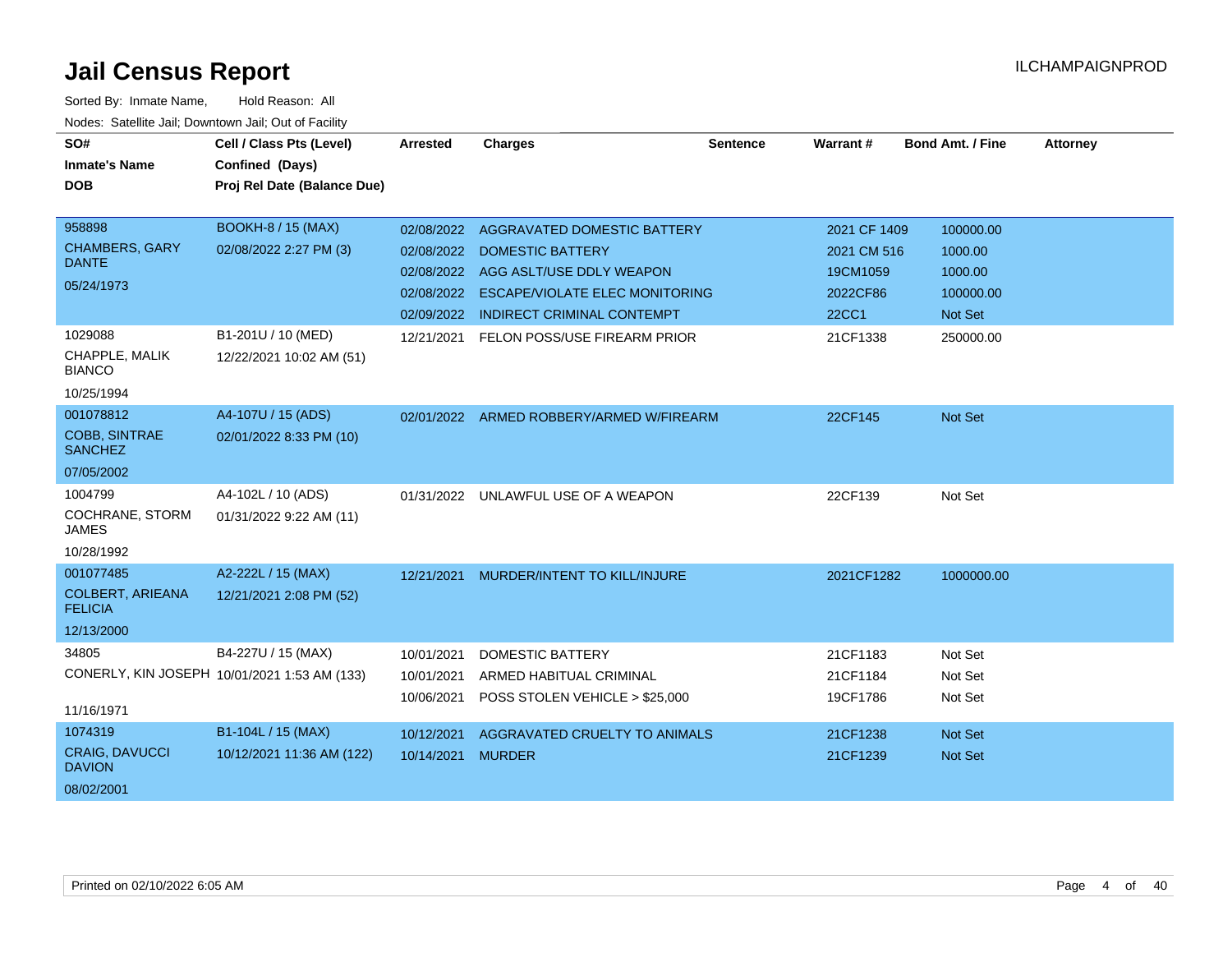Sorted By: Inmate Name, Hold Reason: All Nodes: Satellite Jail; Downtown Jail; Out of Facility

| voues. Saleline Jail, Downtown Jail, Out of Facility |                             |                 |                                            |                 |            |                         |                 |
|------------------------------------------------------|-----------------------------|-----------------|--------------------------------------------|-----------------|------------|-------------------------|-----------------|
| SO#                                                  | Cell / Class Pts (Level)    | <b>Arrested</b> | <b>Charges</b>                             | <b>Sentence</b> | Warrant#   | <b>Bond Amt. / Fine</b> | <b>Attorney</b> |
| <b>Inmate's Name</b>                                 | Confined (Days)             |                 |                                            |                 |            |                         |                 |
| DOB                                                  | Proj Rel Date (Balance Due) |                 |                                            |                 |            |                         |                 |
|                                                      |                             |                 |                                            |                 |            |                         |                 |
| 001077549                                            | B2-T3-10L / 10 (SPH)        | 12/22/2020      | <b>PRED CRIM SEX ASLT/VICTIM &lt;13</b>    |                 | 2020CF1469 | Not Set                 |                 |
| CRISTOBAL-MATEO,<br><b>CRISTOBAL</b>                 | 12/22/2020 1:17 PM (416)    |                 |                                            |                 |            |                         |                 |
| 12/02/1988                                           |                             |                 |                                            |                 |            |                         |                 |
| 1076848                                              | A4-103L / 15 (ADS)          |                 | 01/18/2022 AGG BATTERY/PUBLIC PLACE        |                 | 20CF1491   | No Bond                 |                 |
| CROSS, STEED<br>GATHON                               | 01/18/2022 4:02 PM (24)     |                 |                                            |                 |            |                         |                 |
| 10/11/1974                                           |                             |                 |                                            |                 |            |                         |                 |
| 988538                                               | A3-112U / 10 (MED)          | 12/21/2021      | AGGRAVATED DOMESTIC BATTERY                |                 | 21CF1564   | <b>Not Set</b>          |                 |
| DAVIDSON, HARLEY<br><b>KYLE SCOTT</b>                | 12/21/2021 5:45 AM (52)     |                 |                                            |                 |            |                         |                 |
| 08/05/1990                                           |                             |                 |                                            |                 |            |                         |                 |
| 1023587                                              | B1-203U / 15 (MAX)          | 09/24/2021      | MFG/DEL CANNABIS/2.5-10 GRAMS              |                 | 21CF1155   | Not Set                 |                 |
| DAVIS, MARTIN<br>DENNIS                              | 09/24/2021 9:38 PM (140)    | 09/24/2021      | ARMED HABITUAL CRIMINAL                    |                 | 2021-CF681 | 500000.00               |                 |
| 12/02/1994                                           |                             |                 |                                            |                 |            |                         |                 |
| 001078538                                            | B1-205L / 10 (MED)          | 10/26/2021      | <b>CRIM SEX ASSAULT/FORCE</b>              |                 | 21CF1301   | Not Set                 |                 |
| DAWKINS, LEN                                         | 10/26/2021 8:18 PM (108)    |                 |                                            |                 |            |                         |                 |
| 03/23/1987                                           |                             |                 |                                            |                 |            |                         |                 |
| 56972                                                | B3-W8-32L / 10 (MED)        | 08/30/2021      | POSS STOLEN VEHICLE > \$25,000             |                 | 21CF1044   | Not Set                 |                 |
| DAY, DANIEL JOSEPH                                   | 08/30/2021 3:07 PM (165)    | 09/04/2021      | <b>BURGLARY</b>                            |                 | 21CF1054   | Not Set                 |                 |
|                                                      |                             |                 |                                            |                 |            |                         |                 |
| 10/16/1982                                           |                             |                 |                                            |                 |            |                         |                 |
| 1074063                                              | BOOKF-2                     | 02/10/2022      | <b>RET THEFT/DISP MERCH/&gt;\$300</b>      |                 | 2021CF327  | 2000.00                 |                 |
| DEITZ, TILLIE SHENISE 02/10/2022 4:43 AM (1)         |                             |                 | 02/10/2022 RET THEFT/DISP MERCH/>\$300     |                 | 2021CF105  | 2000.00                 |                 |
| 12/02/1990                                           |                             |                 | 02/10/2022 RET THEFT/DISP MERCH/>\$300     |                 | 2021CF228  | 2000.00                 |                 |
|                                                      |                             |                 | 02/10/2022 USE FORGED CR/DEBIT CARD/<\$300 |                 | 2021CF106  | 2000.00                 |                 |
|                                                      |                             |                 | 02/10/2022 RET THEFT/DISP MERCH/>\$300     |                 | 2019CM1032 | 1000.00                 |                 |
| 25659                                                | B4-125L / 15 (MAX)          | 06/15/2021      | <b>RESIDENTIAL BURGLARY</b>                |                 | 2020CF1218 | 50000.00                |                 |
| DORRIS, LORENZO                                      | 06/15/2021 6:17 AM (241)    | 06/15/2021      | <b>BURGLARY</b>                            |                 | 21CF689    | Not Set                 |                 |
|                                                      |                             |                 |                                            |                 |            |                         |                 |

07/19/1966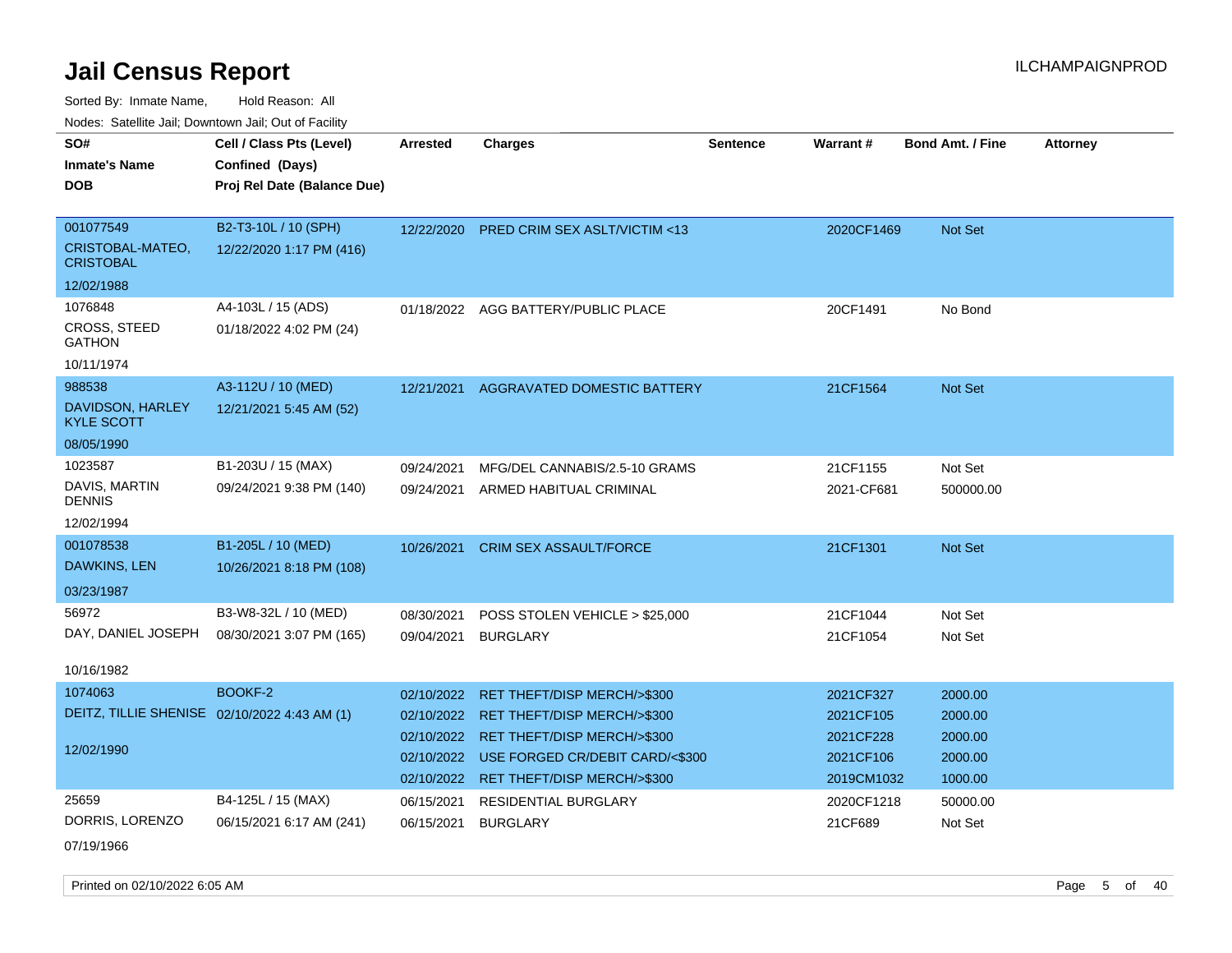Sorted By: Inmate Name, Hold Reason: All

Nodes: Satellite Jail; Downtown Jail; Out of Facility

| SO#                                        | Cell / Class Pts (Level)                    | <b>Arrested</b> | <b>Charges</b>                           | <b>Sentence</b> | Warrant#    | <b>Bond Amt. / Fine</b> | <b>Attorney</b> |
|--------------------------------------------|---------------------------------------------|-----------------|------------------------------------------|-----------------|-------------|-------------------------|-----------------|
| <b>Inmate's Name</b>                       | Confined (Days)                             |                 |                                          |                 |             |                         |                 |
| <b>DOB</b>                                 | Proj Rel Date (Balance Due)                 |                 |                                          |                 |             |                         |                 |
|                                            |                                             |                 |                                          |                 |             |                         |                 |
| 1074720                                    | A4-104L / 15 (ADS)                          |                 | 01/19/2022 PRED CRIM SEX ASLT/VICTIM <13 |                 | 21CF1414    | 500000.00               |                 |
| ELVIR-REYES, JORGE<br><b>LEONARDO</b>      | 01/19/2022 1:43 PM (23)                     |                 |                                          |                 |             |                         |                 |
| 06/03/1988                                 |                                             |                 |                                          |                 |             |                         |                 |
| 1069992                                    | B1-202L / 10 (MED)                          |                 | 01/14/2022 VIO BAIL BOND/CLASS 4 OFFENSE |                 | 22CM19      | Not Set                 |                 |
| EMBEYA, CRISTAVI<br><b>TSHOMBA</b>         | 01/14/2022 5:19 PM (28)                     |                 |                                          |                 |             |                         |                 |
| 03/19/1999                                 |                                             |                 |                                          |                 |             |                         |                 |
| 43977                                      | B2-T1-02L / 5 (SPH)                         | 12/20/2021      | AGG FLEEING POLICE/21 MPH OVER           |                 | 21CF1566    | Not Set                 |                 |
| <b>EMKES, DOUGLAS</b><br><b>ALAN</b>       | 12/20/2021 9:59 AM (53)                     | 12/20/2021      | <b>PAROLE REVOCATION</b>                 |                 |             | No Bond                 |                 |
| 06/08/1959                                 |                                             |                 |                                          |                 |             |                         |                 |
| 987328                                     | A2-121L / 10 (MED)                          | 12/11/2021      | AGG ASLT PEACE OFF/FIRE/ER WRK           |                 | 21CF1515    | Not Set                 |                 |
| ERVIN, DEIDRA ANN<br><b>RUTH</b>           | 12/11/2021 8:48 PM (62)                     |                 |                                          |                 |             |                         |                 |
| 04/15/1991                                 |                                             |                 |                                          |                 |             |                         |                 |
| 1026175                                    | A4-107L / 10 (ADS)                          | 02/06/2022      | FELON FAIL/RETURN FRM FURLOUGH           |                 | 21CF1554    | No Bond                 |                 |
| FALCONER, AVERY                            | 02/06/2022 4:49 AM (5)                      |                 | 02/06/2022 CITY OV ARREST                |                 | 2021-OV-65  | 1000.00                 |                 |
| <b>FOX</b>                                 |                                             |                 | 02/07/2022 MFG/DEL 1<15 GR COCAINE/ANLG  | 6y (DOC)        | 2019CF1617  | No Bond                 |                 |
| 04/07/1989                                 |                                             |                 |                                          |                 |             |                         |                 |
| 527081                                     | B3-W6-24L / 10 (MED)                        | 09/06/2021      | ARSON/REAL/PERSONAL PROP>\$150           |                 | 2021 CF 797 | 25000.00                |                 |
| FERGUSON,<br><b>CHRISTOPHER</b>            | 09/06/2021 1:18 PM (158)                    |                 |                                          |                 |             |                         |                 |
| 12/21/1981                                 |                                             |                 |                                          |                 |             |                         |                 |
| 1039744                                    | B4-224U / 15 (MAX)                          | 12/06/2021      | <b>MURDER</b>                            |                 | 20CF959     | 1000000.00              |                 |
| <b>FONVILLE, TREVOY</b><br><b>JERMAINE</b> | 12/06/2021 10:52 AM (67)                    |                 |                                          |                 |             |                         |                 |
| 01/13/1996                                 |                                             |                 |                                          |                 |             |                         |                 |
| 518395                                     | B2-T3-12L / 15 (SPH)                        | 07/07/2020      | CRIMINAL SEXUAL ASSAULT                  |                 | 2020-CF735  | 250000.00               |                 |
|                                            | FRANDLE, MARK RYAN 07/07/2020 3:42 PM (584) |                 |                                          |                 |             |                         |                 |

09/10/1985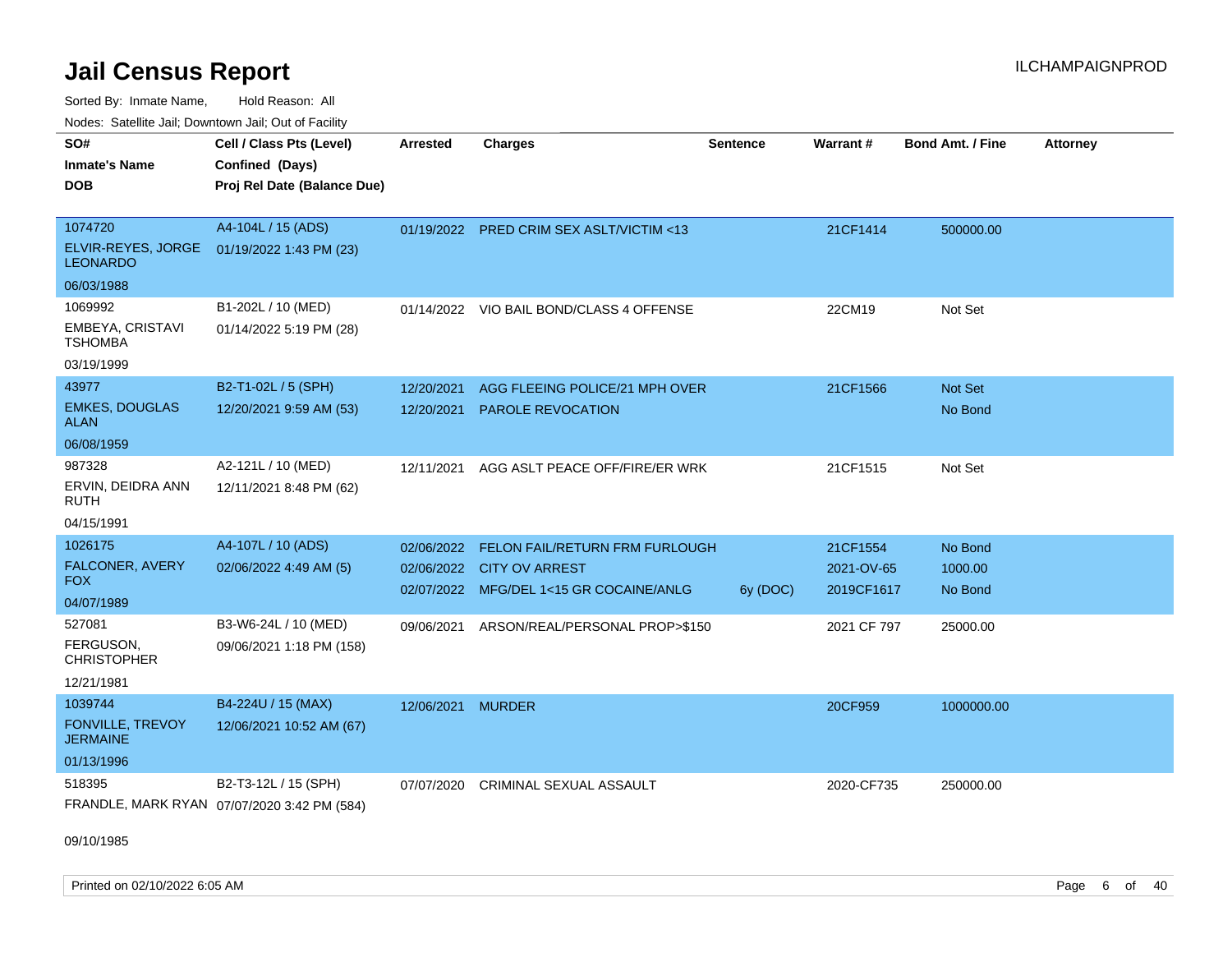| vouco. Catolino cali, Downtown cali, Out of Facility |                             |                 |                                          |                 |              |                         |                 |
|------------------------------------------------------|-----------------------------|-----------------|------------------------------------------|-----------------|--------------|-------------------------|-----------------|
| SO#                                                  | Cell / Class Pts (Level)    | <b>Arrested</b> | <b>Charges</b>                           | <b>Sentence</b> | Warrant#     | <b>Bond Amt. / Fine</b> | <b>Attorney</b> |
| <b>Inmate's Name</b>                                 | Confined (Days)             |                 |                                          |                 |              |                         |                 |
| DOB                                                  | Proj Rel Date (Balance Due) |                 |                                          |                 |              |                         |                 |
|                                                      |                             |                 |                                          |                 |              |                         |                 |
| 001077934                                            | A1-125L / 10 (MED)          | 08/22/2021      | <b>AGG DUI/ACCIDENT/DEATH</b>            |                 | 21CF1024     | Not Set                 |                 |
| FREED, LOGAN<br><b>SUZANNE</b>                       | 08/22/2021 11:45 PM (173)   | 08/22/2021      | DOMESTIC BATTERY                         |                 | 21 CM 172    | 10000.00                |                 |
| 08/18/1996                                           |                             |                 |                                          |                 |              |                         |                 |
| 001078290                                            | A1-125U / 10 (ADS)          | 08/19/2021      | MACHINE GUN/AUTO WEAPON/VEH              |                 | 21CF1012     | Not Set                 |                 |
| FREEMAN, ANGEL<br>JANILA KAY                         | 08/19/2021 1:26 AM (176)    |                 |                                          |                 |              |                         |                 |
| 12/25/1995                                           |                             |                 |                                          |                 |              |                         |                 |
| 1068917                                              | <b>BOOKH-1 / 5 (MIN)</b>    | 08/11/2021      | VIO ORDER/PRIOR VIO OF ORDER             |                 | 21CF965      | Not Set                 |                 |
| <b>GARCIA, JUAN</b><br><b>CARLOS</b>                 | 08/11/2021 9:24 PM (184)    |                 |                                          |                 |              |                         |                 |
| 10/21/1997                                           |                             |                 |                                          |                 |              |                         |                 |
| 001078154                                            | B4-121U / 10 (MED)          | 01/09/2022      | DRVG UNDER INFLU OF ALCOHOL              |                 | 2021 DT 182  | 5000.00                 |                 |
| <b>GENTRY, DAMON</b><br><b>LIONEL</b>                | 01/09/2022 4:41 PM (33)     |                 | 01/09/2022 AGG DOMESTIC BATTERY/STRANGLE |                 | 2021 CF 1396 | 50000.00                |                 |
| 12/25/1971                                           |                             |                 |                                          |                 |              |                         |                 |
| 1003785                                              | A4-205L / 5 (ADS)           |                 | 01/31/2022 THEFT CON INTENT <\$500 PRIOR | 4y (DOC)        | 19CF1558     | No Bond                 |                 |
| <b>GENTRY, SIDNEY</b><br>RAYNARD                     | 01/31/2022 8:44 AM (11)     |                 |                                          |                 |              |                         |                 |
| 05/27/1971                                           |                             |                 |                                          |                 |              |                         |                 |
| 001078633                                            | B2-DR / 25 (SPH)            | 12/01/2021      | <b>PRED CRIM SEX ASLT/VICTIM &lt;13</b>  |                 | 21CF1416     | 250000.00               |                 |
| GONZALEZ-GUILLEN,<br>EDWARD                          | 12/01/2021 12:08 PM (72)    |                 |                                          |                 |              |                         |                 |
| 08/25/2002                                           |                             |                 |                                          |                 |              |                         |                 |
| 001078607                                            | B4-221L / 15 (MAX)          | 11/22/2021      | FELON POSS/USE FIREARM/PAROLE            |                 | 21CF1437     | <b>Not Set</b>          |                 |
| <b>GRAY, WILLIAM</b><br>DA'VON                       | 11/22/2021 2:57 PM (81)     | 11/22/2021      | ATTEMPT (FIRST DEGREE MURDER)            |                 | 21CF1435     | <b>Not Set</b>          |                 |
| 04/18/1984                                           |                             |                 |                                          |                 |              |                         |                 |
| 56342                                                | B1-206L / 10 (MED)          | 10/21/2021      | THEFT CONTROL INTENT <\$500              |                 | 17CF1451     | 10000.00                |                 |
| <b>GRIFFIN, NATHAN</b>                               | 10/21/2021 4:20 PM (113)    | 10/21/2021      | DRIVING ON REVOKED LICENSE               |                 | 20TR1979     | 3000.00                 |                 |
| <b>EUGENE</b>                                        |                             | 10/21/2021      | ARMED HABITUAL CRIMINAL                  |                 | 21CF1279     | Not Set                 |                 |
| 02/24/1969                                           |                             |                 |                                          |                 |              |                         |                 |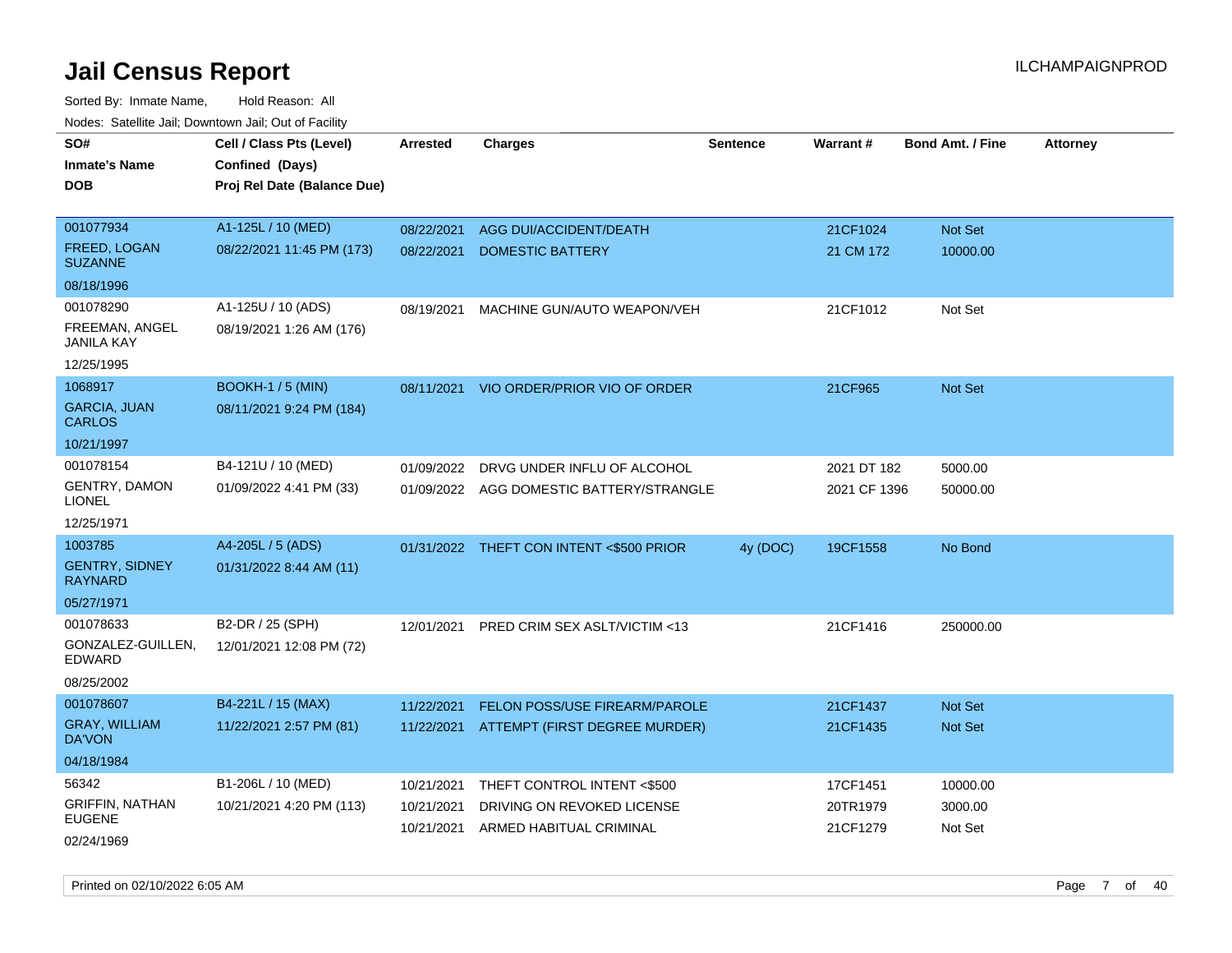| SO#                                      | Cell / Class Pts (Level)    | <b>Arrested</b> | <b>Charges</b>                          | <b>Sentence</b> | Warrant#               | <b>Bond Amt. / Fine</b> | <b>Attorney</b> |
|------------------------------------------|-----------------------------|-----------------|-----------------------------------------|-----------------|------------------------|-------------------------|-----------------|
| <b>Inmate's Name</b>                     | Confined (Days)             |                 |                                         |                 |                        |                         |                 |
| <b>DOB</b>                               | Proj Rel Date (Balance Due) |                 |                                         |                 |                        |                         |                 |
|                                          |                             |                 |                                         |                 |                        |                         |                 |
| 1003270                                  | A4-106L / 10 (ADS)          |                 | 01/31/2022 UNLAWFUL USE OF A WEAPON     |                 | 2y/6m/0d (DOI 20CF1347 | No Bond                 |                 |
| <b>HAMILTON, DARIUS</b><br><b>DEJAUN</b> | 01/31/2022 9:52 AM (11)     |                 |                                         |                 |                        |                         |                 |
| 12/06/1992                               |                             |                 |                                         |                 |                        |                         |                 |
| 987254                                   | B2-T1-01U / 10 (SPH)        |                 | 01/12/2022 DOMESTIC BATTERY/OTHER PRIOR | 6y (DOC)        | 20CF356                | No Bond                 |                 |
| HAYES, CARL DONJO                        | 01/12/2022 5:20 PM (30)     |                 |                                         |                 |                        |                         |                 |
| 03/02/1963                               |                             |                 |                                         |                 |                        |                         |                 |
| 001078488                                | B2-DR / 15 (SPH)            | 10/14/2021      | PRED CRIM SEX ASLT/VICTIM <13           |                 | 21CF1232               | 500000.00               |                 |
| HERNANDEZ-LOPEZ,<br><b>ERNESTO</b>       | 10/14/2021 3:15 PM (120)    | 10/14/2021      | <b>FUGITIVE FROM JUSTICE</b>            |                 | 21CF1246               | Not Set                 |                 |
| 11/28/1975                               |                             |                 |                                         |                 |                        |                         |                 |
| 975293                                   | B2-T4-14L / 10 (SPH)        | 07/21/2021      | <b>STALKING</b>                         |                 | 2021CF863              | Not Set                 |                 |
| HILL, JACOB MILES                        | 07/21/2021 8:43 PM (205)    | 07/21/2021      | VIO ORDER/PRIOR VIO OF ORDER            |                 | 21CF914                | No Bond                 |                 |
|                                          |                             | 07/25/2021      | PAROLE REVOCATION                       |                 | CH2104646              | Not Set                 |                 |
| 02/06/1988                               |                             | 08/18/2021      | HARASS WITNESS/FAMILY MBR/REP           |                 | 21CF992                | Not Set                 |                 |
|                                          |                             | 09/09/2021      | AGG STALKING/BODILY HARM                |                 | 21CF1073               | Not Set                 |                 |
| 48471                                    | B1-207L / 15 (MAX)          | 08/08/2021      | AGG BATTERY/DISCHARGE FIREARM           |                 | 21CF946                | Not Set                 |                 |
| HILL, RAMESH<br><b>JERMAINE</b>          | 08/08/2021 4:45 AM (187)    |                 |                                         |                 |                        |                         |                 |
| 12/11/1978                               |                             |                 |                                         |                 |                        |                         |                 |
| 1043704                                  | B4-223L / 15 (MAX)          | 07/13/2021      | ARMED ROBBERY/ARMED W/FIREARM           | 12y (DOC)       | 21CF815                | Not Set                 |                 |
| <b>HOUSTON, STEVEN</b><br>CORDELL        | 07/13/2021 5:56 AM (213)    |                 | 02/07/2022 CIVIL FTA WARRANT            |                 | 2018F467               | 2500.00                 |                 |
| 01/24/1989                               |                             |                 |                                         |                 |                        |                         |                 |
| 999198                                   | B4-226L / 15 (MAX)          | 11/30/2021      | <b>FELON POSS/USE FIREARM PRIOR</b>     |                 | 21CF1377               | 500000.00               |                 |
| <b>HOWARD, BRION LIN</b>                 | 11/30/2021 10:41 AM (73)    |                 |                                         |                 |                        |                         |                 |
| 06/10/1992                               |                             |                 |                                         |                 |                        |                         |                 |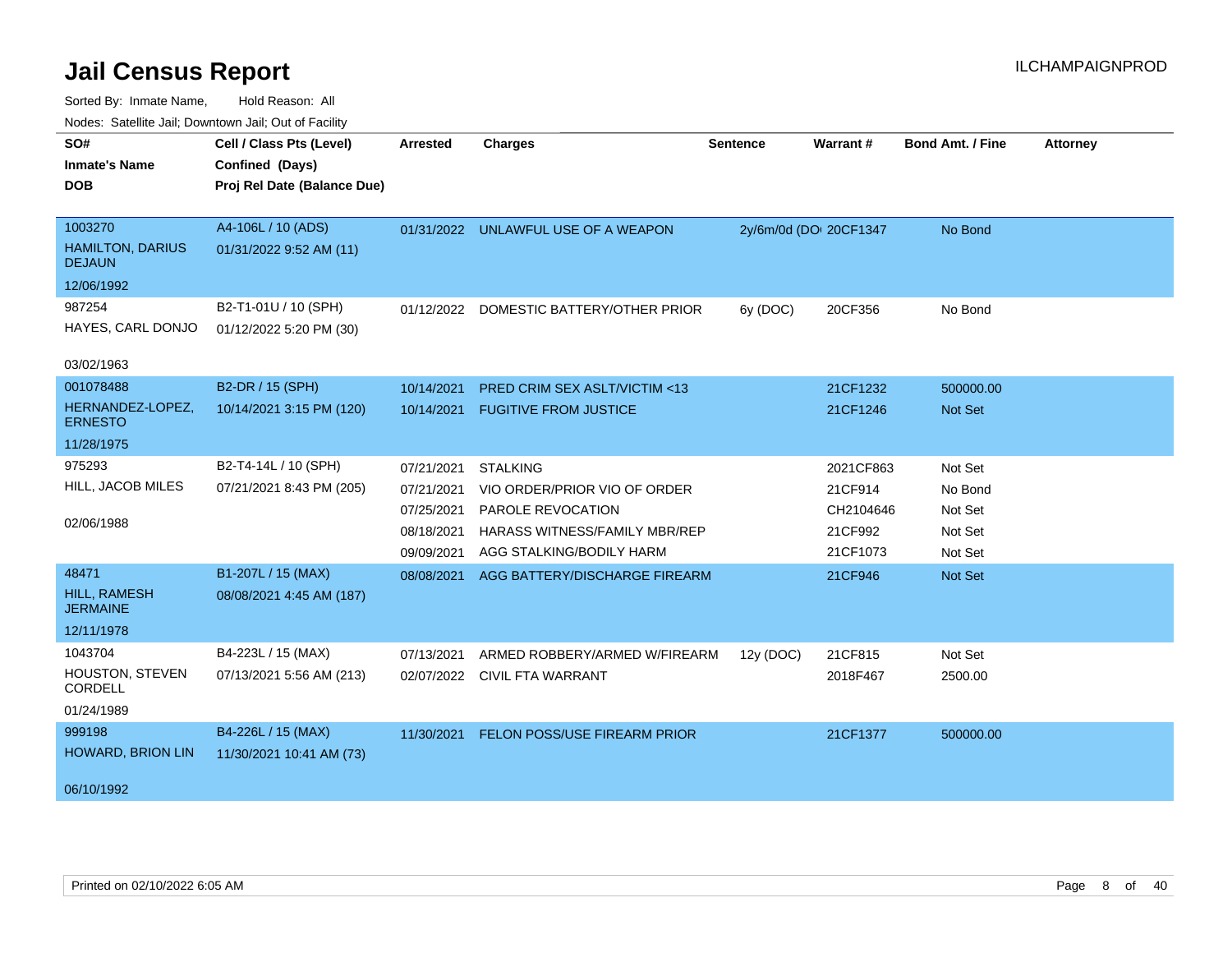| roaco. Catolino cali, Domntonn cali, Out of Facility |                                            |                  |                                           |                 |              |                         |                 |
|------------------------------------------------------|--------------------------------------------|------------------|-------------------------------------------|-----------------|--------------|-------------------------|-----------------|
| SO#                                                  | Cell / Class Pts (Level)                   | <b>Arrested</b>  | <b>Charges</b>                            | <b>Sentence</b> | Warrant#     | <b>Bond Amt. / Fine</b> | <b>Attorney</b> |
| <b>Inmate's Name</b>                                 | Confined (Days)                            |                  |                                           |                 |              |                         |                 |
| <b>DOB</b>                                           | Proj Rel Date (Balance Due)                |                  |                                           |                 |              |                         |                 |
|                                                      |                                            |                  |                                           |                 |              |                         |                 |
| 953555                                               | B4-122L / 15 (MAX)                         | 03/10/2021       | <b>CRIM TRESPASS TO RESIDENCE</b>         |                 | 21CF272      | Not Set                 |                 |
| HUNT, TAVARIS EARL                                   | 03/10/2021 4:58 AM (338)                   |                  | 04/14/2021 AGG FLEEING POLICE/21 MPH OVER | 3y (DOC)        | 2020CF94     | 10000.00                |                 |
|                                                      |                                            |                  |                                           |                 |              |                         |                 |
| 12/29/1987                                           |                                            |                  |                                           |                 |              |                         |                 |
| 518711                                               | A3-217L / 5 (ADS)                          | 01/30/2022       | THFT/TRANS MERCH/<\$300/PRECONV           |                 | 19CF767      | 690.00                  |                 |
| <b>INGERSON, LUCUS</b><br>JAMES                      | 01/30/2022 4:57 PM (12)                    | 01/30/2022 THEFT |                                           |                 | 22CF133      | Not Set                 |                 |
| 09/16/1979                                           |                                            |                  |                                           |                 |              |                         |                 |
| 38993                                                | B4-126L / 15 (MAX)                         |                  | 02/13/2021 ATTEMPT (FIRST DEGREE MURDER)  |                 | 21CF181      | Not Set                 |                 |
| JACKSON, LAMONT<br><b>JEREMIE</b>                    | 02/13/2021 7:45 AM (363)                   |                  |                                           |                 |              |                         |                 |
| 07/31/1973                                           |                                            |                  |                                           |                 |              |                         |                 |
| 001078689                                            | B1-201L / 15 (MAX)                         | 12/17/2021       | POSS STOLEN VEHICLE > \$25,000            |                 | 21JD37       | Not Set                 |                 |
| <b>JACKSON, PRENTISS</b><br><b>MANSION DEWAYNE</b>   | 12/18/2021 12:39 AM (55)                   |                  | 12/17/2021 FIREARM/FOID INVALID/NOT ELIG  |                 | 21CF1551     | No Bond                 |                 |
| 09/02/2003                                           | 1/30/2022 (0.00)                           |                  |                                           |                 |              |                         |                 |
| 001077487                                            | B3-W8-30L / 10 (MED)                       | 12/03/2020       | FELON POSS/USE WEAPON/FIREARM             |                 | 20CF1377     | Not Set                 |                 |
| <b>JACKSON, TERRELL</b><br><b>DANDRE</b>             | 12/03/2020 10:18 AM (435)                  | 11/09/2021       | AGG DISCHARGE FIREARM/OCC VEH             |                 | 21CR0331401  | No Bond                 |                 |
| 08/11/1990                                           |                                            |                  |                                           |                 |              |                         |                 |
| 001077864                                            | B1-103L / 15 (MAX)                         | 04/18/2021       | FELON POSS/USE WEAPON/FIREARM             |                 | 21CF428      | Not Set                 |                 |
| D                                                    | JAMERSON, ANTHONY 04/18/2021 7:21 PM (299) |                  |                                           |                 |              |                         |                 |
| 01/26/1990                                           |                                            |                  |                                           |                 |              |                         |                 |
| 63110                                                | A3-213U / 15 (ADS)                         |                  | 01/29/2022 CRIM DMG TO PROP \$500-10K     |                 | 2021CF001548 | 410.00                  |                 |
| JAMES, DOMINIQUE<br><b>JULIUS</b>                    | 01/29/2022 5:48 PM (13)                    |                  |                                           |                 |              |                         |                 |
| 03/04/1983                                           |                                            |                  |                                           |                 |              |                         |                 |
| 001078703                                            | A1-227U / 15 (ADS)                         | 12/20/2021       | MURDER/INTENT TO KILL/INJURE              |                 | 21CF1574     | Not Set                 |                 |
| JOHNS, SHANIQUH<br><b>THERESA</b>                    | 12/22/2021 6:41 AM (51)                    |                  |                                           |                 |              |                         |                 |
| 04/03/1992                                           |                                            |                  |                                           |                 |              |                         |                 |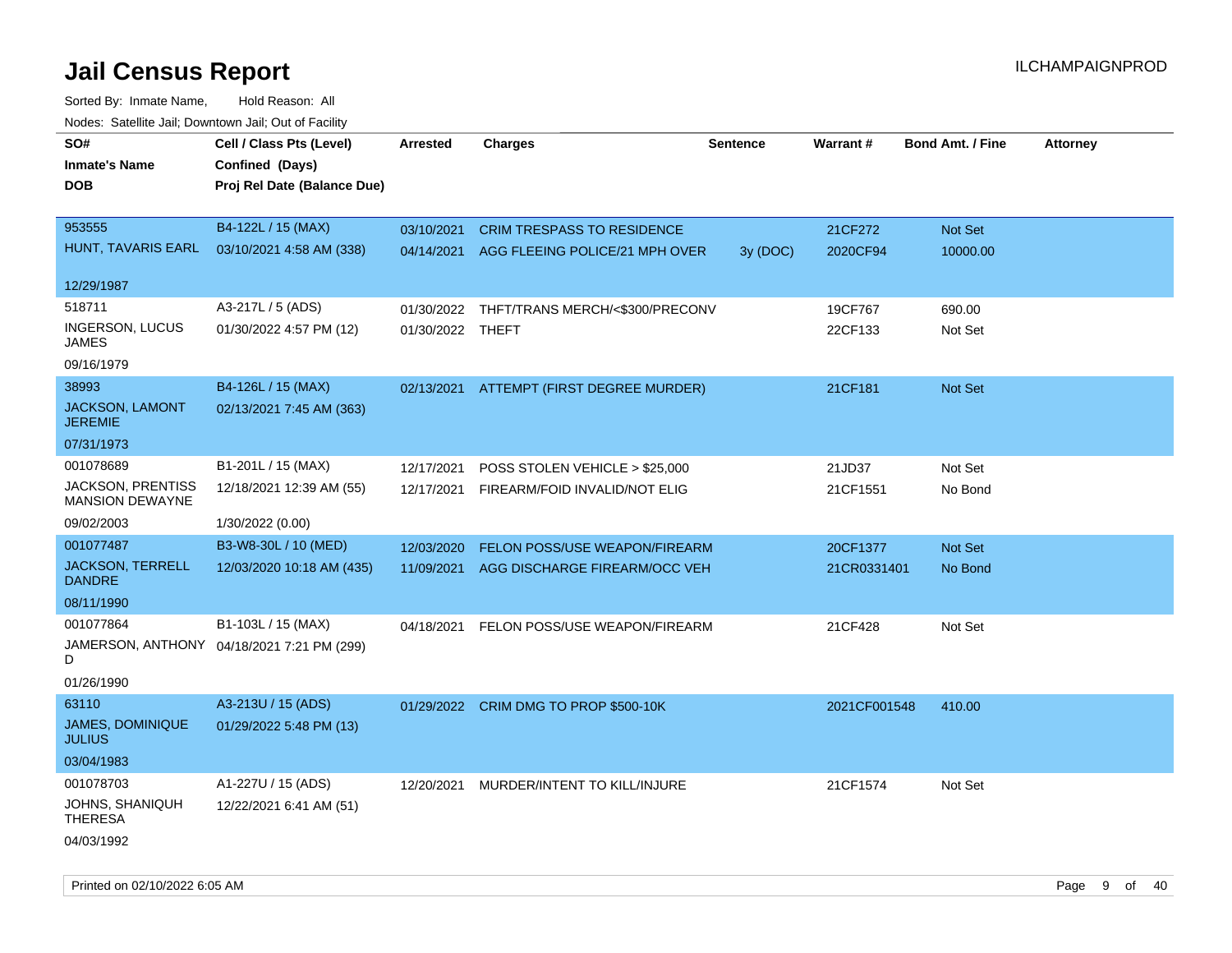| SO#                                        | Cell / Class Pts (Level)    | <b>Arrested</b> | <b>Charges</b>                                           | <b>Sentence</b> | Warrant#  | <b>Bond Amt. / Fine</b> | <b>Attorney</b> |
|--------------------------------------------|-----------------------------|-----------------|----------------------------------------------------------|-----------------|-----------|-------------------------|-----------------|
| <b>Inmate's Name</b>                       | Confined (Days)             |                 |                                                          |                 |           |                         |                 |
| <b>DOB</b>                                 | Proj Rel Date (Balance Due) |                 |                                                          |                 |           |                         |                 |
|                                            |                             |                 |                                                          |                 |           |                         |                 |
| 001078788                                  | A4-207U / 5 (ADS)           |                 | 01/21/2022 AGGRAVATED BATTERY                            |                 | 22CF93    | Not Set                 |                 |
| JOHNSON, BRENTON Z 01/21/2022 8:33 PM (21) |                             |                 |                                                          |                 |           |                         |                 |
|                                            |                             |                 |                                                          |                 |           |                         |                 |
| 08/07/1987                                 |                             |                 |                                                          |                 |           |                         |                 |
| 53058                                      | A4-201L / 5 (ADS)           |                 | 01/31/2022 DELIVERY OF OR POSSESSION OF W/IN15y/6m (DOC) |                 |           | Not Set                 |                 |
| JOHNSON, DEMARIO<br><b>LACONTE</b>         | 01/31/2022 11:12 AM (11)    |                 |                                                          |                 |           |                         |                 |
| 06/14/1981                                 |                             |                 |                                                          |                 |           |                         |                 |
| 001078766                                  | <b>BOOKH-8 / 5 (MIN)</b>    | 02/08/2022      | <b>AGGRAVATED BATTERY</b>                                |                 | 22CF160   | Not Set                 |                 |
| JOHNSON, IYONZI                            | 02/08/2022 11:56 AM (3)     | 02/08/2022      | <b>BURGLARY</b>                                          |                 | 22CF63    | 3000.00                 |                 |
| 07/16/1994                                 |                             |                 |                                                          |                 |           |                         |                 |
| 001078645                                  | B4-222U / 10 (MED)          | 12/02/2021      | AGG DISCHARGE FIREARM                                    |                 | 21CF1478  | No Bond                 |                 |
| JONES, KELVIN                              | 12/02/2021 6:56 PM (71)     |                 |                                                          |                 |           |                         |                 |
| <b>KHYRIC</b>                              |                             |                 |                                                          |                 |           |                         |                 |
| 02/27/2001                                 |                             |                 |                                                          |                 |           |                         |                 |
| 956822                                     | B1-205U / 15 (MAX)          | 11/25/2021      | AGGRAVATED DOMESTIC BATTERY                              |                 | 21CF1442  | Not Set                 |                 |
| JONES, MARIO                               | 11/25/2021 10:37 AM (78)    | 11/25/2021      | PAROLE REVOCATION                                        |                 | CH2106361 | No Bond                 |                 |
| <b>NATHANIEL</b>                           |                             | 11/25/2021      | <b>UNLAWFUL RESTRAINT</b>                                |                 | 21CF1443  | <b>Not Set</b>          |                 |
| 10/27/1987                                 |                             |                 |                                                          |                 |           |                         |                 |
| 1008468                                    | B4-226U / 10 (MED)          | 12/01/2021      | FELON POSS/USE WEAPON/FIREARM                            |                 | 21CF1472  | Not Set                 |                 |
| JONES, MARTEZ<br><b>LAMONTE</b>            | 12/01/2021 1:28 PM (72)     | 12/02/2021      | PROBATION VIOLATION                                      |                 | 20CF1151  | Not Set                 |                 |
| 06/22/1993                                 |                             |                 |                                                          |                 |           |                         |                 |
| 506244                                     | B1-204L / 15 (MAX)          | 07/15/2021      | ARMED ROBBERY/ARMED W/FIREARM                            |                 | 2021CF791 | 250000.00               |                 |
| <b>JOSLIN, JASON LEE</b>                   | 07/15/2021 4:38 AM (211)    |                 |                                                          |                 |           |                         |                 |
|                                            |                             |                 |                                                          |                 |           |                         |                 |
| 12/22/1985                                 |                             |                 |                                                          |                 |           |                         |                 |
| 1068501                                    | BOOKH-3 / 5 (MIN)           |                 | 02/07/2022 VIO ORDER/NOTICE/PRIOR VIO O/P                |                 | 22CF156   | No Bond                 |                 |
| KING, JULIUS<br><b>EMANUEL</b>             | 02/07/2022 7:06 PM (4)      |                 |                                                          |                 |           |                         |                 |
| 04/08/1985                                 |                             |                 |                                                          |                 |           |                         |                 |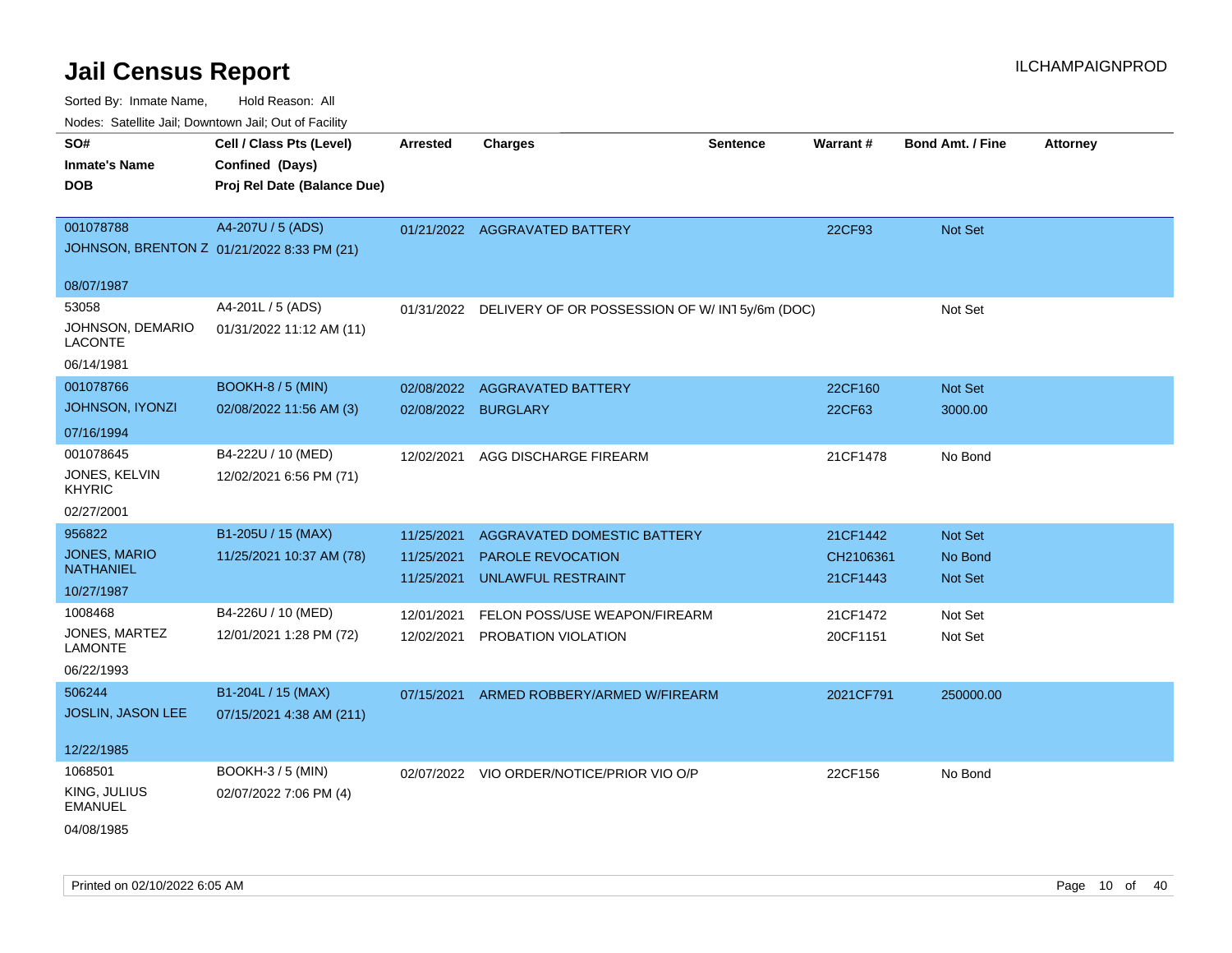Sorted By: Inmate Name, Hold Reason: All Nodes: Satellite Jail; Downtown Jail; Out of Facility

| roucs. Calcinic Jan, Downtown Jan, Out of Facility |                                             |                 |                                          |                 |                 |                         |                 |
|----------------------------------------------------|---------------------------------------------|-----------------|------------------------------------------|-----------------|-----------------|-------------------------|-----------------|
| SO#<br><b>Inmate's Name</b>                        | Cell / Class Pts (Level)<br>Confined (Days) | <b>Arrested</b> | <b>Charges</b>                           | <b>Sentence</b> | <b>Warrant#</b> | <b>Bond Amt. / Fine</b> | <b>Attorney</b> |
| <b>DOB</b>                                         | Proj Rel Date (Balance Due)                 |                 |                                          |                 |                 |                         |                 |
| 001078818                                          | A3-213L / 10 (ADS)                          |                 | 02/04/2022 DOMESTIC BATTERY/OTHER PRIOR  |                 | 22CF148         | Not Set                 |                 |
| KINSEL, EVERAL<br><b>MICHAEL WILLIAM</b>           | 02/04/2022 7:37 PM (7)                      |                 |                                          |                 |                 |                         |                 |
| 10/16/1985                                         |                                             |                 |                                          |                 |                 |                         |                 |
| 66662                                              | B3-W5-20L / 10 (MED)                        | 12/05/2021      | POSS AMT CON SUB EXCEPT(A)/(D)           | 2y (DOC)        | 18CF597         | 200000.00               |                 |
| KINTNER, WESLEY J                                  | 12/05/2021 1:57 PM (68)                     |                 |                                          |                 |                 |                         |                 |
| 04/15/1986                                         |                                             |                 |                                          |                 |                 |                         |                 |
| 001078693                                          | B3-W4-14L / 5 (MIN)                         | 12/19/2021      | <b>RETAIL THEFT</b>                      |                 | 20CF422         | 20000.00                |                 |
|                                                    | LARGE, JOSHUA DALE 12/19/2021 4:54 AM (54)  | 12/19/2021      | RECEIVE/POSS/SELL STOLEN VEH             |                 | 21CF1555        | Not Set                 |                 |
| 10/27/1985                                         |                                             | 12/19/2021      | <b>RETAIL THEFT</b>                      |                 | 2021CM216       | 5000.00                 |                 |
|                                                    |                                             |                 |                                          |                 |                 |                         |                 |
| 1070011<br>LAWS, WILLIAM                           | B4-124U / 15 (MAX)                          | 08/03/2021      | AGG DISCH FIREARM/1ST AID PERS           |                 | 21CF929         | Not Set                 |                 |
| ZARAK, Third                                       | 08/03/2021 3:53 PM (192)                    |                 |                                          |                 |                 |                         |                 |
| 07/06/1999                                         |                                             |                 |                                          |                 |                 |                         |                 |
| 001078797                                          | <b>BOOKF-3 / 5 (MIN)</b>                    |                 | 01/26/2022 VIO STALKING NO CONTACT ORDER |                 | 22CM31          | Not Set                 |                 |
| LEVIN, DANIEL DAVID                                | 01/26/2022 3:00 PM (16)                     |                 |                                          |                 |                 |                         |                 |
| 08/08/1984                                         |                                             |                 |                                          |                 |                 |                         |                 |
| 548089                                             | B1-204U / 15 (MAX)                          | 12/04/2020      | ATTEMPT (FIRST DEGREE MURDER)            |                 | 20CF1378        | Not Set                 |                 |
| LEWIS, LAWRENCE                                    | 12/04/2020 4:42 AM (434)                    | 12/04/2020      | METH DELIVERY/100<400 GRAMS              |                 | 20CF1481        | Not Set                 |                 |
| PAUL, Third                                        |                                             | 12/04/2020      | AGG DOMESTIC BATTERY/STRANGLE            |                 | 18CF1507        | 10000.00                |                 |
| 02/08/1993                                         |                                             |                 |                                          |                 |                 |                         |                 |
| 001077524                                          | B2-DR / 10 (SPH)                            | 12/14/2020      | AGG BATTERY/JUDGE/EMT                    |                 | 2020-CF-1212    | 10000.00                |                 |
| LEWIS, TREVOR<br><b>DANIEL</b>                     | 12/14/2020 5:16 PM (424)                    | 12/14/2020      | <b>RESIDENTIAL ARSON</b>                 |                 | 2020-CF-1388    | 150000.00               |                 |
| 06/03/2002                                         |                                             | 12/14/2020      | AGG BATTERY/PUBLIC PLACE                 |                 | 2020-CF-1231    | 50000.00                |                 |
|                                                    |                                             | 12/14/2020      | AGG BATTERY/PEACE OFFICER                |                 | 2020-CF-1211    | 10000.00                |                 |
| 63639                                              | A3-212L / 5 (ADS)                           | 01/28/2022      | ESC OF FELON FROM PENAL INST             |                 | 22CF110         | No Bond                 |                 |
| LINDSEY, ANTHONY<br><b>MARTEZ</b>                  | 01/28/2022 10:06 PM (14)                    |                 | 01/31/2022 FELON POSS/USE WEAPON/FIREARM | 5y(DOC)         | 22CF110         | No Bond                 |                 |

03/18/1985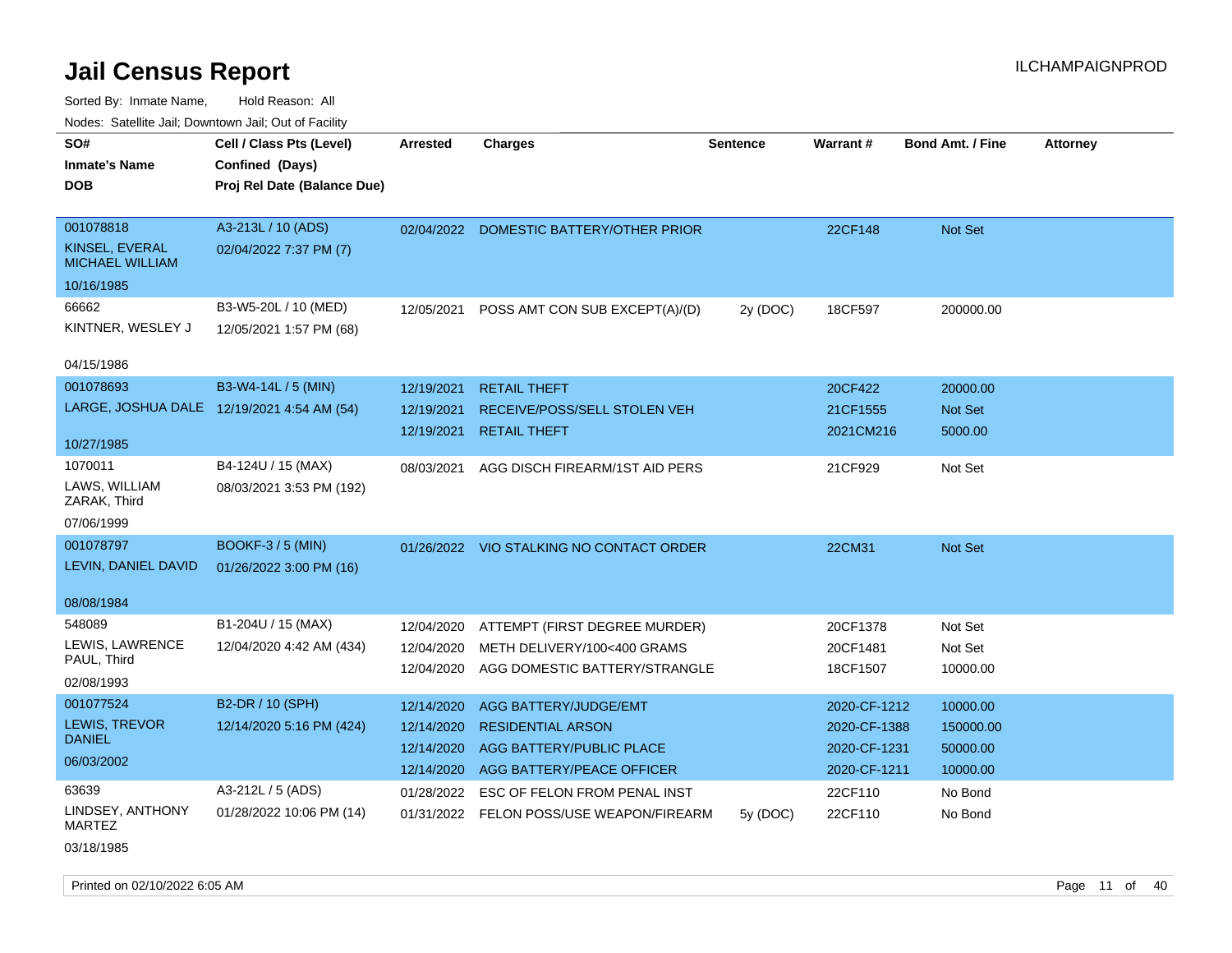Sorted By: Inmate Name, Hold Reason: All Nodes:

| Nodes: Satellite Jail; Downtown Jail; Out of Facility |                             |                 |                                           |                 |              |                         |          |
|-------------------------------------------------------|-----------------------------|-----------------|-------------------------------------------|-----------------|--------------|-------------------------|----------|
| SO#                                                   | Cell / Class Pts (Level)    | <b>Arrested</b> | <b>Charges</b>                            | <b>Sentence</b> | Warrant#     | <b>Bond Amt. / Fine</b> | Attorney |
| <b>Inmate's Name</b>                                  | Confined (Days)             |                 |                                           |                 |              |                         |          |
| <b>DOB</b>                                            | Proj Rel Date (Balance Due) |                 |                                           |                 |              |                         |          |
|                                                       |                             |                 |                                           |                 |              |                         |          |
| 001078817                                             | A3-113U / 10 (ADS)          |                 | 02/03/2022 AGG UUW/PERSON/PREV CONVICTION |                 | 22CF143      | Not Set                 |          |
| LIPSCOMB, LADAROL<br><b>ANTHONY</b>                   | 02/03/2022 11:33 PM (8)     |                 |                                           |                 |              |                         |          |
| 10/01/2000                                            |                             |                 |                                           |                 |              |                         |          |
| 1065002                                               | B3-W7-26L / 10 (MED)        | 11/16/2021      | DOMESTIC BTRY/CONTACT/VIO O/P             |                 | 2019CF001781 | 25000.00                |          |
| LOVELESS, DUSTIN<br><b>DEE</b>                        | 11/16/2021 11:41 AM (87)    |                 |                                           |                 |              |                         |          |
| 06/17/1982                                            |                             |                 |                                           |                 |              |                         |          |
| 48792                                                 | B4-127L / 10 (MED)          | 11/19/2021      | AGG BATTERY/DISCHARGE FIREARM             |                 | 21CF1425     | Not Set                 |          |
| <b>MCCLAIN, HURCHEL</b><br><b>JOSEPH</b>              | 11/20/2021 4:11 AM (83)     |                 |                                           |                 |              |                         |          |
| 05/01/1979                                            |                             |                 |                                           |                 |              |                         |          |
| 001077938                                             | BOOKH-2 / 15 (ADS)          | 05/10/2021      | AGG KIDNAPING DISCH FIR/HARM              |                 | 21CF532      | Not Set                 |          |
| MCGAHA,                                               | 05/10/2021 7:02 PM (277)    | 05/11/2021      | <b>MURDER</b>                             |                 | 2021-CF-215  | No Bond                 |          |
| <b>CHRISTOPHER D</b>                                  |                             | 05/27/2021      | ESCAPE FROM DEPT OF CORRECTION            |                 | 21CF600      | Not Set                 |          |
| 07/27/1991                                            |                             |                 |                                           |                 |              |                         |          |
| 66710                                                 | A4-202L / 15 (ADS)          |                 | 01/19/2022 ARMED VIOLENCE/CATEGORY I      |                 | 22CF88       | Not Set                 |          |
| <b>MEEKS, CASSARIOUS</b><br><b>MONTE</b>              | 01/20/2022 11:40 AM (22)    |                 |                                           |                 |              |                         |          |
| 06/22/1984                                            |                             |                 |                                           |                 |              |                         |          |
| 1028917                                               | BOOKH-3 / 15 (MAX)          | 02/09/2022      | PRED CRIM SEX ASLT/BODILY HARM            |                 | 2022CFAWOW   | Not Set                 |          |
| MENCIAS-ZAPATA,<br><b>JUAN ANGEL</b>                  | 02/09/2022 11:25 AM (2)     |                 |                                           |                 |              |                         |          |

03/04/1986

| 1043071                        | A2-120L / 10 (MED)      | 11/08/2021 | CRIM DMG/GOVT PROP/<\$500 | 21CF1378 | <b>Not Set</b> |
|--------------------------------|-------------------------|------------|---------------------------|----------|----------------|
| MERRELL-<br>SUTHERLAND, ALICIA | 11/08/2021 2:22 AM (95) |            |                           |          |                |
| 11/26/1972                     |                         |            |                           |          |                |
| 41584                          | B4-227L / 15 (MAX)      | 12/01/2021 | ARMED HABITUAL CRIMINAL   | 21CF1467 | Not Set        |
| MILLER, JOSE LOVELL            | 12/02/2021 1:04 AM (71) |            |                           |          |                |

10/07/1975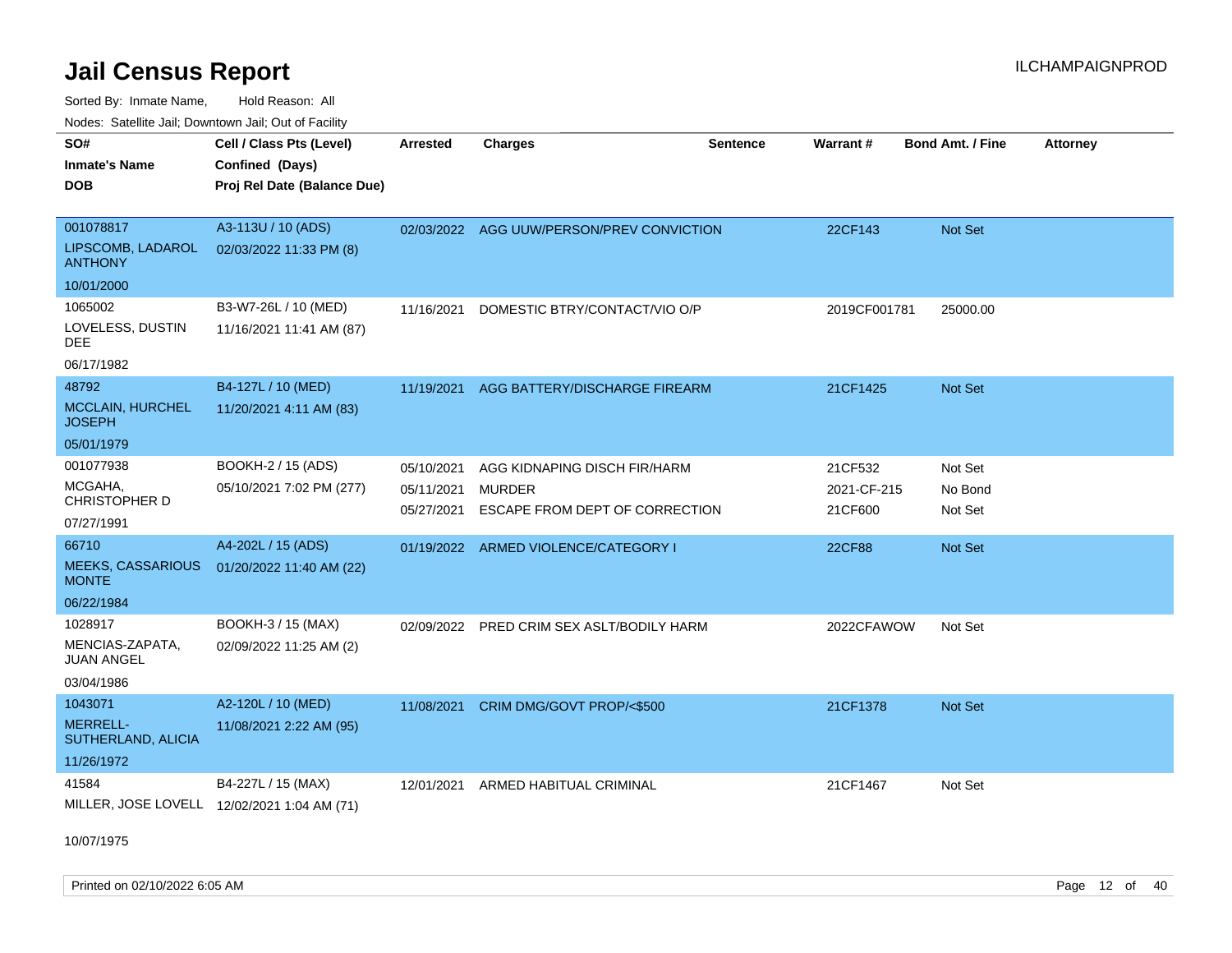Sorted By: Inmate Name, Hold Reason: All

Nodes: Satellite Jail; Downtown Jail; Out of Facility

| SO#                                          | Cell / Class Pts (Level)                    | <b>Arrested</b> | <b>Charges</b>                           | <b>Sentence</b> | Warrant#  | <b>Bond Amt. / Fine</b> | <b>Attorney</b> |
|----------------------------------------------|---------------------------------------------|-----------------|------------------------------------------|-----------------|-----------|-------------------------|-----------------|
| <b>Inmate's Name</b>                         | Confined (Days)                             |                 |                                          |                 |           |                         |                 |
| <b>DOB</b>                                   | Proj Rel Date (Balance Due)                 |                 |                                          |                 |           |                         |                 |
|                                              |                                             |                 |                                          |                 |           |                         |                 |
| 001077902                                    | A2-123L / 5 (ADS)                           | 11/23/2021      | BATTERY/CAUSE BODILY HARM                |                 | 21CM187   | Not Set                 |                 |
| MOFFETT, CAROLYN<br><b>REENE</b>             | 11/21/2021 10:31 AM (82)                    |                 |                                          |                 |           |                         |                 |
| 10/23/1988                                   |                                             |                 |                                          |                 |           |                         |                 |
| 39106                                        | B3-W3-11U / 10 (MED)                        | 10/12/2021      | DOMESTIC BATTERY/OTHER PRIOR             |                 | 21CF1217  | Not Set                 |                 |
| Junior                                       | MOORE, ANDREW LEE, 10/12/2021 1:02 AM (122) |                 |                                          |                 |           |                         |                 |
| 04/12/1973                                   | 4/10/2022 (0.00)                            |                 |                                          |                 |           |                         |                 |
| 1007239                                      | B4-225U / 10 (MED)                          | 12/29/2021      | <b>DOMESTIC BATTERY</b>                  |                 | 21CF1607  | <b>Not Set</b>          |                 |
| MOORE, ANDREW<br><b>VIRGIL</b>               | 12/29/2021 8:40 PM (44)                     |                 |                                          |                 |           |                         |                 |
| 08/20/1972                                   |                                             |                 |                                          |                 |           |                         |                 |
| 539294                                       | B1-104U / 10 (MED)                          | 01/11/2022      | AGG DUI/NO VALID DL                      |                 | 22CF49    | Not Set                 |                 |
| MOSLEY, JAMES<br><b>CALVIN</b>               | 01/11/2022 9:43 PM (31)                     |                 | 01/11/2022 PAROLE REVOCATION             |                 | CH2200227 | No Bond                 |                 |
| 12/11/1985                                   |                                             |                 |                                          |                 |           |                         |                 |
| 001078517                                    | B1-102L / 15 (MAX)                          |                 | 10/19/2021 ATTEMPT (FIRST DEGREE MURDER) |                 | 21CF1267  | <b>Not Set</b>          |                 |
| <b>NELSON, RORY</b><br><b>DEMOND</b>         | 10/19/2021 3:55 AM (115)                    |                 |                                          |                 |           |                         |                 |
| 08/14/1984                                   |                                             |                 |                                          |                 |           |                         |                 |
| 1074169                                      | B3-W4-16L / 10 (MED)                        | 12/21/2021      | AGGRAVATED DOMESTIC BATTERY              |                 | 21CF1567  | Not Set                 |                 |
| PANZER, IAN RICHARD 12/21/2021 2:24 PM (52)  |                                             |                 |                                          |                 |           |                         |                 |
|                                              |                                             |                 |                                          |                 |           |                         |                 |
| 07/04/1988                                   |                                             |                 |                                          |                 |           |                         |                 |
| 001078357                                    | B2-DR / 15 (SPH)                            | 09/17/2021      | ARMED ROBBERY/ARMED W/FIREARM            |                 | 21CF1230  | Not Set                 |                 |
| PETTIGREW, CAREY<br><b>CORNITRIAS DEOBLO</b> | 09/17/2021 9:56 AM (147)                    | 09/17/2021      | ARMED ROBBERY/ARMED W/FIREARM            |                 | 21CF1128  | <b>Not Set</b>          |                 |
| 08/31/1986                                   |                                             | 09/17/2021      | ARMED ROBBERY/ARMED W/FIREARM            |                 | 21CF1129  | <b>Not Set</b>          |                 |
| 1030954                                      | B4-223U / 15 (MAX)                          | 01/14/2022      | ARMED VIOLENCE/CATEGORY I                |                 | 22CF76    | Not Set                 |                 |
| PETTIGREW,                                   | 01/15/2022 4:35 AM (27)                     |                 | 01/14/2022 MFG/DEL CANNABIS/10-30 GRAMS  |                 | 2020CF9   | 15000.00                |                 |
| <b>MALCOME JAMIESON</b>                      |                                             |                 |                                          |                 |           |                         |                 |

02/20/1995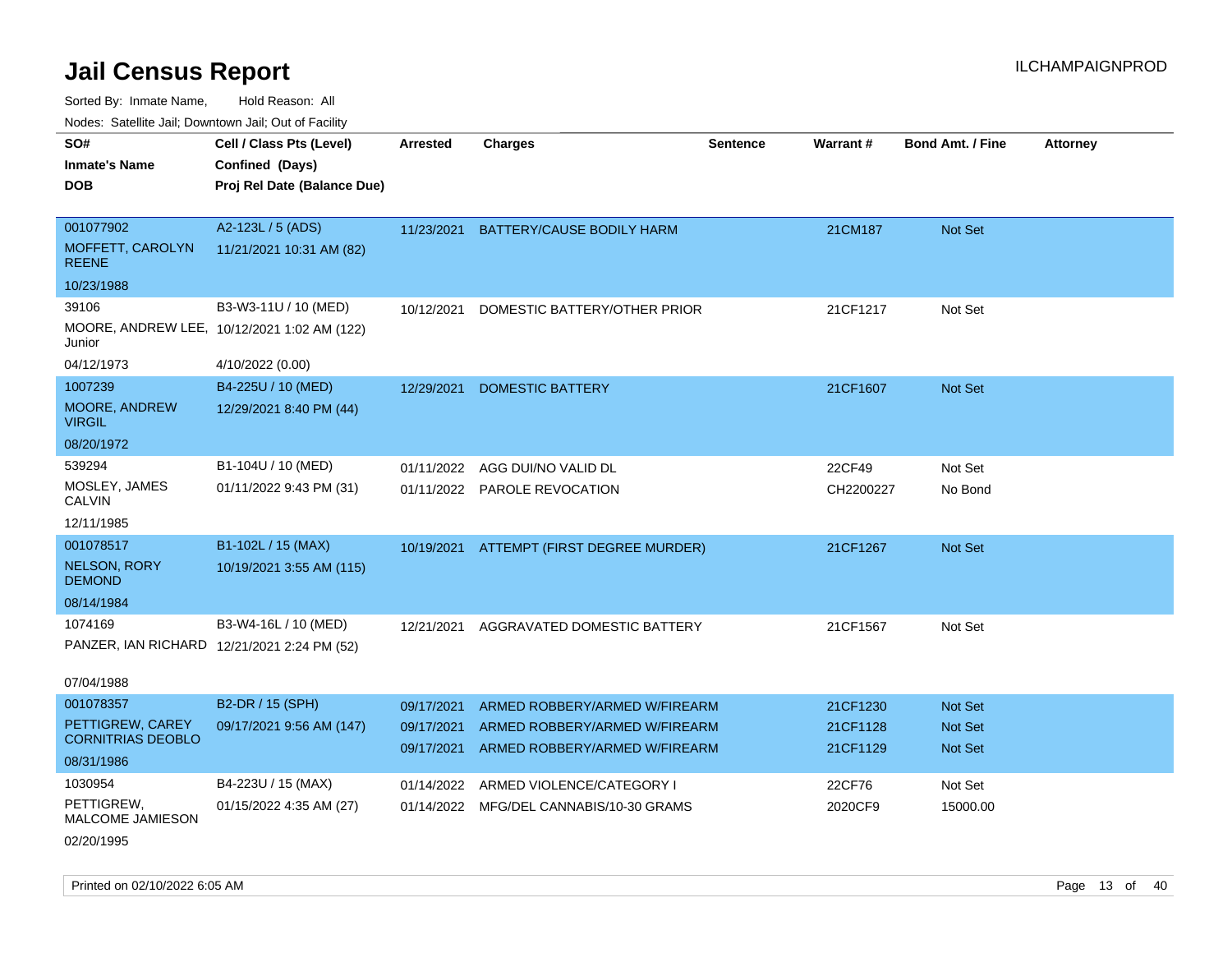| SO#                                 | Cell / Class Pts (Level)    | <b>Arrested</b>    | <b>Charges</b>                            | <b>Sentence</b> | Warrant#  | <b>Bond Amt. / Fine</b> | <b>Attorney</b> |
|-------------------------------------|-----------------------------|--------------------|-------------------------------------------|-----------------|-----------|-------------------------|-----------------|
| <b>Inmate's Name</b>                | Confined (Days)             |                    |                                           |                 |           |                         |                 |
| <b>DOB</b>                          | Proj Rel Date (Balance Due) |                    |                                           |                 |           |                         |                 |
|                                     |                             |                    |                                           |                 |           |                         |                 |
| 1008308                             | A4-105L / 10 (ADS)          |                    | 01/30/2022 AGG BTRY/GREAT BOD HARM/60+    |                 | 22CF131   | No Bond                 |                 |
| PETTIGREW, MARIO<br><b>TRAVINIO</b> | 01/30/2022 6:15 AM (12)     | 01/30/2022 ASSAULT |                                           |                 | 19CM364   | 4000.00                 |                 |
| 08/11/1992                          |                             |                    |                                           |                 |           |                         |                 |
| 1059512                             | BOOKH-4 / 10 (MED)          |                    | 02/07/2022 PROBATION VIOLATION            |                 | 19CF589   | Not Set                 |                 |
| PHILLIPS, LAMAR<br><b>DESHAWN</b>   | 02/06/2022 6:51 PM (5)      |                    |                                           |                 |           |                         |                 |
| 04/02/1996                          |                             |                    |                                           |                 |           |                         |                 |
| 999352                              | B4-225L / 10 (MED)          | 09/09/2021         | <b>VIOLATE OP/OTHER PRIOR</b>             | 2y (DOC)        |           | Not Set                 |                 |
| PIRLOT, JUSTIN LEE                  | 09/09/2021 11:28 AM (155)   |                    | 10/23/2021 FALSE REPORT OF OFFENSE        |                 | 2019CF836 | 5000.00                 |                 |
|                                     |                             |                    |                                           |                 |           |                         |                 |
| 11/08/1982                          |                             |                    |                                           |                 |           |                         |                 |
| 001078799                           | A4-101L / 10 (MED)          |                    | 01/27/2022 FIREARM/FOID INVALID/NOT ELIG  |                 | 22CF116   | Not Set                 |                 |
| PURNELL, MARKISE<br><b>MONROE</b>   | 01/27/2022 9:50 AM (15)     |                    |                                           |                 |           |                         |                 |
| 07/13/2002                          |                             |                    |                                           |                 |           |                         |                 |
| 001078669                           | B3-W3-10L / 10 (MED)        |                    | 12/10/2021 AGG DISCHARGE FIREARM/BLDG/SCH |                 | 21CF1507  | <b>Not Set</b>          |                 |
| RANGEL, ADRIAN                      | 12/10/2021 12:53 AM (63)    |                    |                                           |                 |           |                         |                 |
| 11/25/2000                          |                             |                    |                                           |                 |           |                         |                 |
| 1069524                             | B3-W3-12L / 10 (MED)        | 08/08/2021         | MFG/DEL CANNABIS/30-500 GRAMS             |                 | 21CF953   | Not Set                 |                 |
| RAY-DAVIS, KAMARI<br><b>DAYVON</b>  | 08/09/2021 2:44 AM (186)    |                    |                                           |                 |           |                         |                 |
| 03/30/2000                          |                             |                    |                                           |                 |           |                         |                 |
| 45473                               | B2-T1-04L / 15 (SPH)        | 11/23/2021         | CHIL SEX OFFEN/RESIDE DAY CARE            |                 | 21CF1275  | 10000.00                |                 |
| REXROAD, CALVIN<br><b>ALLEN</b>     | 11/23/2021 6:27 PM (80)     |                    | 11/23/2021 VIOLATE SEX OFFENDER REGIS     |                 | 21CF546   | 50000.00                |                 |
| 10/04/1970                          |                             |                    |                                           |                 |           |                         |                 |
| 979485                              | B2-T4-16L / 15 (SPH)        |                    | 03/12/2021 PRED CRIM SEX ASLT/VICTIM <13  |                 | 21CF282   | Not Set                 |                 |
| RODRIGUEZ, JOSHUA<br><b>ANTHONY</b> | 03/12/2021 1:57 PM (336)    |                    |                                           |                 |           |                         |                 |
| 04/06/1990                          |                             |                    |                                           |                 |           |                         |                 |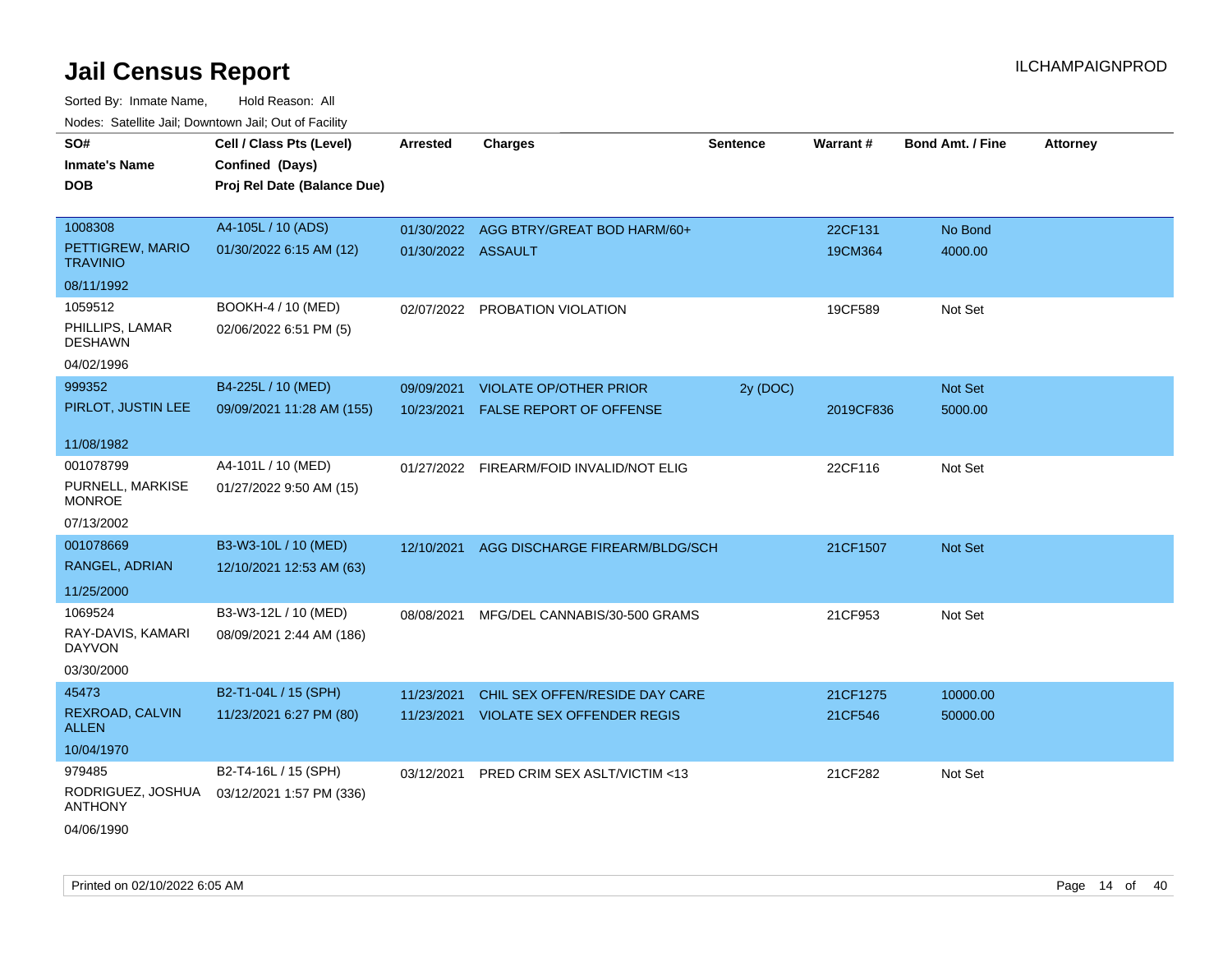| <u>Rodoo:</u> Odtomto dan, Downtown dan, Out or Fabilit    |                                              |                 |                                         |                     |            |                         |                 |
|------------------------------------------------------------|----------------------------------------------|-----------------|-----------------------------------------|---------------------|------------|-------------------------|-----------------|
| SO#                                                        | Cell / Class Pts (Level)                     | <b>Arrested</b> | <b>Charges</b>                          | <b>Sentence</b>     | Warrant#   | <b>Bond Amt. / Fine</b> | <b>Attorney</b> |
| Inmate's Name                                              | Confined (Days)                              |                 |                                         |                     |            |                         |                 |
| DOB                                                        | Proj Rel Date (Balance Due)                  |                 |                                         |                     |            |                         |                 |
|                                                            |                                              |                 |                                         |                     |            |                         |                 |
| 61330                                                      | B4-123L / 15 (MAX)                           | 12/01/2021      | <b>ARMED HABITUAL CRIMINAL</b>          |                     | 21CF1473   | Not Set                 |                 |
| <b>RUFFIN, JONATHON</b><br><b>CECIL</b>                    | 12/01/2021 5:34 AM (72)                      | 12/01/2021      | <b>PAROLE REVOCATION</b>                |                     | CH2107545  | No Bond                 |                 |
| 05/10/1984                                                 |                                              |                 |                                         |                     |            |                         |                 |
| 1071161                                                    | B4-124L / 15 (MAX)                           | 08/18/2021      | DELIVERY OF OR POSSESSION OF W/INT      |                     | 21CF1008   | No Bond                 |                 |
| SANDERS, MARKELL<br>LAMAR                                  | 08/18/2021 6:18 PM (177)                     |                 |                                         |                     |            |                         |                 |
| 02/02/2000                                                 |                                              |                 |                                         |                     |            |                         |                 |
| 1047469                                                    | B3-W5-18L / 10 (MED)                         | 07/03/2021      | CRIMINAL SEX ASSAULT/CONSENT            | 2y/6m (DOC) 21CF773 |            | <b>Not Set</b>          |                 |
| <b>ALLEN</b>                                               | SCHINDLER, RICHARD 07/03/2021 10:25 PM (223) |                 |                                         |                     |            |                         |                 |
| 10/16/1979                                                 |                                              |                 |                                         |                     |            |                         |                 |
| 1000820                                                    | A4-206L / 15 (ADS)                           | 01/24/2022      | FELON POSS/USE WEAPON/FIREARM           |                     | 22CF105    | Not Set                 |                 |
|                                                            | SCHNEIDER, SONGAN 01/24/2022 8:20 AM (18)    | 01/24/2022      | AGGRAVATED DOMESTIC BATTERY             |                     | 21CF1433   | 25000.00                |                 |
| <b>MICHAEL</b>                                             |                                              |                 | 01/24/2022 DRIVING ON SUSPENDED LICENSE |                     | 20TR2771   | 2500.00                 |                 |
| 08/18/1992                                                 |                                              |                 |                                         |                     |            |                         |                 |
| 001078748                                                  | B3-W4-13U / 10 (MED)                         |                 | 01/10/2022 AGGRAVATED BATTERY           |                     | 21CF151    | No Bond                 |                 |
| SCHROEDER, JOSHUA 01/10/2022 9:34 AM (32)<br><b>CURTIS</b> |                                              |                 |                                         |                     |            |                         |                 |
| 09/04/1980                                                 | 3/8/2022 (0.00)                              |                 |                                         |                     |            |                         |                 |
| 001078698                                                  | B3-W1-04L / 5 (ADS)                          | 12/20/2021      | DIRECT CRIMINAL CONTEMPT                |                     | 2019F44    | No Bond                 |                 |
| SIDES, BRIAN KEITH                                         | 12/20/2021 4:23 PM (53)                      |                 |                                         |                     |            |                         |                 |
| 12/08/1969                                                 |                                              |                 |                                         |                     |            |                         |                 |
| 001078441                                                  | BOOKF-1 / 15 (ADS)                           | 10/01/2021      | <b>ARMED HABITUAL CRIMINAL</b>          |                     | 21CF1182   | <b>Not Set</b>          |                 |
| SINGLETON, CORRIE<br><b>DERRELL</b>                        | 10/01/2021 12:36 PM (133)                    | 12/20/2021      | SPEEDING 26-34 MPH OVER LIMIT           |                     | 2021TR2701 | 1000.00                 |                 |
| 05/07/1983                                                 |                                              |                 |                                         |                     |            |                         |                 |
| 001078765                                                  | B4-122U / 10 (MED)                           | 01/13/2022      | FELON POSS/USE WEAPON/FIREARM           |                     | 22CF66     | Not Set                 |                 |
|                                                            | SMITH, COREY ADRIAN 01/13/2022 7:32 PM (29)  | 01/13/2022      | DRVG UNDER INFLUENCE OF DRUG            |                     | 2018DT262  | 190.00                  |                 |
|                                                            |                                              |                 | 01/13/2022 DRIVING ON REVOKED LICENSE   |                     | 20TR3078   | 190.00                  |                 |
| 09/01/1987                                                 |                                              |                 |                                         |                     |            |                         |                 |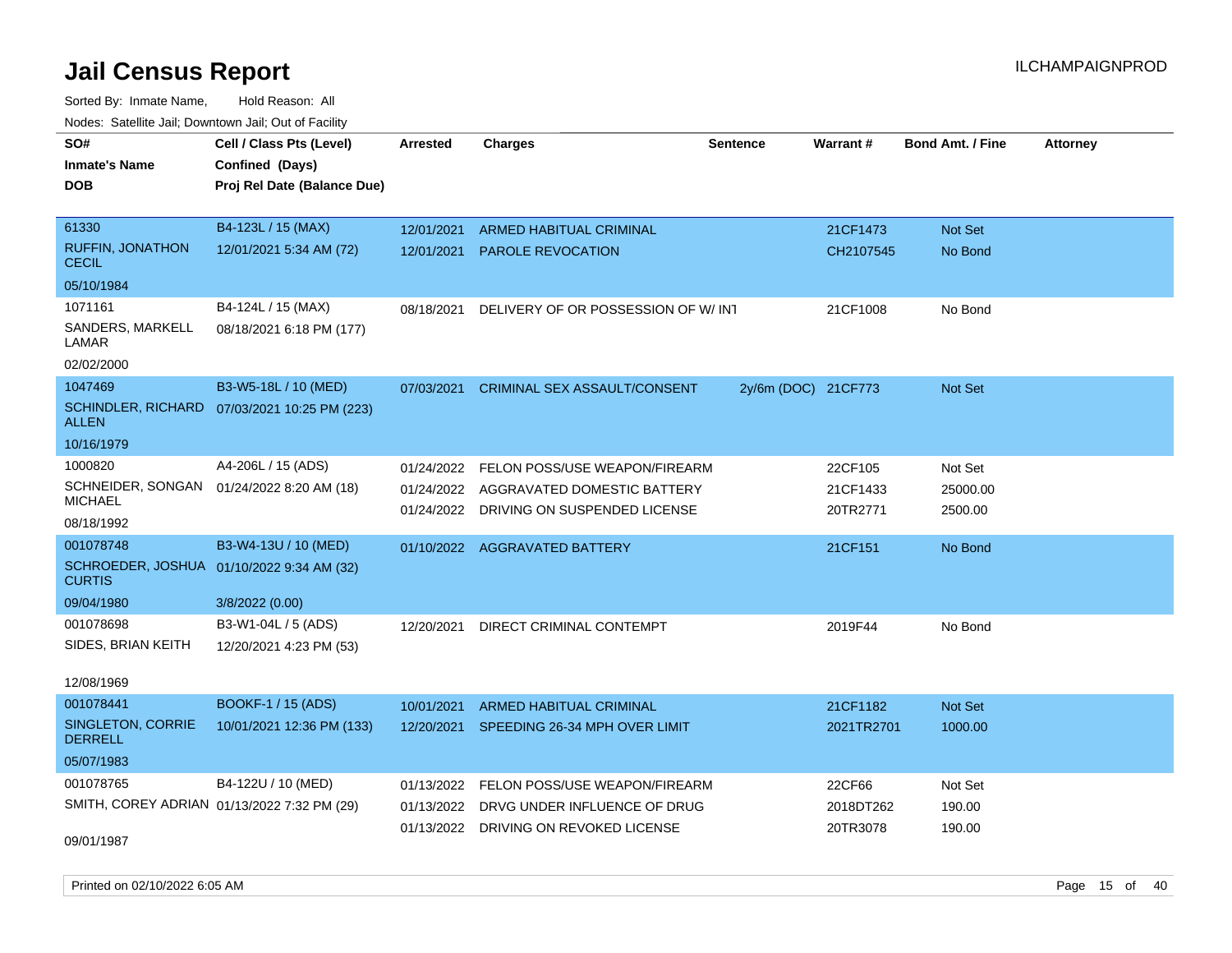| indues. Satellite Jali, Downtown Jali, Out of Facility |                             |            |                                         |                 |           |                         |                 |
|--------------------------------------------------------|-----------------------------|------------|-----------------------------------------|-----------------|-----------|-------------------------|-----------------|
| SO#                                                    | Cell / Class Pts (Level)    | Arrested   | <b>Charges</b>                          | <b>Sentence</b> | Warrant#  | <b>Bond Amt. / Fine</b> | <b>Attorney</b> |
| <b>Inmate's Name</b>                                   | Confined (Days)             |            |                                         |                 |           |                         |                 |
| <b>DOB</b>                                             | Proj Rel Date (Balance Due) |            |                                         |                 |           |                         |                 |
|                                                        |                             |            |                                         |                 |           |                         |                 |
| 1038158                                                | A3-114L / 10 (MED)          |            | 02/04/2022 CRIMINAL SEX ASSAULT/CONSENT |                 | 22CF146   | Not Set                 |                 |
| SMITH, RASHAD<br><b>JARECE</b>                         | 02/04/2022 11:42 PM (7)     |            |                                         |                 |           |                         |                 |
| 09/16/1995                                             |                             |            |                                         |                 |           |                         |                 |
| 001077770                                              | A1-226L / 5 (MIN)           |            | 01/06/2022 RESIDENTIAL BURGLARY         |                 | 21CF319   | Not Set                 |                 |
| STOFFLE, KELLY ANNE 01/06/2022 3:14 PM (36)            |                             |            |                                         |                 |           |                         |                 |
| 04/12/1989                                             |                             |            |                                         |                 |           |                         |                 |
| 38305                                                  | B2-T2-06L / 10 (SPH)        | 03/18/2020 | <b>CRIMINAL SEXUAL ABUSE</b>            |                 | 20CF-343  | 500000.00               |                 |
| STOVER, JOSH<br><b>ANDREW</b>                          | 03/18/2020 10:24 AM (695)   |            |                                         |                 |           |                         |                 |
| 08/18/1973                                             |                             |            |                                         |                 |           |                         |                 |
| 001078182                                              | B3-W2-06L / 5 (MIN)         | 12/20/2021 | DRIVING ON REVOKED LICENSE              |                 | 2021CF800 | No Bond                 |                 |
| STRONG, KEVIN<br><b>GARDNER</b>                        | 12/20/2021 4:34 PM (53)     |            |                                         |                 |           |                         |                 |
| 02/12/1963                                             | 3/19/2022 (0.00)            |            |                                         |                 |           |                         |                 |
| 1062701                                                | B1-107L / 15 (MAX)          | 01/20/2022 | UNLAWFUL USE OF A WEAPON                | 10y (DOC)       | 2021CF114 | No Bond                 |                 |
| TAYLOR, CODY EARL                                      | 01/20/2022 11:31 AM (22)    |            |                                         |                 |           |                         |                 |
|                                                        |                             |            |                                         |                 |           |                         |                 |
| 10/22/1997                                             |                             |            |                                         |                 |           |                         |                 |
| 1049786                                                | A3-115L / 15 (ADS)          | 02/04/2022 | AGGRAVATED BATTERY                      |                 | 22CF141   | No Bond                 |                 |
| TAYLOR, COZENE JR                                      | 02/04/2022 1:49 AM (7)      |            |                                         |                 |           |                         |                 |
|                                                        |                             |            |                                         |                 |           |                         |                 |
| 12/02/1988                                             |                             |            |                                         |                 |           |                         |                 |
| 962484                                                 | A3-113L / 10 (ADS)          | 12/29/2021 | AGGRAVATED DOMESTIC BATTERY             |                 | 21CF1608  | Not Set                 |                 |
| <b>TAYLOR, VINCENT</b><br><b>REGINALD</b>              | 12/29/2021 7:23 AM (44)     |            |                                         |                 |           |                         |                 |
| 11/03/1988                                             |                             |            |                                         |                 |           |                         |                 |
| 1000614                                                | A3-211U / 15 (SPH)          |            | 01/12/2022 AGGRAVATED BATTERY           | 3y (DOC)        | 2018CF376 | No Bond                 |                 |
| <b>TESTER, TIMOTHY</b><br><b>RAY</b>                   | 01/12/2022 3:38 PM (30)     |            |                                         |                 |           |                         |                 |
| 06/08/1992                                             |                             |            |                                         |                 |           |                         |                 |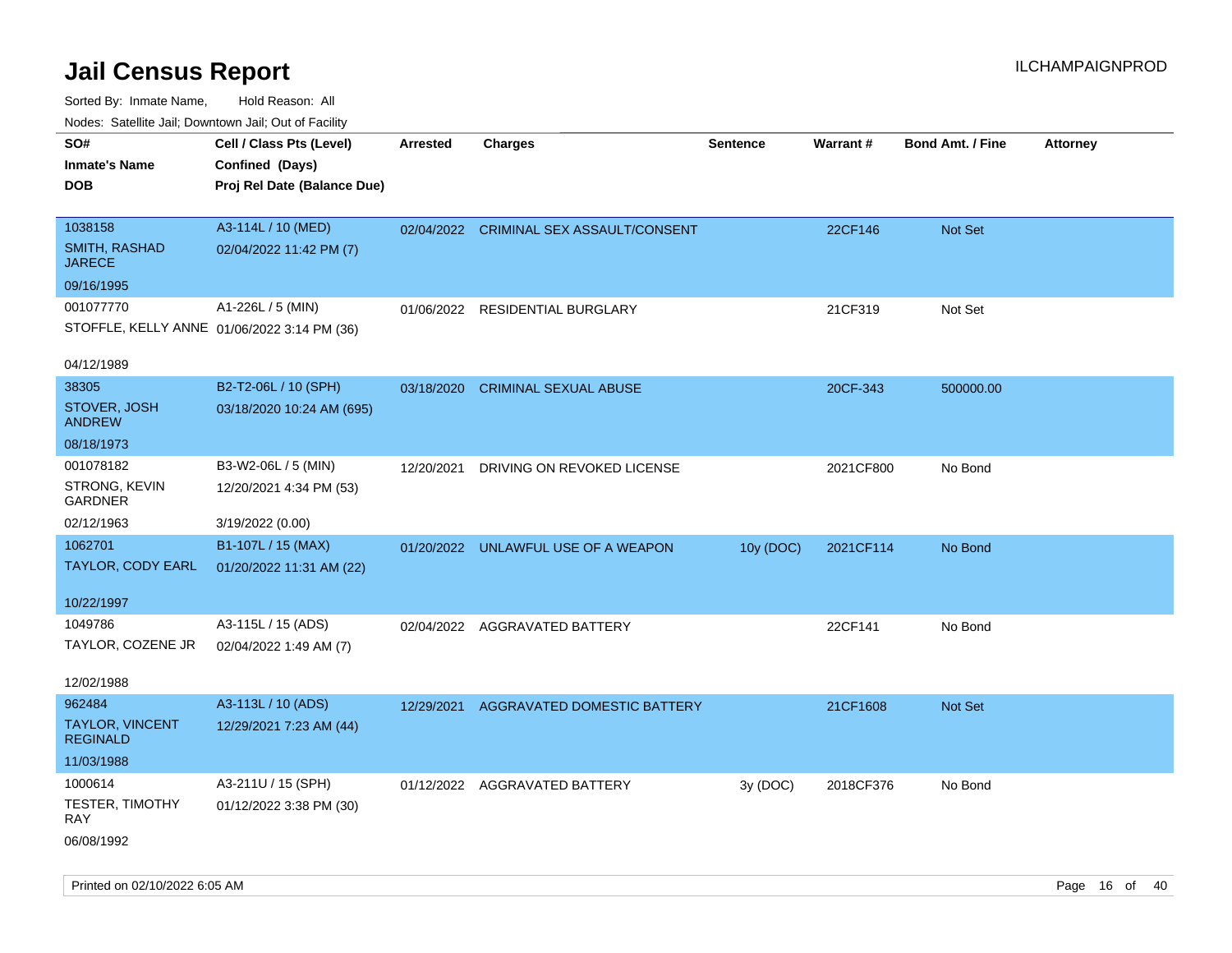Sorted By: Inmate Name, Hold Reason: All

Nodes: Satellite Jail; Downtown Jail; Out of Facility

| ivoues. Salellite Jali, Downtown Jali, Out of Facility |                             |            |                                      |                 |                 |                         |                 |
|--------------------------------------------------------|-----------------------------|------------|--------------------------------------|-----------------|-----------------|-------------------------|-----------------|
| SO#                                                    | Cell / Class Pts (Level)    | Arrested   | <b>Charges</b>                       | <b>Sentence</b> | <b>Warrant#</b> | <b>Bond Amt. / Fine</b> | <b>Attorney</b> |
| <b>Inmate's Name</b>                                   | Confined (Days)             |            |                                      |                 |                 |                         |                 |
| <b>DOB</b>                                             | Proj Rel Date (Balance Due) |            |                                      |                 |                 |                         |                 |
|                                                        |                             |            |                                      |                 |                 |                         |                 |
| 001078471                                              | B4-221U / 10 (MED)          |            | 10/11/2021 AGG UUW/VEHICLE/<21       |                 | 21CF1210        | 100.00                  |                 |
| THATCH, OMARION<br><b>DIAMONTE</b>                     | 10/11/2021 1:26 AM (123)    |            |                                      |                 |                 |                         |                 |
| 09/05/2003                                             |                             |            |                                      |                 |                 |                         |                 |
| 32058                                                  | B4-123U / 15 (MAX)          | 06/14/2021 | <b>AGG DISCH FIREARM</b>             |                 | 21CF690         | Not Set                 |                 |
| THOMPSON, STEVEN<br>ONEAL                              | 06/14/2021 6:44 AM (242)    |            |                                      |                 |                 |                         |                 |
| 03/14/1969                                             |                             |            |                                      |                 |                 |                         |                 |
| 001078792                                              | A4-203L / 15 (ADS)          | 01/24/2022 | <b>FUGITIVE FROM JUSTICE</b>         |                 | 22CF99          | Not Set                 |                 |
| TRAMBLE, TOM                                           | 01/24/2022 10:24 AM (18)    |            | 01/24/2022 FUGITIVE FROM JUSTICE     |                 | 22CF100         | Not Set                 |                 |
| <b>MARCUS</b>                                          |                             |            | 01/24/2022 ARMED VIOLENCE/CATEGORY I |                 | 22CF101         | Not Set                 |                 |
| 02/28/1985                                             |                             |            |                                      |                 |                 |                         |                 |
| 32910                                                  | B3-W1-01U / 10 (MED)        | 10/04/2021 | DOM BTRY/HARM/1-2 PRECONV            |                 | 21CF1189        | Not Set                 |                 |
| TULL, CHRISTOPHER<br><b>MICHAEL</b>                    | 10/04/2021 10:53 PM (130)   |            |                                      |                 |                 |                         |                 |
| 04/02/1971                                             |                             |            |                                      |                 |                 |                         |                 |
| 1047802                                                | <b>BOOKH-6 / 10 (MED)</b>   |            | 02/09/2022 DOMESTIC BATTERY          |                 | 22CMAWOW        | Not Set                 |                 |
| WALKER, WILLIAM<br><b>SCOTT</b>                        | 02/09/2022 5:08 PM (2)      |            |                                      |                 |                 |                         |                 |
| 06/12/1965                                             |                             |            |                                      |                 |                 |                         |                 |
| 961786                                                 | A4-206U / 15 (ADS)          |            | 01/24/2022 ARMED HABITUAL CRIMINAL   |                 | 22CF104         | Not Set                 |                 |
| WARREN, DESIE<br>ARNEZ                                 | 01/24/2022 7:23 AM (18)     |            |                                      |                 |                 |                         |                 |
| 04/28/1988                                             |                             |            |                                      |                 |                 |                         |                 |
| 1070737                                                | A1-126L / 15 (MAX)          | 10/14/2021 | AGG KIDNAPG/<13/INTEL DISABL         |                 | 2020CF418       | 250000.00               |                 |
| <b>WASHINGTON,</b><br><b>JASTINA VIRGINIA</b>          | 10/14/2021 12:02 PM (120)   |            |                                      |                 |                 |                         |                 |
| 04/11/2000                                             |                             |            |                                      |                 |                 |                         |                 |
| 977140                                                 | B1-203L / 10 (MED)          | 10/24/2021 | ARMED HABITUAL CRIMINAL              |                 | 21CF1289        | Not Set                 |                 |
| WEBSTER, DERRIAL<br><b>DEVON</b>                       | 10/24/2021 2:46 AM (110)    |            |                                      |                 |                 |                         |                 |
| 01/14/1990                                             |                             |            |                                      |                 |                 |                         |                 |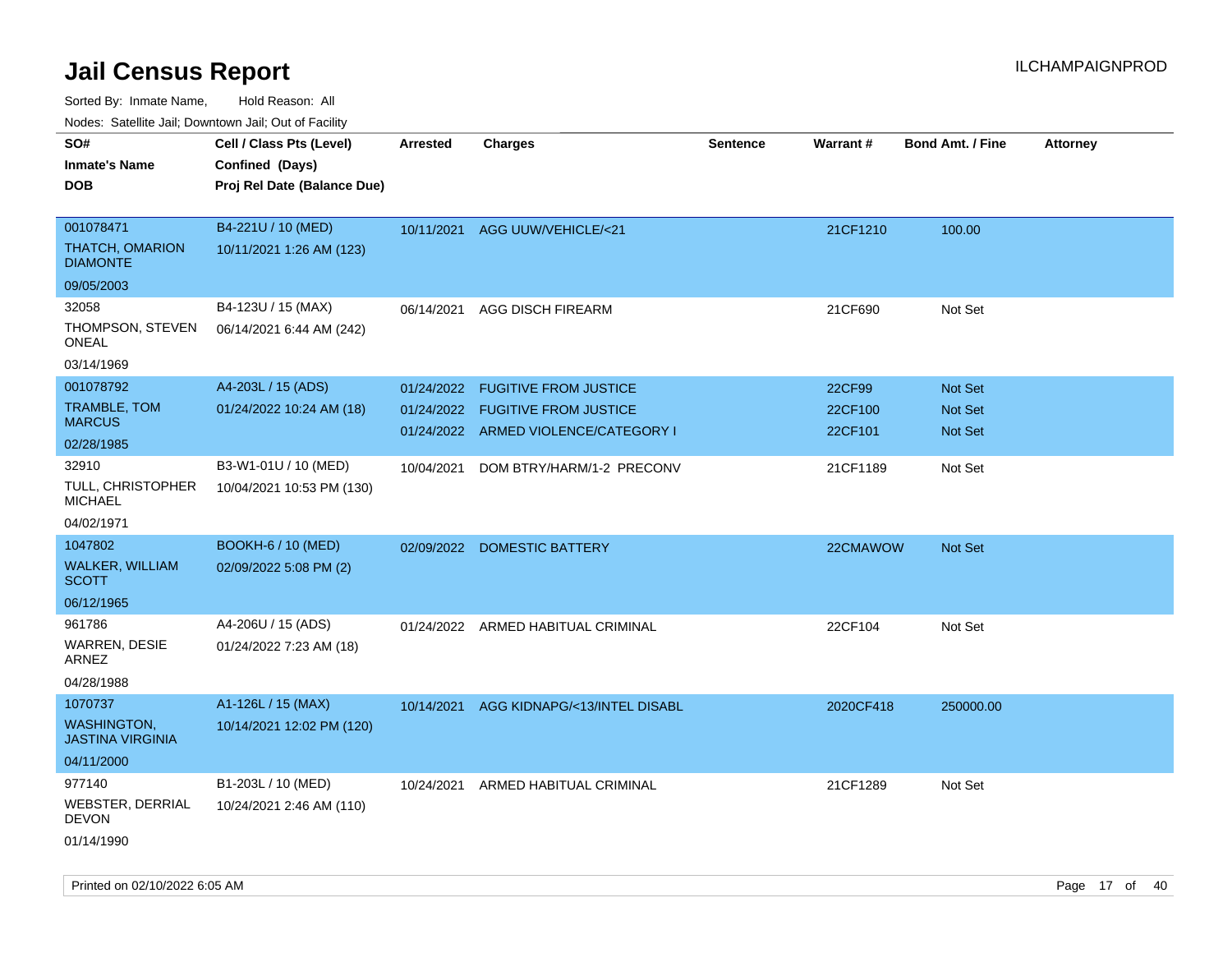| SO#                                        | Cell / Class Pts (Level)    | <b>Arrested</b> | <b>Charges</b>                           | <b>Sentence</b> | <b>Warrant#</b> | <b>Bond Amt. / Fine</b> | <b>Attorney</b> |
|--------------------------------------------|-----------------------------|-----------------|------------------------------------------|-----------------|-----------------|-------------------------|-----------------|
| <b>Inmate's Name</b>                       | Confined (Days)             |                 |                                          |                 |                 |                         |                 |
| <b>DOB</b>                                 | Proj Rel Date (Balance Due) |                 |                                          |                 |                 |                         |                 |
|                                            |                             |                 |                                          |                 |                 |                         |                 |
| 001078328                                  | B1-207U / 15 (MAX)          |                 | 08/30/2021 FELON POSS/USE WEAPON/FIREARM |                 | 21CF1045        | Not Set                 |                 |
| WHITE, JUSTIN<br><b>STEVEN</b>             | 08/30/2021 10:48 AM (165)   |                 |                                          |                 |                 |                         |                 |
| 10/25/1995                                 |                             |                 |                                          |                 |                 |                         |                 |
| 1075313                                    | A3-216L / 15 (ADS)          | 01/29/2022      | POSSESSION OF STOLEN FIREARM             |                 | 22CF132         | Not Set                 |                 |
| <b>WILLIAMS, EARDIS</b>                    | 01/29/2022 1:23 AM (13)     | 01/29/2022      | MFG/DEL CANNABIS/30-500 GRAMS            |                 | 20CF51          | 5000.00                 |                 |
| ANTONIO, Junior                            |                             | 01/29/2022      | POSSESSION OF STOLEN FIREARM             |                 | 20CF1048        | 500000.00               |                 |
| 01/21/1999                                 |                             |                 |                                          |                 |                 |                         |                 |
| 1049234                                    | A3-111U                     |                 | 01/22/2022 AGGRAVATED DOMESTIC BATTERY   |                 | 22CF94          | Not Set                 |                 |
| <b>WILLIAMS, KHAMRON</b><br><b>MARCELL</b> | 01/22/2022 9:30 AM (20)     |                 |                                          |                 |                 |                         |                 |
| 08/15/1995                                 |                             |                 |                                          |                 |                 |                         |                 |
| 1019420                                    | B1-105L / 10 (MED)          | 12/14/2021      | METH MANUFACTURING/15<100 GR             | 8y (DOC)        | 21CF205         | No Bond                 |                 |
| WILLIAMS.<br><b>MARSHAWN ANTONIO</b>       | 12/14/2021 1:56 PM (59)     |                 |                                          |                 |                 |                         |                 |
| 06/02/1994                                 |                             |                 |                                          |                 |                 |                         |                 |
| 638552                                     | B2-T2-08L / 5 (SPH)         | 10/07/2021      | CHILD PORNOGRAPHY/PHOTOGRAPH             |                 | 2021CF1207      | No Bond                 |                 |
| <b>WILLIAMS, MICHAEL</b><br><b>JAMES</b>   | 10/07/2021 12:20 PM (127)   |                 |                                          |                 |                 |                         |                 |
| 03/29/1964                                 |                             |                 |                                          |                 |                 |                         |                 |
| 1066370                                    | B1-101L / 15 (MAX)          | 07/28/2021      | ARMED VIOLENCE/CATEGORY III              |                 | 2021 CF 882     | Not Set                 |                 |
| <b>WILLIAMS, REONTE</b><br><b>REMIR</b>    | 07/28/2021 5:40 AM (198)    |                 |                                          |                 |                 |                         |                 |
| 05/14/1999                                 |                             |                 |                                          |                 |                 |                         |                 |
| 1051953                                    | A2-221L / 10 (MED)          | 02/02/2022      | DOMESTIC BATTERY/OTHER PRIOR             |                 | 22CF144         | Not Set                 |                 |
| <b>WINSTON, ALYSSIA</b><br><b>LETEECE</b>  | 02/02/2022 4:29 AM (9)      |                 |                                          |                 |                 |                         |                 |
| 03/17/1996                                 |                             |                 |                                          |                 |                 |                         |                 |
| 972160                                     | B1-206U / 10 (MED)          |                 | 01/11/2022 AGG DOMESTIC BATTERY/STRANGLE | 3y (DOC)        | 21-CF-917       | Not Set                 |                 |
| WOOD, ANTONIO                              | 01/11/2022 5:14 PM (31)     |                 |                                          |                 |                 |                         |                 |
| 10/16/1981                                 |                             |                 |                                          |                 |                 |                         |                 |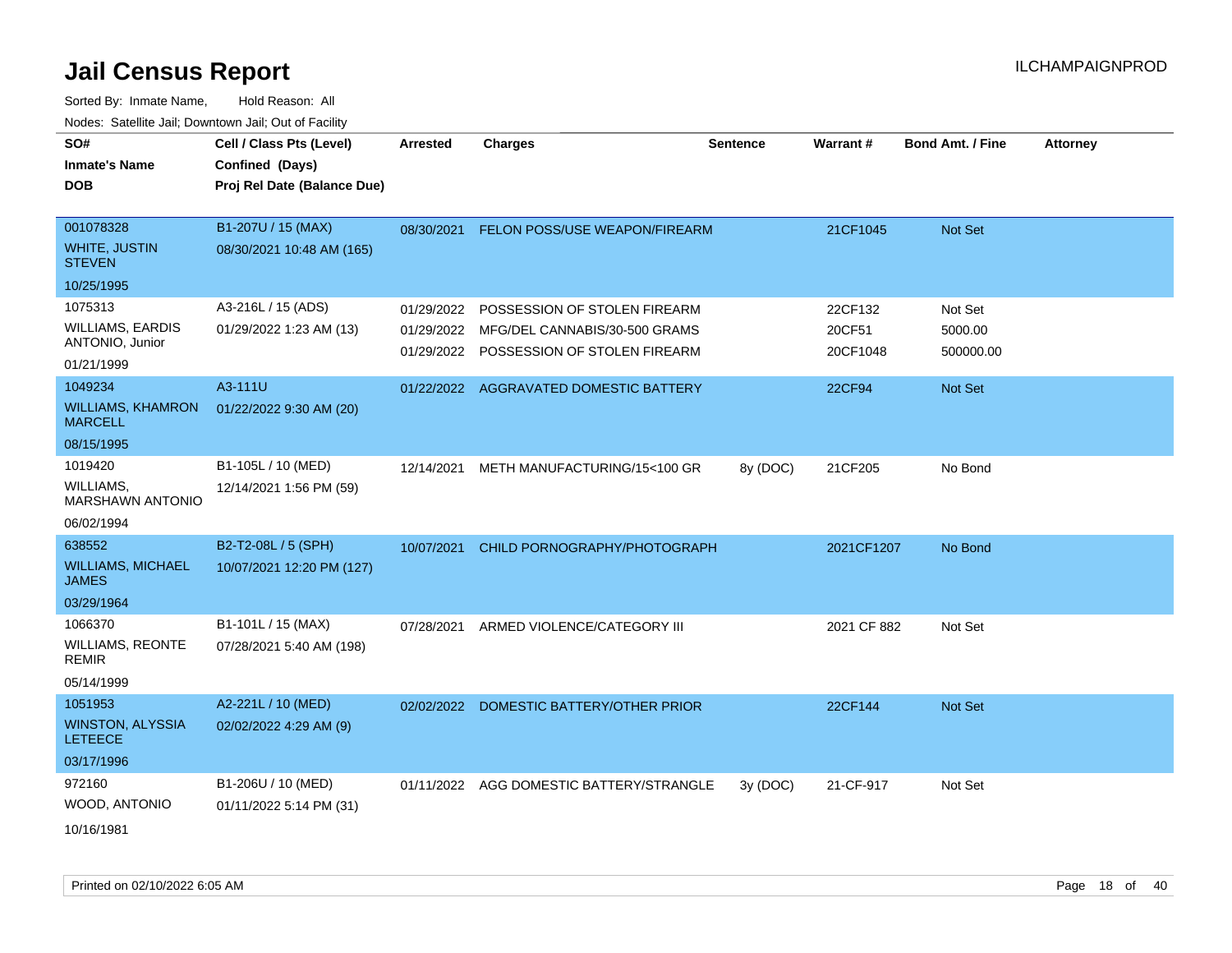| SO#<br><b>Inmate's Name</b><br><b>DOB</b>                       | Cell / Class Pts (Level)<br>Confined (Days)<br>Proj Rel Date (Balance Due) | Arrested          | Charges                   | <b>Sentence</b> | Warrant#   | <b>Bond Amt. / Fine</b> | <b>Attorney</b> |
|-----------------------------------------------------------------|----------------------------------------------------------------------------|-------------------|---------------------------|-----------------|------------|-------------------------|-----------------|
| 56762<br><b>WRIGHT, DEMARCO</b><br><b>DARNELL</b><br>05/14/1983 | $BOOKH-3/5 (MIN)$<br>02/09/2022 1:41 PM (2)                                | 02/09/2022        | DOMESTIC BATTERY          |                 | 2022CMAWOW | Not Set                 |                 |
| <b>Total Satellite Jail: 140</b>                                |                                                                            | <b>Males: 124</b> | Unknown: 0<br>Females: 16 |                 |            |                         |                 |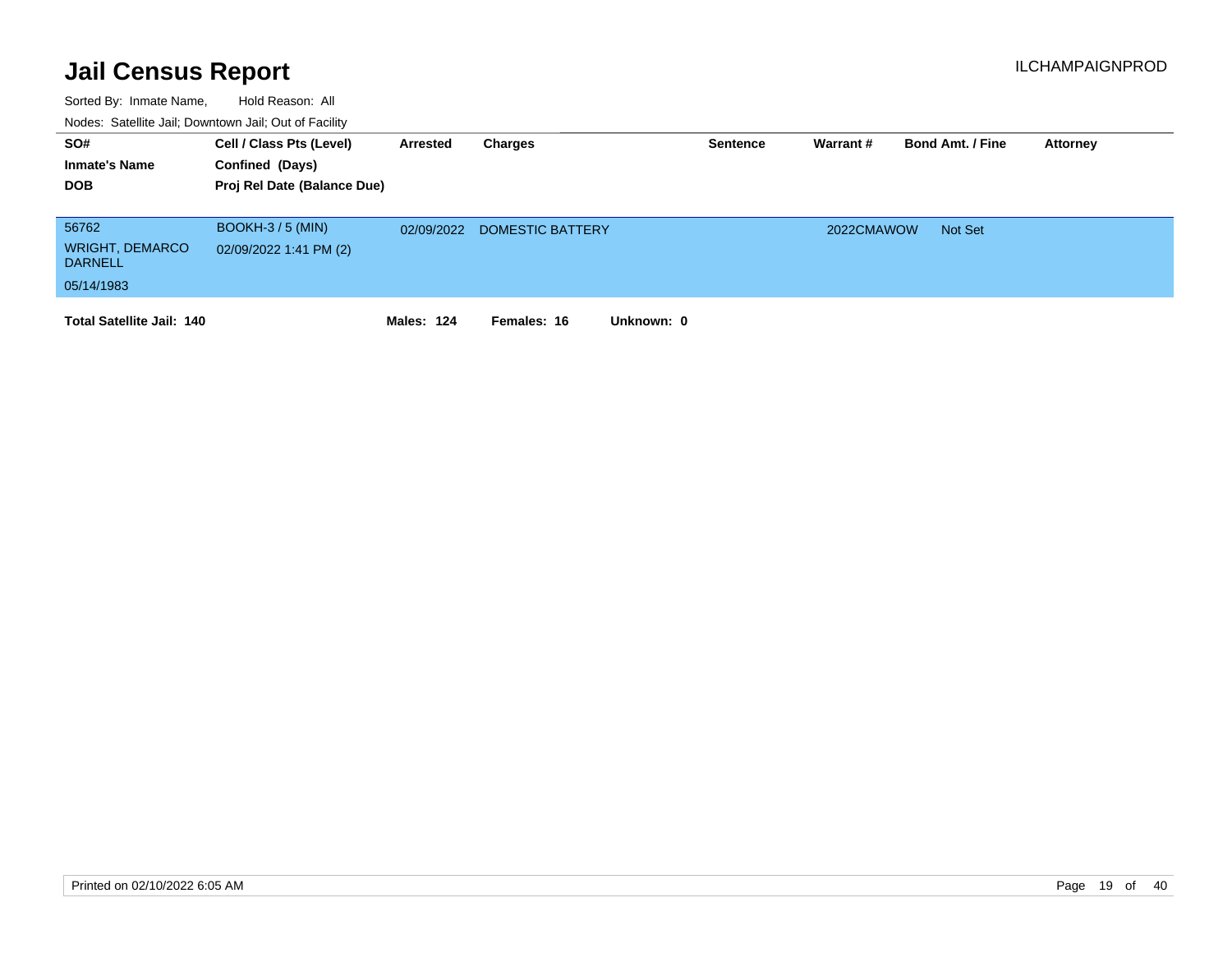| <b>Downtown Jail</b> |  |
|----------------------|--|
|                      |  |
|                      |  |

| SO#<br><b>Inmate's Name</b>               | Cell / Class Pts (Level)<br>Confined (Days)  | <b>Arrested</b> | <b>Charges</b>                    | <b>Sentence</b> | Warrant#  | <b>Bond Amt. / Fine</b> | <b>Attorney</b> |
|-------------------------------------------|----------------------------------------------|-----------------|-----------------------------------|-----------------|-----------|-------------------------|-----------------|
| <b>DOB</b>                                | Proj Rel Date (Balance Due)                  |                 |                                   |                 |           |                         |                 |
| 1073165                                   | G4L / 5 (MIN)                                | 04/30/2021      | FORGERY/ISSUE/DELIVER DOCUMENT    |                 | 19CF143   | 75000.00                |                 |
| <b>ACKERMAN, CODY</b><br><b>JAMES</b>     | 04/30/2021 4:48 PM (287)                     | 04/30/2021      | <b>BURGLARY</b>                   |                 | 21CF516   | Not Set                 |                 |
| 02/01/1989                                |                                              | 05/03/2021      | FORGERY/ISSUE/DELIVER DOCUMENT    |                 | 2018CF689 | 2500.00 / 75.00         |                 |
| 1070569                                   | G9U / 5 (MIN)                                | 01/14/2022      | AGGRAVATED ASSAULT                |                 | 22CF75    | Not Set                 |                 |
| ARNDT, MICHAEL<br>Junior                  | 01/14/2022 11:32 PM (28)                     | 02/01/2022      | PROBATION VIOLATION               |                 | 20CF806   | Not Set                 |                 |
| 11/28/1971                                |                                              |                 |                                   |                 |           |                         |                 |
| 001078621                                 | F5U / 10 (MED)                               | 12/23/2021      | <b>RESIDENTIAL BURGLARY</b>       |                 | 21CF1582  | Not Set                 |                 |
|                                           | BAILEY, DANIEL SCOTT 12/23/2021 9:44 AM (50) | 01/14/2022      | <b>PROBATION VIOLATION</b>        |                 | 21CF1445  | Not Set                 |                 |
| 05/09/1999                                |                                              |                 |                                   |                 |           |                         |                 |
| 969121                                    | I3 / 15 (SPH)                                | 11/25/2021      | <b>CRIM TRESPASS TO RESIDENCE</b> |                 | 21CF1444  | Not Set                 |                 |
| BECKLEY, ANTHONY<br><b>PATRICK</b>        | 11/25/2021 7:16 PM (78)                      |                 |                                   |                 |           |                         |                 |
| 06/30/1989                                |                                              |                 |                                   |                 |           |                         |                 |
| 517915                                    | C1L / 5 (MIN)                                | 08/03/2021      | <b>BURGLARY</b>                   |                 | 21CF289   | 20000.00                |                 |
| <b>BOXLEY, CHARLES</b><br><b>OMAR</b>     | 08/03/2021 2:18 PM (192)                     | 08/03/2021      | <b>BURGLARY</b>                   |                 | 21CF679   | 20000.00                |                 |
| 01/10/1985                                |                                              | 08/03/2021      | FORGERY/ISSUE/DELIVER DOCUMENT    |                 |           | No Bond                 |                 |
| 1027929                                   | F6L / 15 (MAX)                               | 12/18/2021      | HOME INVASION/CAUSE INJURY        |                 | 21CF1560  | No Bond                 |                 |
| <b>BROUGHTON, MARK</b><br>ANTHONY, Junior | 12/18/2021 2:55 AM (55)                      |                 |                                   |                 |           |                         |                 |
| 02/15/1990                                |                                              |                 |                                   |                 |           |                         |                 |
| 1067476                                   | F5L / 10 (MED)                               | 11/13/2021      | AGG DOMESTIC BATTERY/STRANGLE     |                 | 20CF575   | 5000.00                 |                 |
| <b>BROWN, JAMES</b><br><b>BRONELL</b>     | 11/13/2021 2:35 AM (90)                      | 11/13/2021      | <b>RESIDENTIAL BURGLARY</b>       |                 | 21CF385   | 25000.00                |                 |
| 01/08/1996                                |                                              |                 |                                   |                 |           |                         |                 |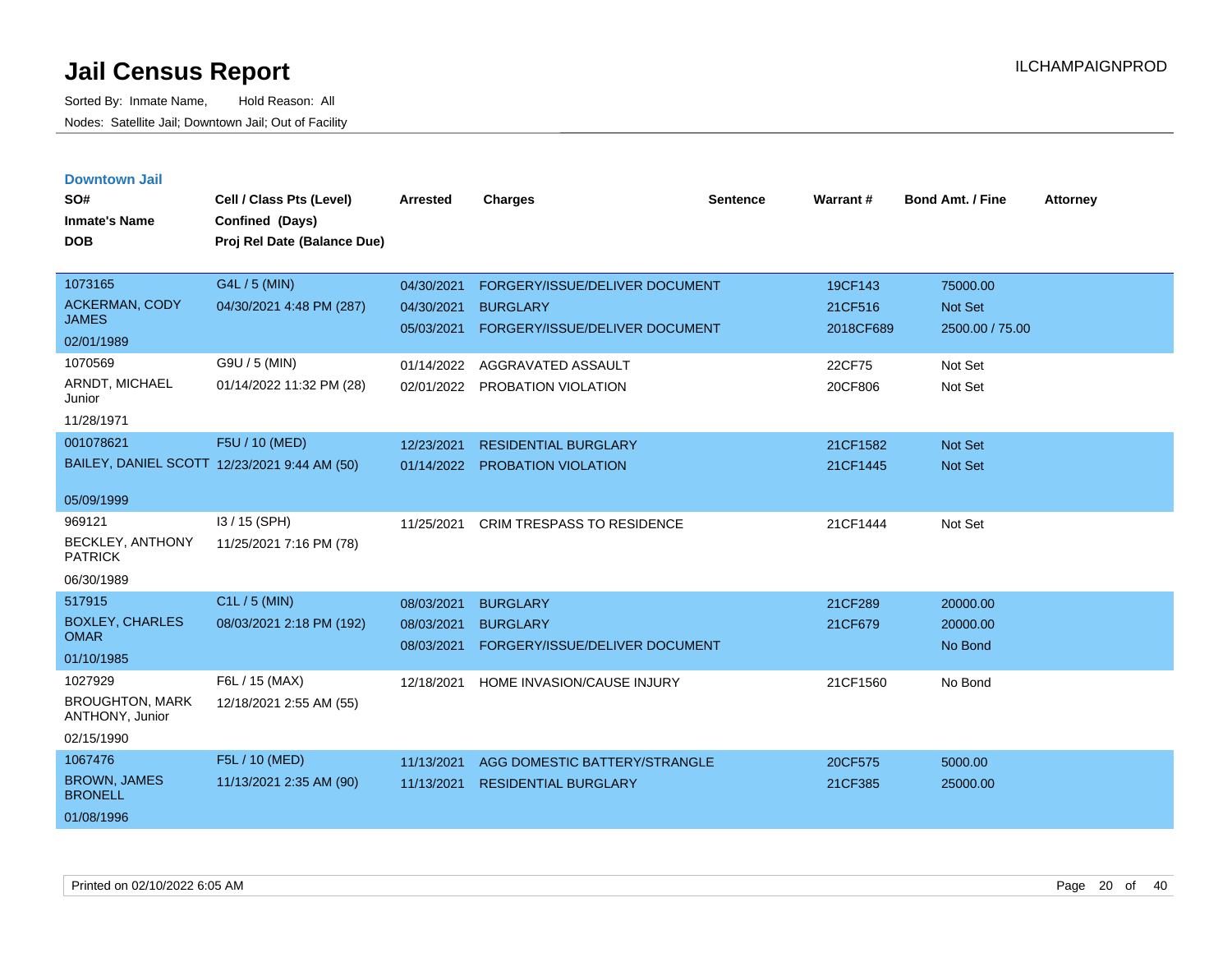Sorted By: Inmate Name, Hold Reason: All

| Nodes: Satellite Jail; Downtown Jail; Out of Facility |                                            |                 |                                           |                 |                 |                         |                 |
|-------------------------------------------------------|--------------------------------------------|-----------------|-------------------------------------------|-----------------|-----------------|-------------------------|-----------------|
| SO#                                                   | Cell / Class Pts (Level)                   | <b>Arrested</b> | <b>Charges</b>                            | <b>Sentence</b> | <b>Warrant#</b> | <b>Bond Amt. / Fine</b> | <b>Attorney</b> |
| <b>Inmate's Name</b>                                  | Confined (Days)                            |                 |                                           |                 |                 |                         |                 |
| <b>DOB</b>                                            | Proj Rel Date (Balance Due)                |                 |                                           |                 |                 |                         |                 |
|                                                       |                                            |                 |                                           |                 |                 |                         |                 |
| 995432                                                | H5L / 10 (ADS)                             |                 | 12/20/2021 FAIL TO RPT WKLY/NO FIXED ADDR |                 | 21CF1559        | Not Set                 |                 |
| <b>BROWN, JAVON</b><br><b>SHANTEZ</b>                 | 12/20/2021 2:06 AM (53)                    |                 |                                           |                 |                 |                         |                 |
| 10/14/1991                                            |                                            |                 |                                           |                 |                 |                         |                 |
| 1075941                                               | G2L / 5 (MIN)                              | 10/08/2021      | AGG UNLAWFUL USE OF WEAPON/VEH            | 2y (DOC)        | 20CF360         | No Bond                 |                 |
| <b>BROWN, LIONEL</b><br><b>TERRELL</b>                | 10/08/2021 5:16 PM (126)                   |                 |                                           |                 |                 |                         |                 |
| 10/19/1981                                            |                                            |                 |                                           |                 |                 |                         |                 |
| 1068812                                               | F1L / 15 (MAX)                             | 12/21/2021      | FELON POSS/USE FIREARM PRIOR              |                 | 21CF1568        | Not Set                 |                 |
| BRYANT, DANNY<br><b>EUGENE</b>                        | 12/21/2021 1:50 PM (52)                    | 12/21/2021      | AGG DISCHARGE FIREARM/OCC VEH             |                 | 21CF741         | <b>Not Set</b>          |                 |
| 11/22/1989                                            |                                            |                 |                                           |                 |                 |                         |                 |
| 56936                                                 | C4U / 10 (ADS)                             | 11/01/2021      | PUBLIC INDECENCY/EXPOSURE/3+              | 3y/0m/0d (DO    |                 | Not Set                 |                 |
| CALDWELL, STEVEN<br><b>ANDRE</b>                      | 11/01/2021 1:09 PM (102)                   |                 |                                           |                 |                 |                         |                 |
| 04/19/1982                                            |                                            |                 |                                           |                 |                 |                         |                 |
| 001078092                                             | H2U / 10 (ADS)                             | 12/27/2021      | AGG BATTERY/PUBLIC PLACE                  |                 | 2021CF1042      | 5000.00                 |                 |
| <b>WILLIAM</b>                                        | CHOUNARD, STANLEY 12/27/2021 10:47 PM (46) |                 |                                           |                 |                 |                         |                 |
| 06/25/1986                                            |                                            |                 |                                           |                 |                 |                         |                 |
| 56241                                                 | E1L / 5 (MIN)                              |                 | 01/13/2022 VIOLATE ORDER/PRIOR DOM BTRY   |                 | 22CF59          | Not Set                 |                 |
| CLARK, DAMON<br><b>GILLMORE</b>                       | 01/13/2022 4:36 AM (29)                    |                 |                                           |                 |                 |                         |                 |
| 12/21/1976                                            |                                            |                 |                                           |                 |                 |                         |                 |
| 1075361                                               | J6L / 5 (ADS)                              | 04/16/2021      | <b>BURGLARY</b>                           |                 | 21CF414         | Not Set                 |                 |
| <b>COWART, TORREY</b><br><b>BENJAMEN, Junior</b>      | 04/16/2021 9:17 PM (301)                   |                 |                                           |                 |                 |                         |                 |
| 11/22/1987                                            |                                            |                 |                                           |                 |                 |                         |                 |
| 1076276                                               | G1L / 5 (MIN)                              | 12/20/2021      | THEFT/CONTROL <\$500/PRIOR                | 2y/6m (DOC)     |                 | Not Set                 |                 |
| COX, SEAN MICHAEL                                     | 12/20/2021 12:45 PM (53)                   | 12/20/2021      | <b>WARRANT OUT OF COUNTY</b>              |                 | 21CM99          | 3000.00                 |                 |

02/06/1985

Printed on 02/10/2022 6:05 AM Page 21 of 40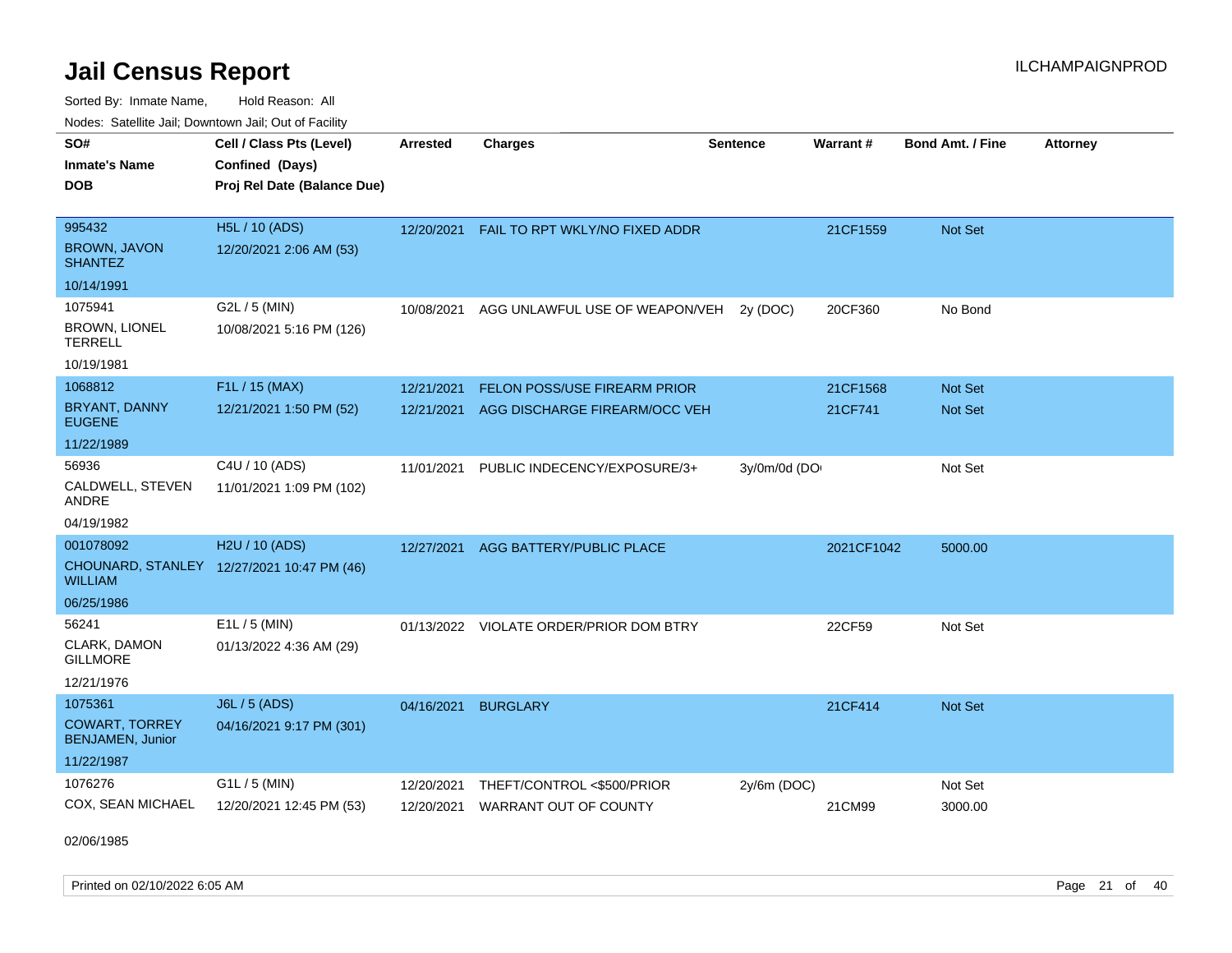| ivouss. Satellite Jali, Downtown Jali, Out of Facility            |                                                                            |                          |                                                                 |                 |                          |                                  |                 |
|-------------------------------------------------------------------|----------------------------------------------------------------------------|--------------------------|-----------------------------------------------------------------|-----------------|--------------------------|----------------------------------|-----------------|
| SO#<br>Inmate's Name<br><b>DOB</b>                                | Cell / Class Pts (Level)<br>Confined (Days)<br>Proj Rel Date (Balance Due) | <b>Arrested</b>          | <b>Charges</b>                                                  | <b>Sentence</b> | Warrant#                 | <b>Bond Amt. / Fine</b>          | <b>Attorney</b> |
| 1067370<br>DAVIS, AUSTIN<br><b>CHRISTOPHER</b><br>08/11/1997      | E6L / 15 (ADS)<br>11/06/2021 12:23 AM (97)                                 | 11/05/2021               | FIREARM/FOID INVALID/NOT ELIG                                   |                 | 21CF1370                 | Not Set                          |                 |
| 001077214<br>DAVIS-MURDOCK,<br><b>ERION VASSHAD</b><br>06/22/1998 | 14 / 15 (MAX)<br>12/21/2021 10:13 AM (52)                                  | 12/20/2021<br>12/22/2021 | <b>MURDER</b><br>PAROLE REVOCATION                              |                 | 21CF1572<br>CH2107977    | Not Set<br>Not Set               |                 |
| 001078223<br>DIEGO-MATEO,<br>JOAQUIN<br>01/23/2002                | G6L / 5 (MIN)<br>11/09/2021 10:52 PM (94)                                  | 11/09/2021               | AGG DUI/NO VALID DL                                             |                 | 21CF1382                 | <b>Not Set</b>                   |                 |
| 571307<br>DOMINGO-<br>CASTANEDA,<br>09/29/1989                    | J3L / 15 (ADS)<br>09/14/2020 11:19 PM (515)                                | 09/14/2020<br>09/14/2020 | CRIM SEXUAL ABUSE/CONSENT<br>PRED CRIM SEX ASLT/VICTIM <13      |                 | 2020CF1026<br>2020CF1025 | Not Set<br>Not Set               |                 |
| 527379<br>DRAKE, MARCELL<br>DEON<br>04/20/1987                    | D6 / 15 (ADS)<br>10/25/2021 5:05 PM (109)                                  | 10/25/2021<br>10/27/2021 | <b>ARMED HABITUAL CRIMINAL</b><br>AGG DOMESTIC BATTERY/STRANGLE |                 | 21CF1297<br>21CF1245     | <b>Not Set</b><br><b>Not Set</b> |                 |
| 959292<br>DUNCAN, COREYON<br>ANTHONY<br>01/17/1989                | K1 / 15 (ADS)<br>04/01/2021 8:46 PM (316)                                  | 04/01/2021<br>12/17/2021 | ATTEMPT (FIRST DEGREE MURDER)<br><b>MURDER</b>                  |                 | 2020CF565<br>21CF1542    | 2000000.00<br>Not Set            |                 |
| 1024895<br><b>EDWARDS, GEORGE</b><br>CORTEZ<br>06/19/1994         | C5L / 10 (MED)<br>12/15/2021 12:26 PM (58)                                 | 12/15/2021<br>12/15/2021 | MFG/DEL 100<400 GR COCA/ANLG<br><b>AGGRAVATED BATTERY</b>       |                 | 21CF1535<br>21CF1536     | <b>Not Set</b><br>Not Set        |                 |
| 1053207<br>FAUST, JAQUAVEON<br>LAVELL<br>07/25/1996               | K3 / 15 (SPH)<br>06/06/2019 2:24 PM (981)                                  |                          | 06/06/2019 MURDER/INTENT TO KILL/INJURE                         |                 | 2019-CF849               | 2000000.00                       |                 |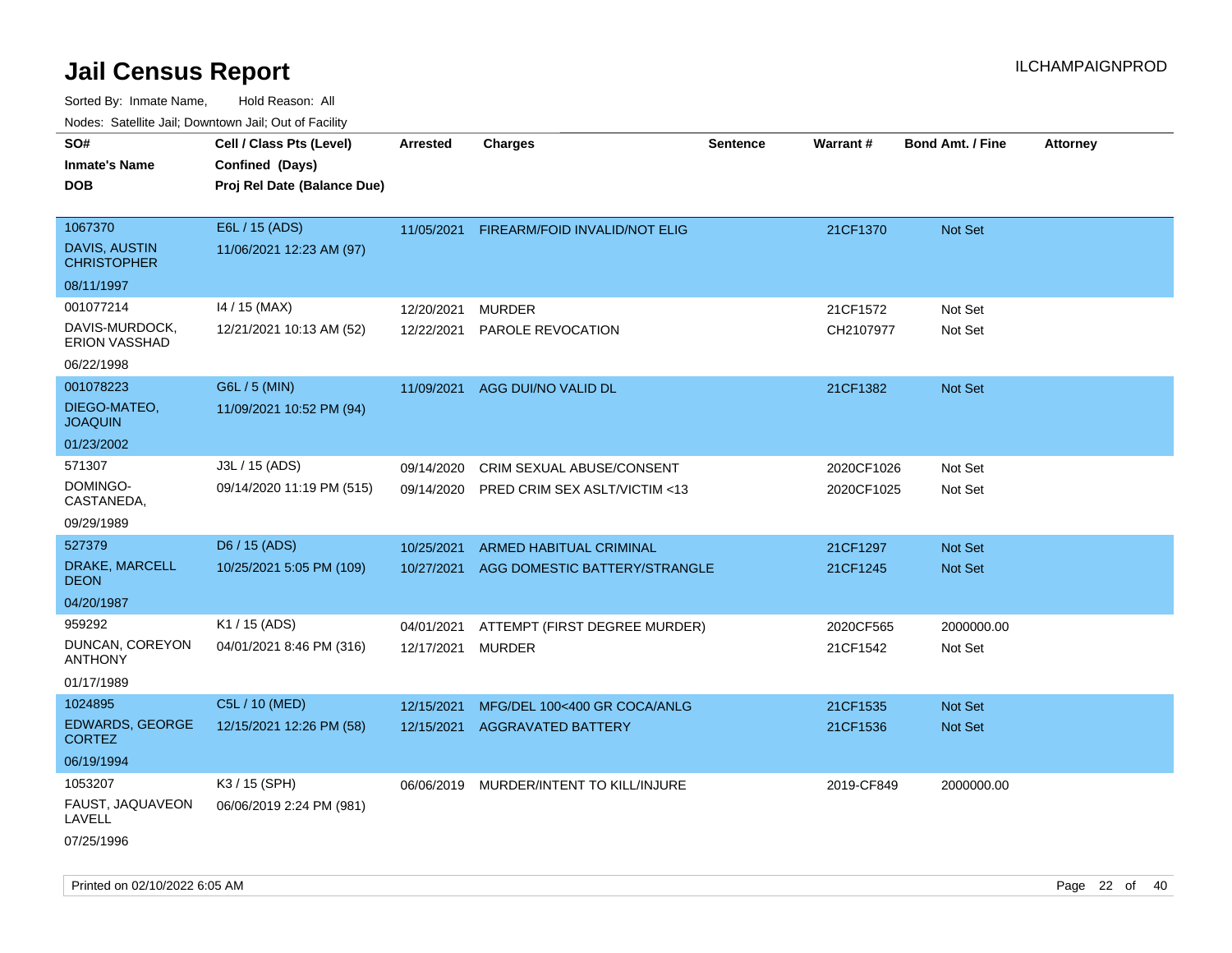Sorted By: Inmate Name, Hold Reason: All Nodes: Satellite Jail; Downtown Jail; Out of Facility

| roaco. Catolino cali, Domntonn cali, Out of Facility |                                              |                 |                                        |                       |           |                         |                 |
|------------------------------------------------------|----------------------------------------------|-----------------|----------------------------------------|-----------------------|-----------|-------------------------|-----------------|
| SO#                                                  | Cell / Class Pts (Level)                     | <b>Arrested</b> | <b>Charges</b>                         | <b>Sentence</b>       | Warrant#  | <b>Bond Amt. / Fine</b> | <b>Attorney</b> |
| <b>Inmate's Name</b>                                 | Confined (Days)                              |                 |                                        |                       |           |                         |                 |
| <b>DOB</b>                                           | Proj Rel Date (Balance Due)                  |                 |                                        |                       |           |                         |                 |
|                                                      |                                              |                 |                                        |                       |           |                         |                 |
| 962759                                               | J1L / 5 (ADS)                                | 07/16/2021      | <b>METH DELIVERY&lt;5 GRAMS</b>        |                       | 21CF833   | Not Set                 |                 |
|                                                      | FINLEY, KEVIN DANTE 07/16/2021 9:44 PM (210) |                 | 07/29/2021 AGG CRIM SEX ASSAULT/FELONY |                       | 21CF891   | No Bond                 |                 |
|                                                      |                                              |                 |                                        |                       |           |                         |                 |
| 12/28/1988                                           |                                              |                 |                                        |                       |           |                         |                 |
| 524764                                               | G3L / 5 (MIN)                                | 09/18/2021      | METH DELIVERY/15<100 GRAMS             |                       | 21CF627   | 50000.00                |                 |
| <b>FISCUS, ROBERT</b><br><b>LOWELL</b>               | 09/18/2021 10:50 AM (146)                    |                 |                                        |                       |           |                         |                 |
| 02/17/1986                                           |                                              |                 |                                        |                       |           |                         |                 |
| 1063104                                              | G1U / 5 (MIN)                                | 01/10/2022      | <b>VIOLATE ORDER PROTECTION</b>        |                       | 21CF1258  | 25000.00                |                 |
| <b>FUSON, KEITH</b><br><b>EDWARD</b>                 | 01/10/2022 9:14 PM (32)                      |                 | 01/10/2022 VIOLATE ORDER PROTECTION    |                       | 21CF1259  | 25000.00                |                 |
| 05/07/1987                                           |                                              |                 |                                        |                       |           |                         |                 |
| 32913                                                | $11/15$ (ADS)                                | 12/03/2021      | PRED CRIM SEX ASLT/VICTIM <13          |                       | 21CF1481  | Not Set                 |                 |
| GROB, WARREN A,                                      | 12/03/2021 4:24 PM (70)                      |                 |                                        |                       |           |                         |                 |
| Junior                                               |                                              |                 |                                        |                       |           |                         |                 |
| 12/07/1950                                           |                                              |                 |                                        |                       |           |                         |                 |
| 1073611                                              | G3U / 5 (MIN)                                | 02/09/2021      | MFG 15>100 GR ECSTASY/ANALOG           |                       | 21CF121   | 500000.00               |                 |
| <b>HAYES, CAMERON</b><br><b>TAYLOR MALEEK</b>        | 02/09/2021 3:10 PM (367)                     | 02/09/2021      | DELIVERY OF OR POSSESSION OF W/ INT    |                       | 21CF160   | Not Set                 |                 |
| 08/10/1998                                           |                                              |                 |                                        |                       |           |                         |                 |
| 544770                                               | D3 / 10 (MED)                                | 08/14/2021      | AGG DOMESTIC BATTERY/STRANGLE          |                       | 2021CF514 | 25000.00                |                 |
| HAYES, DEVON                                         | 08/14/2021 2:56 AM (181)                     | 08/14/2021      | AGGRAVATED DOMESTIC BATTERY            |                       | 21CF977   | No Bond                 |                 |
| <b>JERMAINE</b>                                      |                                              |                 |                                        |                       |           |                         |                 |
| 11/07/1987                                           |                                              |                 |                                        |                       |           |                         |                 |
| 972300                                               | F6U / 10 (MED)                               | 12/22/2021      | <b>RESIDENTIAL BURGLARY</b>            |                       | 18CF1691  | 25000.00                |                 |
| HOLT, MICHAEL<br><b>TERRELL</b>                      | 12/22/2021 8:36 AM (51)                      | 12/22/2021      | AGG CRIM SEX ABUSE/VICTIM <9           |                       | 19CF1277  | 250000.00               |                 |
| 12/25/1989                                           |                                              |                 |                                        |                       |           |                         |                 |
| 1063119                                              | J5L / 10 (MED)                               | 11/05/2021      | <b>BURGLARY</b>                        | 2y/6m (DOC) 2018CF877 |           | 10000.00                |                 |
| HUNT, KHALLEEL<br><b>MALIK</b>                       | 11/05/2021 7:47 AM (98)                      |                 |                                        |                       |           |                         |                 |
| 03/28/1999                                           |                                              |                 |                                        |                       |           |                         |                 |

Printed on 02/10/2022 6:05 AM Page 23 of 40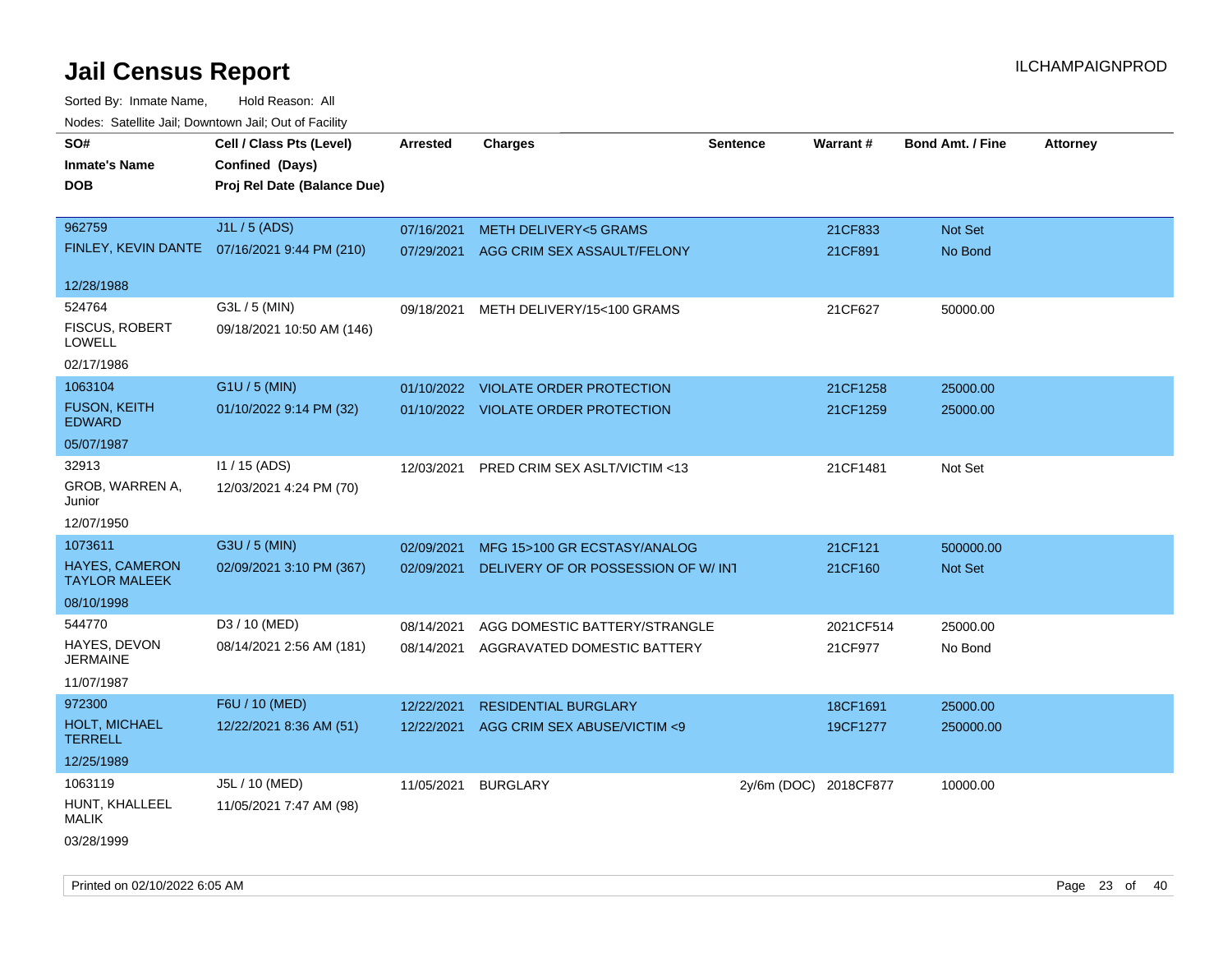Sorted By: Inmate Name, Hold Reason: All

| Nodes: Satellite Jail; Downtown Jail; Out of Facility |  |
|-------------------------------------------------------|--|
|-------------------------------------------------------|--|

| roaco. Calcinio can, Downtown can, Out of Fability<br>SO# | Cell / Class Pts (Level)                   | <b>Arrested</b> | <b>Charges</b>                     | <b>Sentence</b> | <b>Warrant#</b> | <b>Bond Amt. / Fine</b> | <b>Attorney</b> |
|-----------------------------------------------------------|--------------------------------------------|-----------------|------------------------------------|-----------------|-----------------|-------------------------|-----------------|
| <b>Inmate's Name</b>                                      | Confined (Days)                            |                 |                                    |                 |                 |                         |                 |
| <b>DOB</b>                                                | Proj Rel Date (Balance Due)                |                 |                                    |                 |                 |                         |                 |
|                                                           |                                            |                 |                                    |                 |                 |                         |                 |
| 1071536                                                   | D1 / 15 (MED)                              | 06/17/2021      | <b>UNLAWFUL RESTRAINT</b>          | 2y (DOC)        | 21CF702         | Not Set                 |                 |
| JOHNSON, ZACHERY<br><b>EDWARD</b>                         | 06/17/2021 2:00 AM (239)                   |                 |                                    |                 |                 |                         |                 |
| 10/30/1987                                                |                                            |                 |                                    |                 |                 |                         |                 |
| 24308                                                     | D2 / 15 (MAX)                              | 06/03/2021      | <b>ROBBERY</b>                     |                 | 21CF625         | No Bond                 |                 |
| KWIATKOWSKI,<br>ROBERT JOHN                               | 06/03/2021 10:40 PM (253)                  |                 |                                    |                 |                 |                         |                 |
| 08/08/1963                                                |                                            |                 |                                    |                 |                 |                         |                 |
| 1041648                                                   | C8L / 15 (MAX)                             | 01/11/2022      | ARMED HABITUAL CRIMINAL            |                 | 22CF41          | Not Set                 |                 |
| LANE, DEMETRIUS<br><b>LAQUAN</b>                          | 01/11/2022 5:27 AM (31)                    |                 | 01/11/2022 PAROLE REVOCATION       |                 | CH2200221       | Not Set                 |                 |
| 07/04/1996                                                |                                            |                 |                                    |                 |                 |                         |                 |
| 29681                                                     | J2L / 15 (ADS)                             | 07/14/2020      | PREDATORY CRIMINAL SEX ASSLT/CHILE |                 | 20CF-781        | 250000.00               |                 |
| LENOIR, JOHN<br><b>CHRISTOPHER</b>                        | 07/14/2020 12:51 PM (577)                  |                 |                                    |                 |                 |                         |                 |
| 04/20/1966                                                |                                            |                 |                                    |                 |                 |                         |                 |
| 45113                                                     | E2L / 15 (MAX)                             | 11/20/2021      | ARMED HABITUAL CRIMINAL            |                 | 21CF1424        | No Bond                 |                 |
| MARTIN, JEREMIAH<br><b>FRANCIS</b>                        | 11/20/2021 1:18 AM (83)                    |                 |                                    |                 |                 |                         |                 |
| 01/18/1977                                                |                                            |                 |                                    |                 |                 |                         |                 |
| 1000869                                                   | C9L / 15 (MAX)                             | 09/11/2021      | FELON POSS/USE WEAPON/FIREARM      |                 | 21CF1102        | Not Set                 |                 |
| MARTIN, MANNIX<br><b>TILMOND</b>                          | 09/12/2021 12:40 AM (152)                  |                 |                                    |                 |                 |                         |                 |
| 07/19/1991                                                |                                            |                 |                                    |                 |                 |                         |                 |
| 1063030                                                   | <b>H4L / 15 (ADS)</b>                      | 12/20/2021      | <b>MURDER</b>                      |                 | 21CF1571        | Not Set                 |                 |
|                                                           | MASON, RYAN ONEIAL 12/21/2021 9:30 AM (52) | 12/22/2021      | PAROLE REVOCATION                  |                 | CH2107979       | Not Set                 |                 |
| 02/22/1991                                                |                                            |                 |                                    |                 |                 |                         |                 |
| 1066623                                                   | G6U / 5 (MIN)                              | 11/17/2021      | MFG/DEL 15<100 GR COCA/ANALOG      |                 | 17CF1093        | 75000.00                |                 |
| MATA-OROZCO,<br><b>OLEGARIO</b>                           | 11/17/2021 5:08 PM (86)                    |                 |                                    |                 |                 |                         |                 |
| 03/06/1995                                                |                                            |                 |                                    |                 |                 |                         |                 |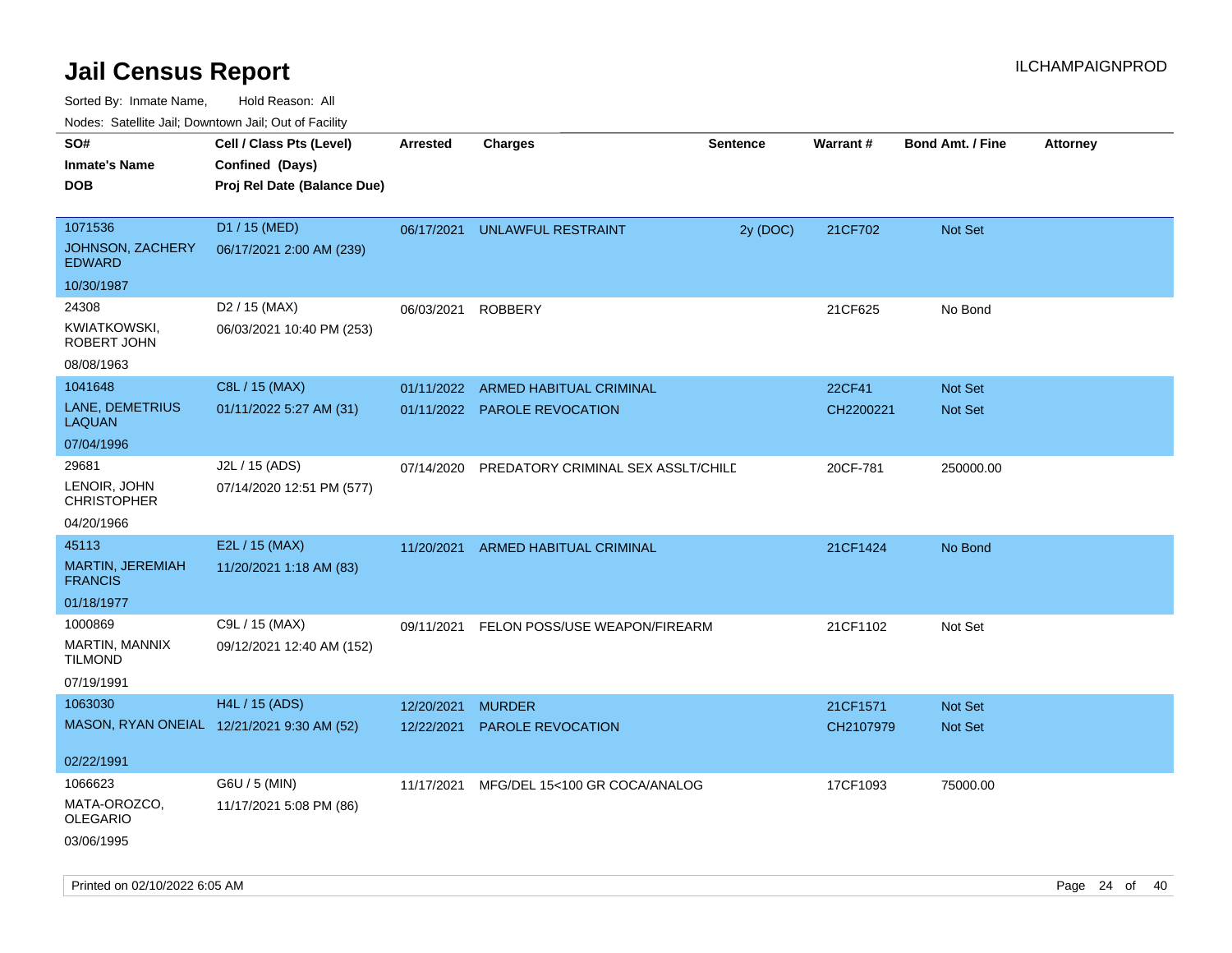| SO#<br><b>Inmate's Name</b>                                | Cell / Class Pts (Level)<br>Confined (Days)            | <b>Arrested</b>                                      | <b>Charges</b>                                                                                                                                                     | <b>Sentence</b> | Warrant#                                            | <b>Bond Amt. / Fine</b>                         | <b>Attorney</b> |
|------------------------------------------------------------|--------------------------------------------------------|------------------------------------------------------|--------------------------------------------------------------------------------------------------------------------------------------------------------------------|-----------------|-----------------------------------------------------|-------------------------------------------------|-----------------|
| <b>DOB</b>                                                 | Proj Rel Date (Balance Due)                            |                                                      |                                                                                                                                                                    |                 |                                                     |                                                 |                 |
| 001078249<br>MCCLENDON, CALVIN<br>M<br>04/29/1990          | B3 / 10 (MED)<br>08/07/2021 8:56 AM (188)              | 08/07/2021                                           | FELON POSS/USE WEAPON/FIREARM                                                                                                                                      |                 | 21CF947                                             | Not Set                                         |                 |
| 43476<br>MERRICK, BRIAN<br><b>MATHEW</b><br>06/01/1974     | G8U / 5 (MIN)<br>01/25/2022 12:40 PM (17)              | 01/25/2022<br>01/25/2022<br>01/25/2022<br>01/25/2022 | POSSESSING A CONTROLLED SUBSTANC<br>POSSESSION OF METH< 5 GRAMS<br>01/25/2022 POSSESSION OF METH< 5 GRAMS<br>METH DELIVERY<5 GRAMS<br>DRIVING RVK/SUSP DUI/SSS 4-9 |                 | 22CF109<br>20CF450<br>21CF116<br>21CF170<br>21CF730 | Not Set<br>690.00<br>690.00<br>940.00<br>440.00 |                 |
| 40235<br>MERRIWEATHER,<br><b>MARCUS TODD</b><br>11/28/1967 | G9L / 5 (MIN)<br>10/04/2021 4:41 PM (130)              | 10/04/2021                                           | AGG DUI/4                                                                                                                                                          |                 | 2021CF1145                                          | 35000.00                                        |                 |
| 1040273<br>METCALFE, LANELL<br><b>JARON</b><br>09/22/1988  | E5U / 15 (ADS)<br>09/30/2021 11:32 PM (134)            | 09/30/2021                                           | PRED CRIM SEX ASLT/VICTIM <13                                                                                                                                      |                 | 21CF329                                             | 500000.00                                       |                 |
| 1075635<br>MILES, DEVLON VON,<br>Junior<br>11/04/2000      | B <sub>2</sub> / 10 (ADS)<br>05/11/2021 10:39 PM (276) | 05/11/2021<br>05/11/2021                             | AGG DISCHARGE FIREARM/OCC VEH<br>MFG/DEL CANNABIS/30-500 GRAMS                                                                                                     |                 | 21CF538<br>20CF1402                                 | Not Set<br>100000.00                            |                 |
| 001078721<br>MIRAMONTES, RAUL<br>05/11/1989                | $15/5$ (ADS)<br>12/29/2021 4:02 AM (44)                | 12/29/2021                                           | VIOLATE ORDER PROTECTION                                                                                                                                           |                 | 21CF1600                                            | Not Set                                         |                 |
| 48033<br>MOORE.<br><b>CHRISTOPHER ALLEN</b><br>07/02/1976  | G7L / 5 (MIN)<br>12/04/2021 4:38 PM (69)               | 12/04/2021                                           | DOMESTIC BATTERY/OTHER PRIOR                                                                                                                                       | 4y (DOC)        | 21CF1482                                            | Not Set                                         |                 |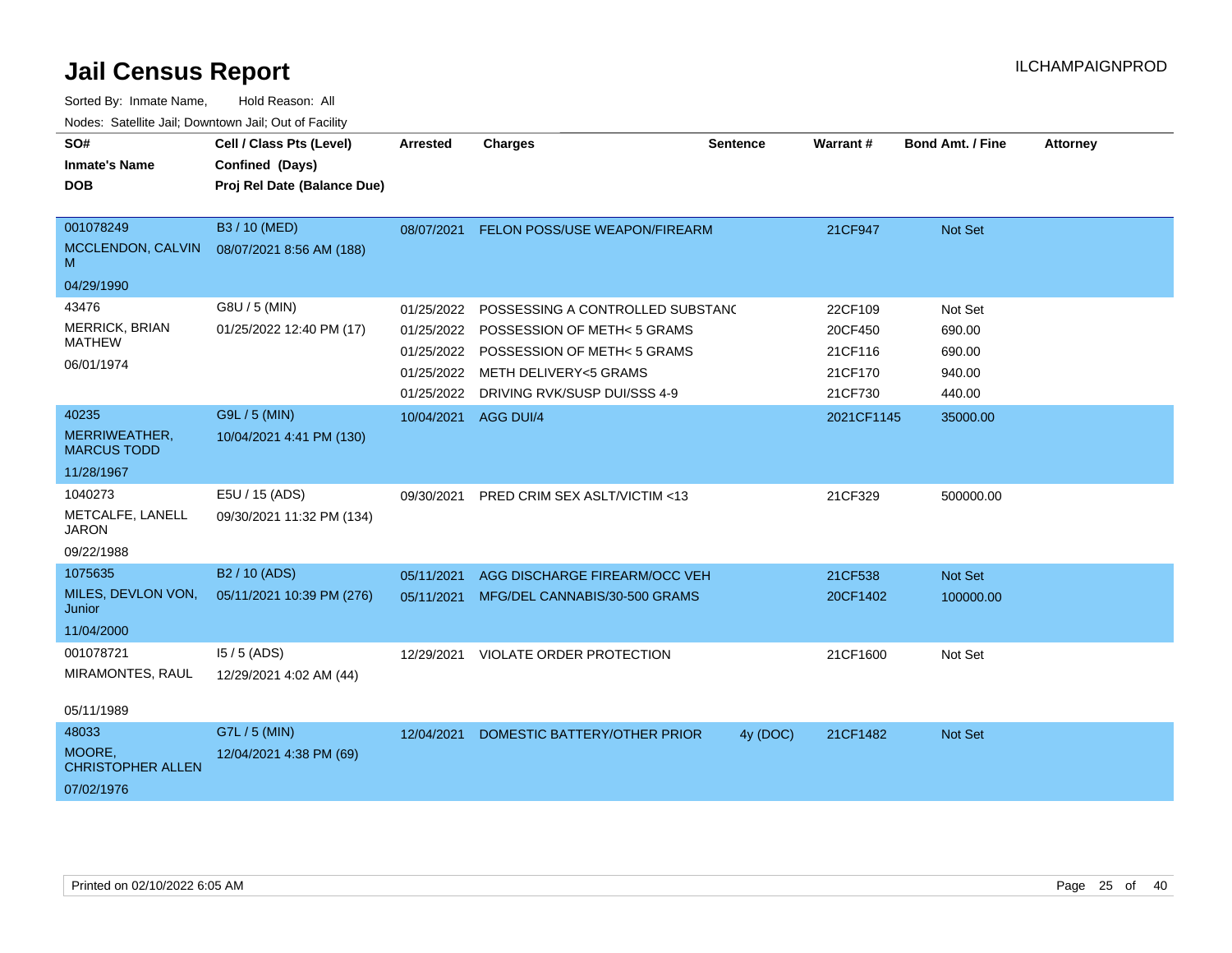| rouco. Calcillo Jali, Downtown Jali, Out of Facility          |                                                                            |                                        |                                                                                 |                 |                            |                                  |                 |
|---------------------------------------------------------------|----------------------------------------------------------------------------|----------------------------------------|---------------------------------------------------------------------------------|-----------------|----------------------------|----------------------------------|-----------------|
| SO#<br>Inmate's Name<br><b>DOB</b>                            | Cell / Class Pts (Level)<br>Confined (Days)<br>Proj Rel Date (Balance Due) | <b>Arrested</b>                        | <b>Charges</b>                                                                  | <b>Sentence</b> | Warrant#                   | <b>Bond Amt. / Fine</b>          | <b>Attorney</b> |
| 1069209<br><b>MOORE, DEVONTE</b><br>JAMAL                     | <b>H1L / 10 (ADS)</b><br>04/07/2021 6:25 PM (310)                          |                                        | 04/07/2021 AGG BATTERY/GREAT BODILY HARM                                        |                 | 21CF376                    | Not Set                          |                 |
| 09/24/1995<br>61251<br>PETMECKY, JOHN<br>ROBERT<br>03/09/1983 | E4L / 15 (ADS)<br>12/27/2021 1:52 PM (46)                                  | 12/27/2021                             | PRED CRIM SEX ASLT/VICTIM <13                                                   |                 | 21CF651                    | No Bond                          |                 |
| 1022441<br>PICKENS, DONTRELL<br><b>DEMAR</b><br>12/10/1993    | C3L / 10 (ADS)<br>10/27/2021 1:39 PM (107)                                 | 10/27/2021<br>10/27/2021               | AGG BATTERY/PEACE OFFICER<br>AGG BATTERY/PEACE OFFICER                          |                 | 2021 CF 12<br>2020 CF 1488 | No Bond<br>No Bond               |                 |
| 1063325<br>PICKENS, JOSEPH<br>PARNELL<br>04/27/1978           | C6L / 10 (MED)<br>01/14/2022 12:28 AM (28)                                 |                                        | 01/13/2022 VIO BAIL BOND/CLASS A OFFENSE                                        |                 | 22CM17                     | Not Set                          |                 |
| 001077783<br>RIVERA, DARYL<br><b>ANTONIO</b><br>11/14/1981    | H6L / 10 (ADS)<br>01/05/2022 4:20 PM (37)                                  |                                        | 01/05/2022 AGGRAVATED BATTERY                                                   |                 | 21CF325                    | <b>Not Set</b>                   |                 |
| 1072114<br>LEVON<br>10/23/2000                                | C7L / 15 (SPH)<br>ROBINSON, DONNELL 01/17/2021 2:40 PM (390)               | 01/17/2021<br>01/17/2021<br>02/17/2021 | ATTEMPT (FIRST DEGREE MURDER)<br>ARMED ROBBERY/NO FIREARM<br>AGGRAVATED BATTERY | 4y (DOC)        | 2021CF65<br>2020CF824      | Not Set<br>75000.00<br>250000.00 |                 |
| 1068592<br>ROSS, TEVONTAE<br>TERRANCE<br>12/15/1998           | J7L / 15 (ADS)<br>11/12/2021 8:41 AM (91)                                  | 11/12/2021                             | <b>BURGLARY</b>                                                                 | 2y (DOC)        | 21CF1393                   | <b>Not Set</b>                   |                 |
| 59178<br>SANDERS, MICHAEL<br>JEAN<br>12/22/1967               | F8L / 15 (MAX)<br>12/13/2021 4:17 PM (60)                                  | 12/13/2021                             | AGG DISCHARGE FIREARM/OCC VEH                                                   |                 | 21CF1274                   | 1500000.00                       |                 |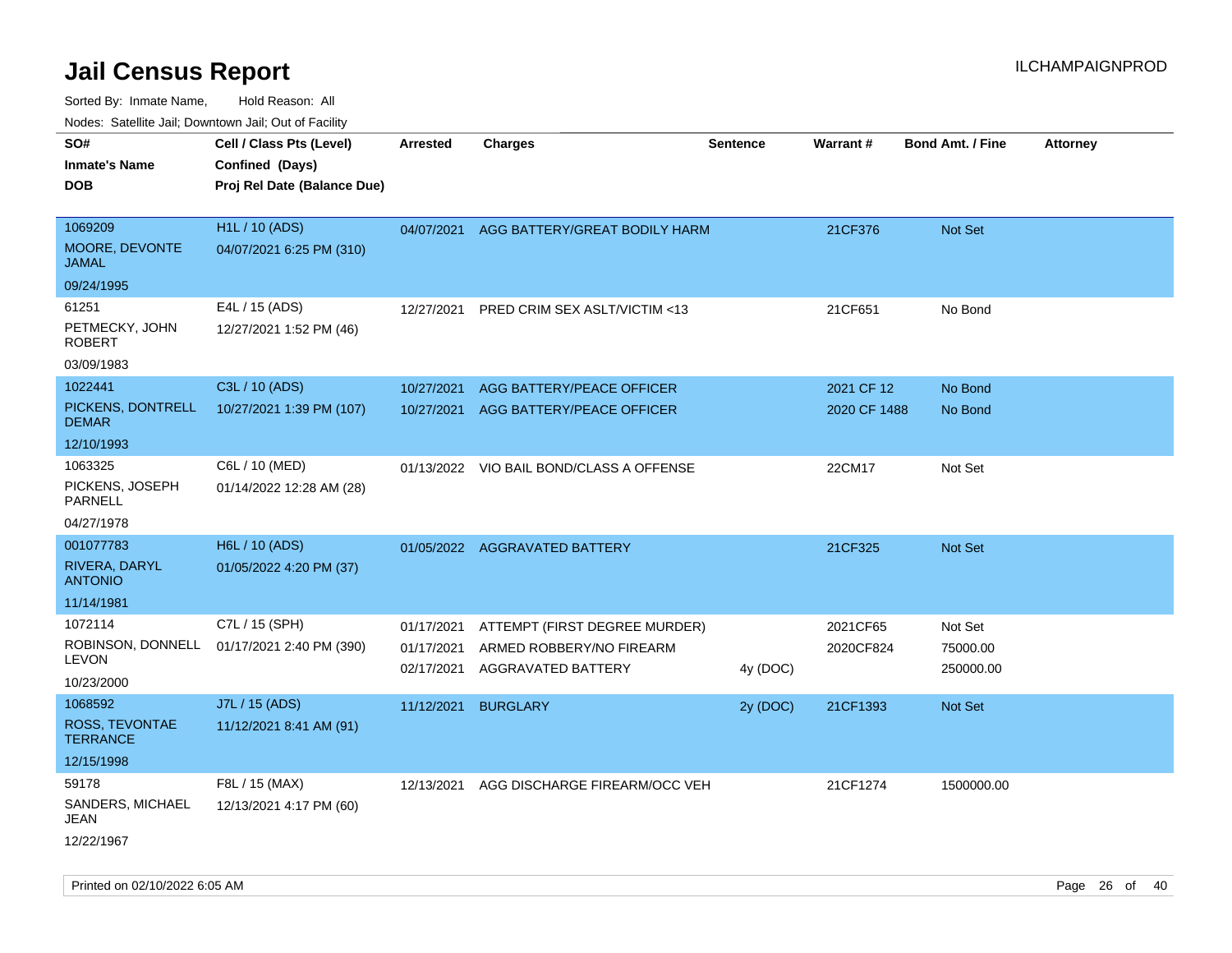|                                                      | rougs. Calcing Jan, Downtown Jan, Out of Facility                          |                          |                                                            |                 |                          |                         |                 |
|------------------------------------------------------|----------------------------------------------------------------------------|--------------------------|------------------------------------------------------------|-----------------|--------------------------|-------------------------|-----------------|
| SO#<br><b>Inmate's Name</b><br><b>DOB</b>            | Cell / Class Pts (Level)<br>Confined (Days)<br>Proj Rel Date (Balance Due) | <b>Arrested</b>          | <b>Charges</b>                                             | <b>Sentence</b> | Warrant#                 | <b>Bond Amt. / Fine</b> | <b>Attorney</b> |
| 001078704<br>SHORTER, JAQUAN<br><b>MAURICE</b>       | F7U / 15 (MAX)<br>12/23/2021 1:23 AM (50)                                  |                          | 12/21/2021 MURDER/INTENT TO KILL/INJURE                    |                 | 21CF1575                 | Not Set                 |                 |
| 10/08/1998                                           |                                                                            |                          |                                                            |                 |                          |                         |                 |
| 47195<br>SIMMONS, JAMES<br><b>ROBERT</b>             | G8L / 5 (MIN)<br>12/27/2021 8:42 AM (46)                                   | 12/27/2021<br>12/28/2021 | <b>RESIDENTIAL BURGLARY</b><br><b>RESIDENTIAL BURGLARY</b> |                 | 2020CF1222<br>2021CF1596 | 10000.00<br>Not Set     |                 |
| 03/13/1975                                           |                                                                            |                          |                                                            |                 |                          |                         |                 |
| 1057312<br><b>STARKS, RAMEON</b><br><b>TAHZIER</b>   | G5U / 5 (MIN)<br>11/10/2021 9:51 PM (93)                                   | 11/10/2021               | HOME INVASION/FIREARM                                      | 7y (DOC)        | 21CF1388                 | Not Set                 |                 |
| 12/18/1996                                           |                                                                            |                          |                                                            |                 |                          |                         |                 |
| 1064798<br><b>STENNIS, BRUCE</b><br><b>DEONTAY</b>   | B1 / 15 (ADS)<br>01/17/2022 1:29 PM (25)                                   | 01/17/2022               | MURDER<br>01/17/2022 MFG/DEL 1<15 GR COCAINE/ANLG          |                 | 2021CF695<br>21CF520     | 1500000.00<br>50000.00  |                 |
| 08/12/1998                                           |                                                                            |                          |                                                            |                 |                          |                         |                 |
| 65920<br>TAPSCOTT,<br><b>CORNELIUS</b><br>07/14/1985 | F3L / 15 (MAX)<br>12/21/2021 10:57 PM (52)                                 | 12/21/2021               | ARMED ROBBERY/ARMED W/FIREARM                              |                 | 2021CF1543               | 100000.00               |                 |
| 1068839<br>TAYLOR, LONDON<br>JAVON<br>08/16/1999     | F4L / 15 (MAX)<br>08/07/2020 10:30 AM (553)                                | 08/07/2020               | <b>HOMICIDE</b>                                            |                 | 2020-CF851               | 1000000.00              |                 |
| 1004142<br>TOY, KAYON LARENZ<br>09/12/1991           | F2U / 15 (MAX)<br>10/22/2021 1:01 PM (112)                                 | 10/27/2021               | POSSESSION OF METH/15<100GRAMS                             |                 | 2021CF1298               | 1500000.00              |                 |
| 1056971                                              | D4 / 10 (ADS)                                                              | 08/07/2021               | FELON POSS/USE WEAPON/FIREARM                              |                 | 21CF948                  | No Bond                 |                 |
| TRAVIS, DENZEL<br>DANTRELL<br>03/21/1993             | 08/07/2021 7:36 AM (188)                                                   | 08/08/2021               | AGG BATTERY/PUBLIC PLACE                                   |                 | 2020CF647                | 25000.00                |                 |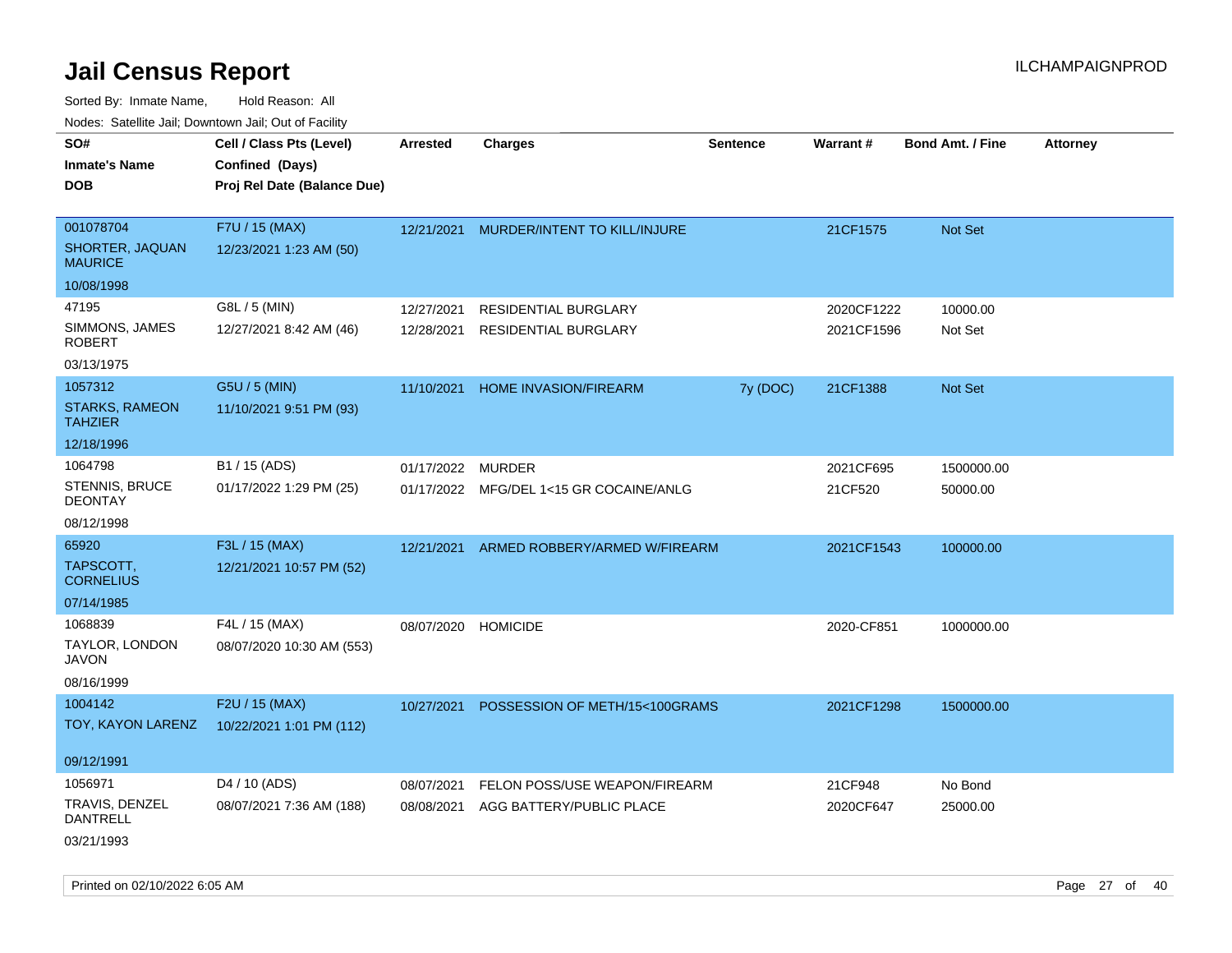Sorted By: Inmate Name, Hold Reason: All Nodes: Satellite Jail; Downtown Jail; Out of Facility

| SO#<br><b>Inmate's Name</b><br><b>DOB</b>             | Cell / Class Pts (Level)<br>Confined (Days)<br>Proj Rel Date (Balance Due) | <b>Arrested</b>          | <b>Charges</b>                                      | <b>Sentence</b> | Warrant#              | <b>Bond Amt. / Fine</b> | <b>Attorney</b> |
|-------------------------------------------------------|----------------------------------------------------------------------------|--------------------------|-----------------------------------------------------|-----------------|-----------------------|-------------------------|-----------------|
| 001078250<br><b>TRAVIS, JORDAN</b><br><b>TESHAUN</b>  | F2L / 10 (MED)<br>08/07/2021 10:27 AM (188)                                | 08/07/2021               | FELON POSS WEAPON/BODY ARMOR                        |                 | 21CF950               | Not Set                 |                 |
| 03/03/1996                                            |                                                                            |                          |                                                     |                 |                       |                         |                 |
| 56994<br>TURNER, ROBERT<br>EARL, Senior<br>09/07/1982 | A1L / 15 (SPH)<br>12/09/2021 9:23 PM (64)                                  | 12/09/2021<br>12/13/2021 | STALKING/CAUSE FEAR FOR SAFETY<br>PAROLE REVOCATION |                 | 21CF1514<br>CH2107735 | Not Set<br>Not Set      |                 |
| 30108                                                 | J4L / 15 (ADS)                                                             | 07/30/2021               | <b>MURDER</b>                                       |                 | 21CF902               | 2000000.00              |                 |
| VANDYKE, DARYL<br><b>ANTHONY</b>                      | 07/30/2021 8:29 PM (196)                                                   |                          |                                                     |                 |                       |                         |                 |
| 10/04/1965                                            |                                                                            |                          |                                                     |                 |                       |                         |                 |
| 968681                                                | D <sub>5</sub> / 15 (ADS)                                                  | 08/27/2021               | AGG CRIM SX AB/VIC 13<18/TRUST                      |                 | 2020CF499             | 250000.00               |                 |
| WADE, DEMETRIUS<br><b>DARYL</b>                       | 08/27/2021 2:25 AM (168)                                                   | 08/27/2021               | INDIRECT CRIMINAL CONTEMPT                          | 3y (DOC)        | 2021CC16              | No Bond                 |                 |
| 01/07/1987                                            |                                                                            |                          |                                                     |                 |                       |                         |                 |
| 1070904                                               | G7U / 5 (MIN)                                                              | 10/28/2021               | <b>BURGLARY</b>                                     | 3y (DOC)        | 2021CF321             | 15000.00                |                 |
| <b>WANKEL, JONAH</b><br><b>JAMES</b>                  | 10/28/2021 3:42 AM (106)                                                   |                          |                                                     |                 |                       |                         |                 |
| 12/15/1993                                            |                                                                            |                          |                                                     |                 |                       |                         |                 |
| 1070971                                               | H3L / 5 (ADS)                                                              | 12/07/2021               | <b>IDENTITY THEFT/&lt;\$300</b>                     |                 | 20CF922               | Not Set                 |                 |
| WEIR, CLINTON<br><b>HOWARD</b>                        | 12/08/2021 3:45 AM (65)                                                    | 12/07/2021               | <b>RECKLESS DRIVING</b>                             |                 | 19TR2348              | Not Set                 |                 |
| 03/15/1983                                            |                                                                            |                          |                                                     |                 |                       |                         |                 |
| 54212                                                 | E3U / 10 (ADS)                                                             | 12/21/2021               | ARMED VIOLENCE/CATEGORY I                           |                 | 21CF1576              | <b>Not Set</b>          |                 |
| <b>WHITLOCK, GEORGE</b><br><b>ABRAM</b>               | 12/21/2021 1:20 PM (52)                                                    | 12/21/2021               | RECEIVE/POSS/SELL STOLEN VEH                        |                 | 2021CF669             | 10000.00                |                 |
| 11/10/1978                                            |                                                                            | 12/21/2021               | <b>VIOLATE ORDER PROTECTION</b>                     |                 | 2021CM391             | 1000.00                 |                 |
| 001078709                                             | F3U / 15 (MAX)                                                             | 12/22/2021               | ARMED VIOLENCE/CATEGORY I                           |                 | 21CF1586              | Not Set                 |                 |
| WILLIAMS, DAVID LEE                                   | 12/22/2021 11:00 AM (51)                                                   |                          |                                                     |                 |                       |                         |                 |

12/18/1989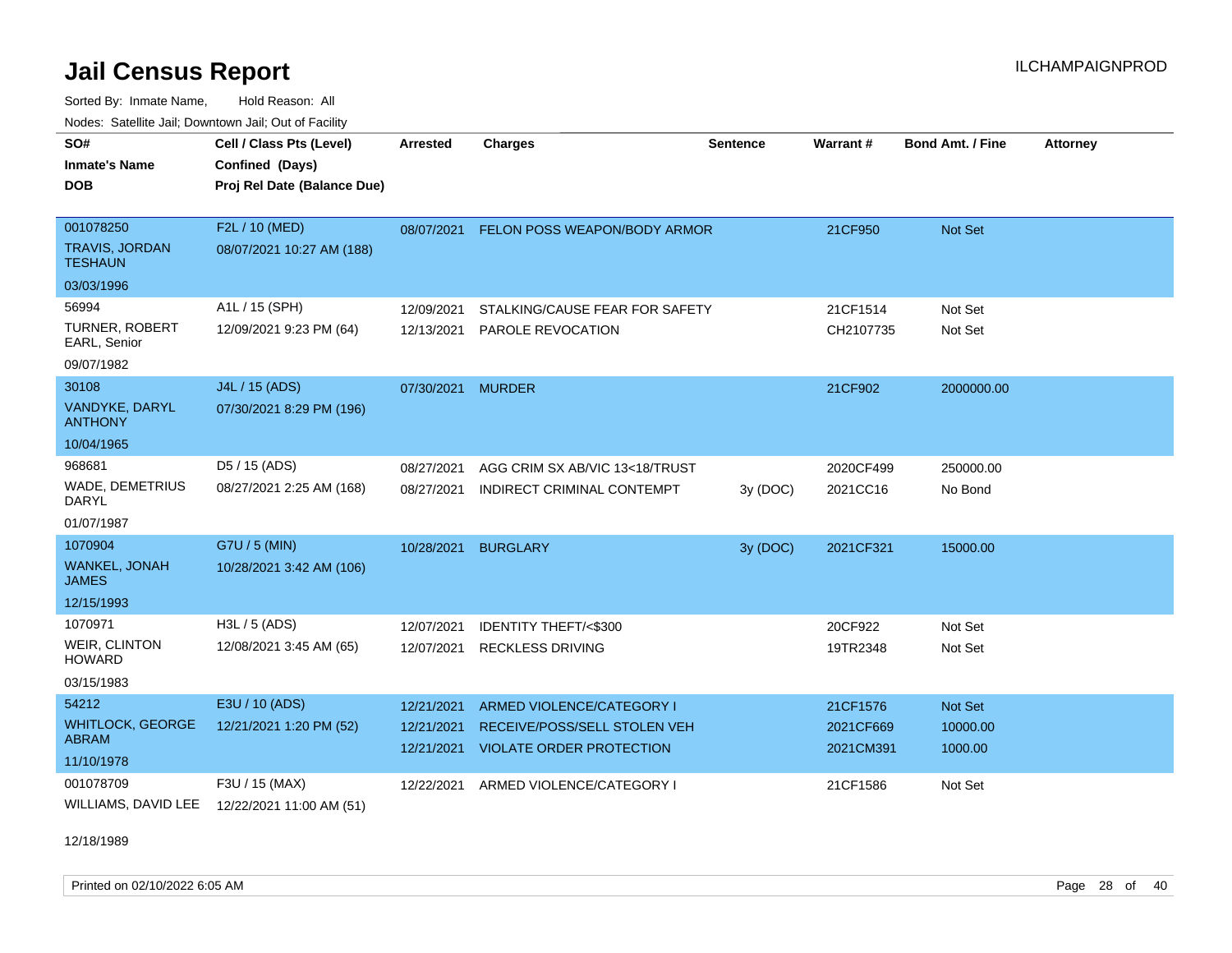| SO#                                        | Cell / Class Pts (Level)    | <b>Arrested</b> | Charges                        | <b>Sentence</b> | Warrant#    | <b>Bond Amt. / Fine</b> | <b>Attorney</b> |
|--------------------------------------------|-----------------------------|-----------------|--------------------------------|-----------------|-------------|-------------------------|-----------------|
| <b>Inmate's Name</b>                       | Confined (Days)             |                 |                                |                 |             |                         |                 |
| <b>DOB</b>                                 | Proj Rel Date (Balance Due) |                 |                                |                 |             |                         |                 |
|                                            |                             |                 |                                |                 |             |                         |                 |
| 1058072                                    | A2U / 15 (SPH)              | 02/25/2021      | ARMED HABITUAL CRIMINAL        |                 |             | Not Set                 |                 |
| <b>WILLIAMS, KENNETH</b><br><b>BERNARD</b> | 02/25/2021 3:24 PM (351)    |                 |                                |                 |             |                         |                 |
| 10/04/1985                                 |                             |                 |                                |                 |             |                         |                 |
| 996311                                     | F7L / 10 (MED)              | 01/12/2022      | RECEIVE/POSS/SELL STOLEN VEH   | 3y (DOC)        | 2021CF524   | No Bond                 |                 |
| WILLIAMS,<br><b>TRAYSHAUN DEVONTA</b>      | 01/12/2022 5:31 PM (30)     |                 |                                |                 |             |                         |                 |
| 02/18/1992                                 |                             |                 |                                |                 |             |                         |                 |
| 001078711                                  | F9L / 10 (MED)              | 12/22/2021      | AGG DISCHARGE FIREARM/OCC BLDG |                 | 21CF1585    | Not Set                 |                 |
| <b>WILLIS, RANDY</b><br><b>RAMEEL</b>      | 12/22/2021 4:15 PM (51)     |                 |                                |                 |             |                         |                 |
| 09/10/2003                                 |                             |                 |                                |                 |             |                         |                 |
| 9326                                       | $12/5$ (ADS)                | 06/14/2021      | <b>BURGLARY</b>                |                 | 2020-CF-625 | Not Set                 |                 |
| YOUNG, ANTHONY<br><b>PAUL</b>              | 06/14/2021 12:07 PM (242)   |                 |                                |                 |             |                         |                 |
| 03/13/1954                                 |                             |                 |                                |                 |             |                         |                 |
| <b>Total Downtown Jail: 74</b>             |                             | Males: 74       | Unknown: 0<br>Females: 0       |                 |             |                         |                 |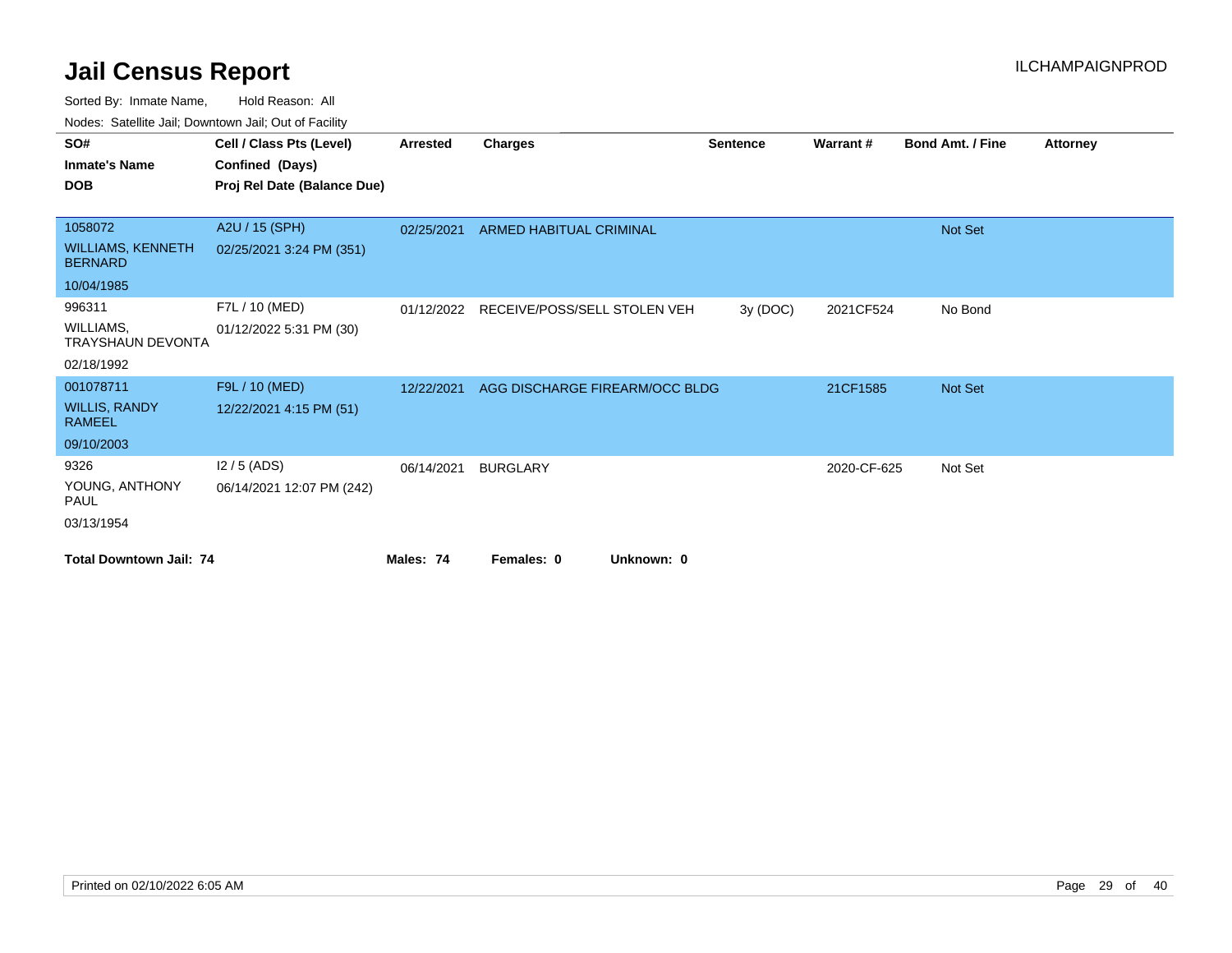|  | <b>Out of Facility</b> |  |
|--|------------------------|--|
|  |                        |  |

| SO#                                      | Cell / Class Pts (Level)                       | <b>Arrested</b> | <b>Charges</b>                   | <b>Sentence</b> | Warrant#  | <b>Bond Amt. / Fine</b> | <b>Attorney</b> |
|------------------------------------------|------------------------------------------------|-----------------|----------------------------------|-----------------|-----------|-------------------------|-----------------|
| <b>Inmate's Name</b><br><b>DOB</b>       | Confined (Days)<br>Proj Rel Date (Balance Due) |                 |                                  |                 |           |                         |                 |
|                                          |                                                |                 |                                  |                 |           |                         |                 |
| 61095                                    | <b>KAN / 10 (ADS)</b>                          | 05/02/2021      | HOME INVASION/CAUSE INJURY       |                 | 2021CF323 | 100000.00               |                 |
| <b>AMOS, DERRICK</b><br><b>JAMES</b>     | 05/02/2021 9:02 PM (285)                       |                 |                                  |                 |           |                         |                 |
| 06/12/1985                               |                                                |                 |                                  |                 |           |                         |                 |
| 001078178                                | EHD                                            |                 | 02/08/2022 AGG DUI/NO VALID DL   |                 | 2021CF962 | Not Set                 |                 |
| BALTAZAR-MATEO,<br><b>MATEO</b>          | 02/08/2022 10:59 AM (3)                        |                 |                                  |                 |           |                         |                 |
| 06/10/1998                               | 2/17/2022 (0.00)                               |                 |                                  |                 |           |                         |                 |
| 19971                                    | <b>EHD</b>                                     | 11/09/2021      | DRIVING RVK/SUSP DUI/SSS 4-9     |                 | 2021CF968 | Not Set                 |                 |
| <b>LYNN</b>                              | BARNESKE, RAYMOND 11/09/2021 9:32 AM (94)      |                 |                                  |                 |           |                         |                 |
| 08/17/1961                               | 5/6/2022 (0.00)                                |                 |                                  |                 |           |                         |                 |
| 516062                                   | KAN / 15 (MAX)                                 | 02/22/2021      | AGG DISCH FIR/VEH/PC OFF/FRMAN   |                 | 21CF210   | No Bond                 |                 |
| BENNETT, JOHN<br><b>MICHAEL</b>          | 02/22/2021 10:47 AM (354)                      | 02/22/2021      | PHONE HARASSMENT/2+              |                 | 20CF194   | 5000.00                 |                 |
| 04/30/1986                               |                                                |                 |                                  |                 |           |                         |                 |
| 33993                                    | <b>KAN / 10 (MED)</b>                          | 06/14/2021      | AGGRAVATED DOMESTIC BATTERY      |                 | 21CF688   | <b>Not Set</b>          |                 |
| <b>BOOKER, STEPHON</b><br><b>MONTELL</b> | 06/14/2021 7:42 PM (242)                       | 06/14/2021      | POSSESSING A CONTROLLED SUBSTAND |                 | 21CF657   | Not Set                 |                 |
| 06/11/1971                               |                                                | 06/14/2021      | PAROLE REVOCATION                |                 | CH2103612 | No Bond                 |                 |
| 1074315                                  | KAN / 15 (MAX)                                 |                 |                                  |                 |           |                         |                 |
| <b>BRIGGS, PATRICK</b>                   | 08/03/2021 4:56 PM (192)                       | 07/27/2021      | AGG DISCHARGE FIREARM/VEH/SCH    |                 | 21CF927   | Not Set                 |                 |
| <b>MONTAY</b>                            |                                                |                 |                                  |                 |           |                         |                 |
| 08/05/2001                               |                                                |                 |                                  |                 |           |                         |                 |
| 001078065                                | <b>KAN / 10 (ADS)</b>                          | 06/17/2021      | AGG BATTERY/DISCHARGE FIREARM    |                 | 21CF704   | 1000000.00              |                 |
| <b>BROWN, CHARMAN</b><br><b>LAKEEF</b>   | 06/17/2021 12:32 PM (239)                      |                 |                                  |                 |           |                         |                 |
| 11/30/2002                               |                                                |                 |                                  |                 |           |                         |                 |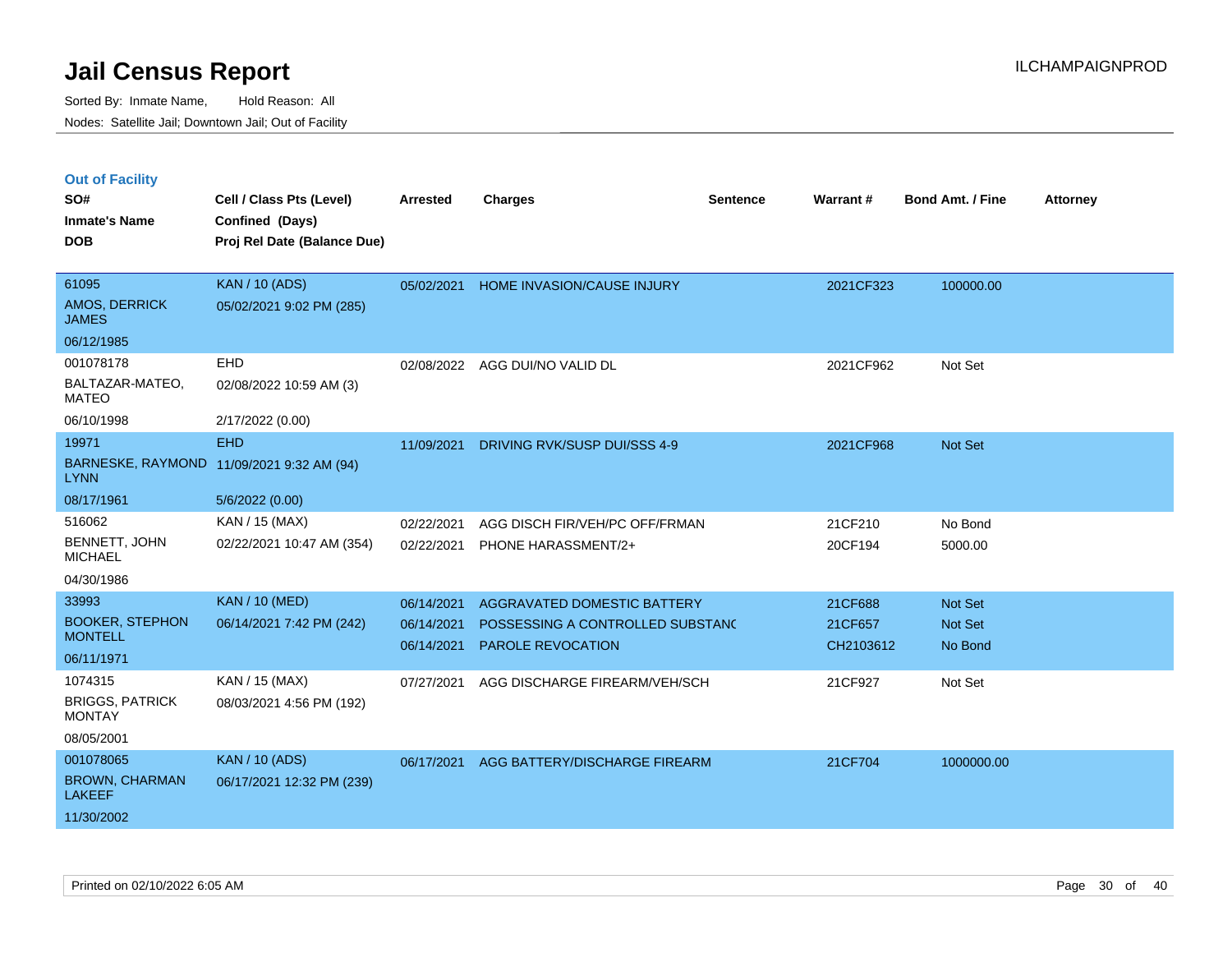| roacs. Calcinic Jan, Downtown Jan, Out of Facility |                                                                            |                 |                                          |                 |            |                         |                 |
|----------------------------------------------------|----------------------------------------------------------------------------|-----------------|------------------------------------------|-----------------|------------|-------------------------|-----------------|
| SO#<br><b>Inmate's Name</b><br><b>DOB</b>          | Cell / Class Pts (Level)<br>Confined (Days)<br>Proj Rel Date (Balance Due) | <b>Arrested</b> | <b>Charges</b>                           | <b>Sentence</b> | Warrant#   | <b>Bond Amt. / Fine</b> | <b>Attorney</b> |
| 1038554                                            | <b>KAN / 15 (MAX)</b>                                                      | 08/18/2021      | ARMED HABITUAL CRIMINAL                  |                 | 21CF1162   | Not Set                 |                 |
| <b>BROWN, CORRION</b><br><b>DEVONTAE</b>           | 08/18/2021 5:40 PM (177)                                                   | 08/18/2021      | DELIVERY OF OR POSSESSION OF W/ INT      |                 | 21CF1009   | No Bond                 |                 |
| 04/19/1995                                         |                                                                            |                 |                                          |                 |            |                         |                 |
| 1038579                                            | KAN / 15 (MAX)                                                             | 08/18/2021      | FELON POSS/USE WEAPON/FIREARM            |                 | 21CF1010   | Not Set                 |                 |
| <b>BROWN, MARKEL</b><br><b>RIKKI</b>               | 08/18/2021 2:05 PM (177)                                                   |                 |                                          |                 |            |                         |                 |
| 01/06/1995                                         |                                                                            |                 |                                          |                 |            |                         |                 |
| 1003006                                            | <b>KAN / 15 (MAX)</b>                                                      | 08/19/2021      | <b>FELON POSS/USE MACHINE GUN</b>        |                 | 21CF1011   | No Bond                 |                 |
| <b>BROWN, ROCKEITH</b><br><b>JAVONTE</b>           | 08/19/2021 12:55 AM (176)                                                  |                 |                                          |                 |            |                         |                 |
| 07/23/1991                                         |                                                                            |                 |                                          |                 |            |                         |                 |
| 995894                                             | KAN / 10 (ADS)                                                             | 12/28/2021      | FELON POSSESS WEAPON/2ND+                | 5y (DOC)        | 2020CF709  | No Bond                 |                 |
|                                                    | BUTLER, JAMES LYNN 12/28/2021 11:05 AM (45)                                |                 |                                          |                 |            |                         |                 |
| 12/04/1991                                         |                                                                            |                 |                                          |                 |            |                         |                 |
| 987334                                             | <b>KAN / 15 (MAX)</b>                                                      |                 | 03/10/2021 ATTEMPT (FIRST DEGREE MURDER) |                 | 19CF689    | Not Set                 |                 |
| CAIN, ISAIAH<br><b>DEPRIEST</b>                    | 03/10/2021 2:22 PM (338)                                                   |                 |                                          |                 |            |                         |                 |
| 12/23/1990                                         |                                                                            |                 |                                          |                 |            |                         |                 |
| 001078638                                          | EHD                                                                        | 12/15/2021      | DRIVING ON SUSPENDED LICENSE             |                 | 2021TR1120 | Not Set                 |                 |
| CAMPBELL, CARLA<br><b>GISSELLE</b>                 | 12/15/2021 11:03 AM (58)                                                   |                 |                                          |                 |            |                         |                 |
| 08/12/1980                                         | 2/12/2022 (0.00)                                                           |                 |                                          |                 |            |                         |                 |
| 992962                                             | <b>KAN / 15 (ADS)</b>                                                      | 05/25/2021      | MURDER/INTENT TO KILL/INJURE             |                 | 2018CF1045 | 1000000.00              |                 |
| CAMPBELL, KEITH<br><b>KNAQEEB</b>                  | 05/25/2021 1:19 PM (262)                                                   |                 |                                          |                 |            |                         |                 |
| 07/22/1991                                         |                                                                            |                 |                                          |                 |            |                         |                 |
| 001078576                                          | KAN / 15 (MAX)                                                             | 11/09/2021      | UNLAWFUL USE OF A WEAPON                 |                 | 21CF1383   | Not Set                 |                 |
| CARTER, DEMONDRE<br><b>DAVON</b>                   | 11/09/2021 6:01 PM (94)                                                    |                 |                                          |                 |            |                         |                 |
| 05/27/2001                                         |                                                                            |                 |                                          |                 |            |                         |                 |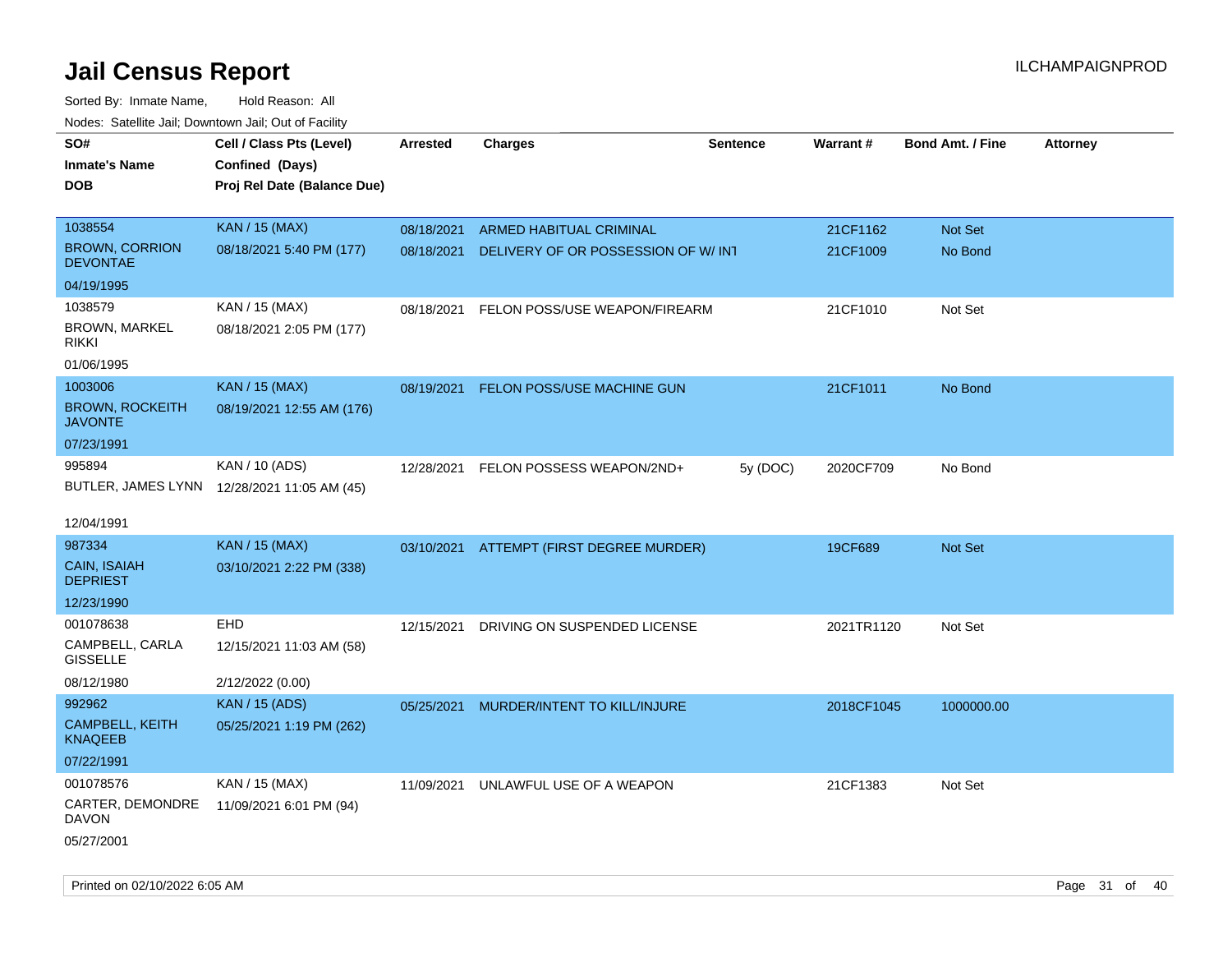| rouco. Calcinic Jan, Downtown Jan, Out of Facility |                                                                            |                          |                                                                 |                 |                          |                         |                 |
|----------------------------------------------------|----------------------------------------------------------------------------|--------------------------|-----------------------------------------------------------------|-----------------|--------------------------|-------------------------|-----------------|
| SO#<br>Inmate's Name<br><b>DOB</b>                 | Cell / Class Pts (Level)<br>Confined (Days)<br>Proj Rel Date (Balance Due) | <b>Arrested</b>          | <b>Charges</b>                                                  | <b>Sentence</b> | Warrant#                 | <b>Bond Amt. / Fine</b> | <b>Attorney</b> |
| 1064992<br><b>CARTER, KEJUAN</b><br>JAVONTE        | <b>KAN / 15 (MAX)</b><br>09/20/2021 11:42 PM (144)                         | 09/20/2021               | ARMED VIOLENCE/CATEGORY I                                       |                 | 21CF1137                 | Not Set                 |                 |
| 06/27/1998                                         |                                                                            |                          |                                                                 |                 |                          |                         |                 |
| 001078729<br>CARTER, TROY<br>DEMON                 | KAN / 15 (ADS)<br>01/02/2022 10:29 AM (40)                                 |                          | 01/02/2022 MURDER/INTENT TO KILL/INJURE                         |                 | 20CF396                  | 1000000.00              |                 |
| 01/02/2004                                         |                                                                            |                          |                                                                 |                 |                          |                         |                 |
| 001078461<br>COLE, ERIC JOSE                       | <b>KAN / 10 (MED)</b><br>10/08/2021 12:25 AM (126)                         | 10/07/2021<br>10/07/2021 | AGG UNLAWFUL USE WEAPON/PERSON<br>AGG DOMESTIC BATTERY/STRANGLE |                 | 2021CF1209<br>2021CF1208 | No Bond<br>Not Set      |                 |
| 01/24/2002                                         |                                                                            | 10/08/2021               | <b>HARASS WITNESS/FAMILY MBR/REP</b>                            |                 | 21CF1218                 | Not Set                 |                 |
| 1048488<br>COLSON, WAYNE<br><b>ARTHUR, Third</b>   | KAN / 10 (ADS)<br>12/30/2021 8:27 AM (43)                                  | 12/30/2021               | ARMED VIOLENCE/CATEGORY I                                       |                 | 2022CF4                  | Not Set                 |                 |
| 10/14/1995                                         |                                                                            |                          |                                                                 |                 |                          |                         |                 |
| 57733                                              | <b>KAN / 15 (SPH)</b>                                                      | 02/25/2020               | <b>HOMICIDE</b>                                                 |                 | 2020-CF250               | 2000000.00              |                 |
| <b>CRAIG, ANTOINE</b><br><b>DARRELL</b>            | 02/25/2020 4:08 PM (717)                                                   | 02/25/2020               | <b>FELON POSS/USE WEAPON/FIREARM</b>                            |                 | 19CF-1827                | 80000.00                |                 |
| 10/09/1982                                         |                                                                            |                          |                                                                 |                 |                          |                         |                 |
| 001077939                                          | KAN / 10 (MED)                                                             | 05/10/2021               | FIREARM/FOID INVALID/NOT ELIG                                   |                 | 21CF526                  | No Bond                 |                 |
| <b>CROSS, PATRICK</b><br><b>DONTRELLE</b>          | 05/10/2021 7:31 PM (277)                                                   | 06/02/2021               | POSS STOLEN VEHICLE > \$25,000                                  |                 | 21CF612                  | Not Set                 |                 |
| 11/07/2001                                         |                                                                            |                          |                                                                 |                 |                          |                         |                 |
| 49972                                              | <b>KAN / 10 (ADS)</b>                                                      | 01/03/2022               | <b>FELON POSS/USE WEAPON/FIREARM</b>                            | 2y (DOC)        | 20CF1476                 | No Bond                 |                 |
| DICKERSON,<br>RAYMOND COLLIER                      | 01/03/2022 11:10 AM (39)                                                   |                          |                                                                 |                 |                          |                         |                 |
| 08/16/1978                                         |                                                                            |                          |                                                                 |                 |                          |                         |                 |
| 1061304                                            | KAN / 15 (MAX)                                                             | 10/11/2021               | ARMED HABITUAL CRIMINAL                                         |                 | 21CF1226                 | No Bond                 |                 |
| DORRIS, KEMION<br><b>DAETOCE</b>                   | 10/11/2021 7:30 PM (123)                                                   | 10/11/2021<br>10/11/2021 | ARMED HABITUAL CRIMINAL<br><b>HOME INVASION/FIREARM</b>         |                 | 21CF1227<br>21CF1228     | No Bond<br>No Bond      |                 |
| 11/19/1997                                         |                                                                            |                          |                                                                 |                 |                          |                         |                 |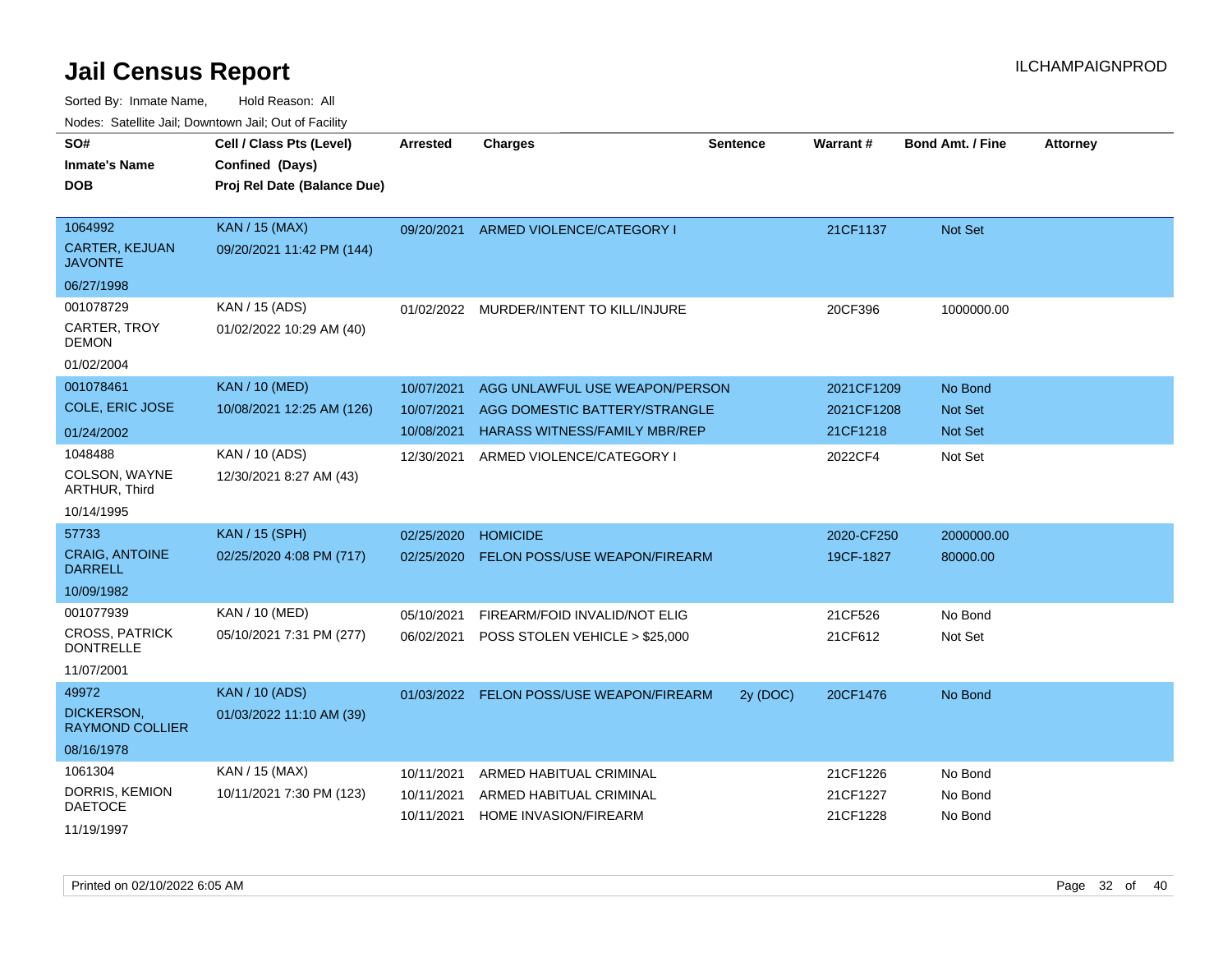Sorted By: Inmate Name, Hold Reason: All Nodes: Satellite Jail; Downtown Jail; Out of Facility

| SO#<br><b>Inmate's Name</b>              | Cell / Class Pts (Level)<br>Confined (Days)   | <b>Arrested</b> | <b>Charges</b>                          | <b>Sentence</b> | <b>Warrant#</b> | Bond Amt. / Fine | <b>Attorney</b> |
|------------------------------------------|-----------------------------------------------|-----------------|-----------------------------------------|-----------------|-----------------|------------------|-----------------|
| <b>DOB</b>                               | Proj Rel Date (Balance Due)                   |                 |                                         |                 |                 |                  |                 |
|                                          |                                               |                 |                                         |                 |                 |                  |                 |
| 1059194                                  | <b>EHD</b>                                    |                 | 02/08/2022 DRIVING ON SUSPENDED LICENSE |                 | 2019TR10596     | Not Set          |                 |
| <b>ELAM, NICKOLAS</b><br><b>VONTRELL</b> | 02/08/2022 10:13 AM (3)                       |                 |                                         |                 |                 |                  |                 |
| 10/23/1990                               | 3/9/2022 (0.00)                               |                 |                                         |                 |                 |                  |                 |
| 001078826                                | EHD                                           | 02/08/2022      | DRIVING ON REVOKED LICENSE              |                 | 2021TR3294      | Not Set          |                 |
| GALARZA-ROJAS.<br><b>DANIEL GARARDO</b>  | 02/08/2022 9:33 AM (3)                        |                 |                                         |                 |                 |                  |                 |
| 07/09/1977                               | 2/17/2022 (0.00)                              |                 |                                         |                 |                 |                  |                 |
| 001077363                                | <b>KAN / 25 (SPH)</b>                         |                 | 10/30/2020 HOME INVASION/FIREARM        | 10y (DOC)       | 20CF1202        | 500000.00        |                 |
| <b>GARY, DAKOTA</b><br><b>TREVON</b>     | 10/30/2020 10:41 AM (469)                     |                 |                                         |                 |                 |                  |                 |
| 12/31/2001                               |                                               |                 |                                         |                 |                 |                  |                 |
| 1013012                                  | KAN / 15 (MAX)                                | 07/08/2021      | ATTEMPT (FIRST DEGREE MURDER)           |                 | 2021CF790       | 1000000.00       |                 |
| GARY, XAVIER LAMAR                       | 07/08/2021 9:24 AM (218)                      | 07/08/2021      | FELON POSS/USE FIREARM PRIOR            |                 | 2020CF650       | 25000.00         |                 |
|                                          |                                               | 07/08/2021      | FELON POSS/USE FIREARM PRIOR            |                 | 21CF798         | Not Set          |                 |
| 12/14/1991                               |                                               |                 |                                         |                 |                 |                  |                 |
| 952666                                   | <b>EHD</b>                                    | 01/25/2022      | DRIVING ON REVOKED LICENSE              |                 | 2021TR175       | <b>Not Set</b>   |                 |
| Junior                                   | GILL, MICHAEL LAMAR, 01/25/2022 10:05 AM (17) |                 |                                         |                 |                 |                  |                 |
| 12/07/1986                               | 3/10/2022 (0.00)                              |                 |                                         |                 |                 |                  |                 |
| 1065946                                  | KAN / 10 (MED)                                | 09/04/2021      | AGG BATTERY/DISCHARGE FIREARM           |                 | 21CF1057        | 750000.00        |                 |
| GODBOLT, DESMOND<br><b>DEVONTAE</b>      | 09/04/2021 1:17 AM (160)                      | 09/04/2021      | RESIST/OBSTRUCTING A PEACE OFFICEL      |                 | 21CM407         | Not Set          |                 |
| 11/15/1997                               |                                               |                 |                                         |                 |                 |                  |                 |
| 1070118                                  | <b>KAN / 15 (MAX)</b>                         | 08/31/2021      | <b>AGGRAVATED DOMESTIC BATTERY</b>      |                 | 21CF1049        | No Bond          |                 |
| <b>GRAHAM, CORTEZ</b><br><b>LAMON</b>    | 08/31/2021 9:32 PM (164)                      | 09/02/2021      | <b>PROBATION VIOLATION</b>              |                 | 21CF55          | Not Set          |                 |
| 03/31/1976                               |                                               |                 |                                         |                 |                 |                  |                 |
| 1076506                                  | KAN / 15 (MAX)                                | 09/17/2021      | AGG UUW/PERSON/CM THREAT VIOL           |                 | 21CF1131        | Not Set          |                 |
|                                          | GRAY, JAMARH EMERE 09/17/2021 10:41 AM (147)  | 09/20/2021      | <b>DOMESTIC BATTERY</b>                 |                 | 21CM430         | Not Set          |                 |

06/21/2003

Printed on 02/10/2022 6:05 AM Page 33 of 40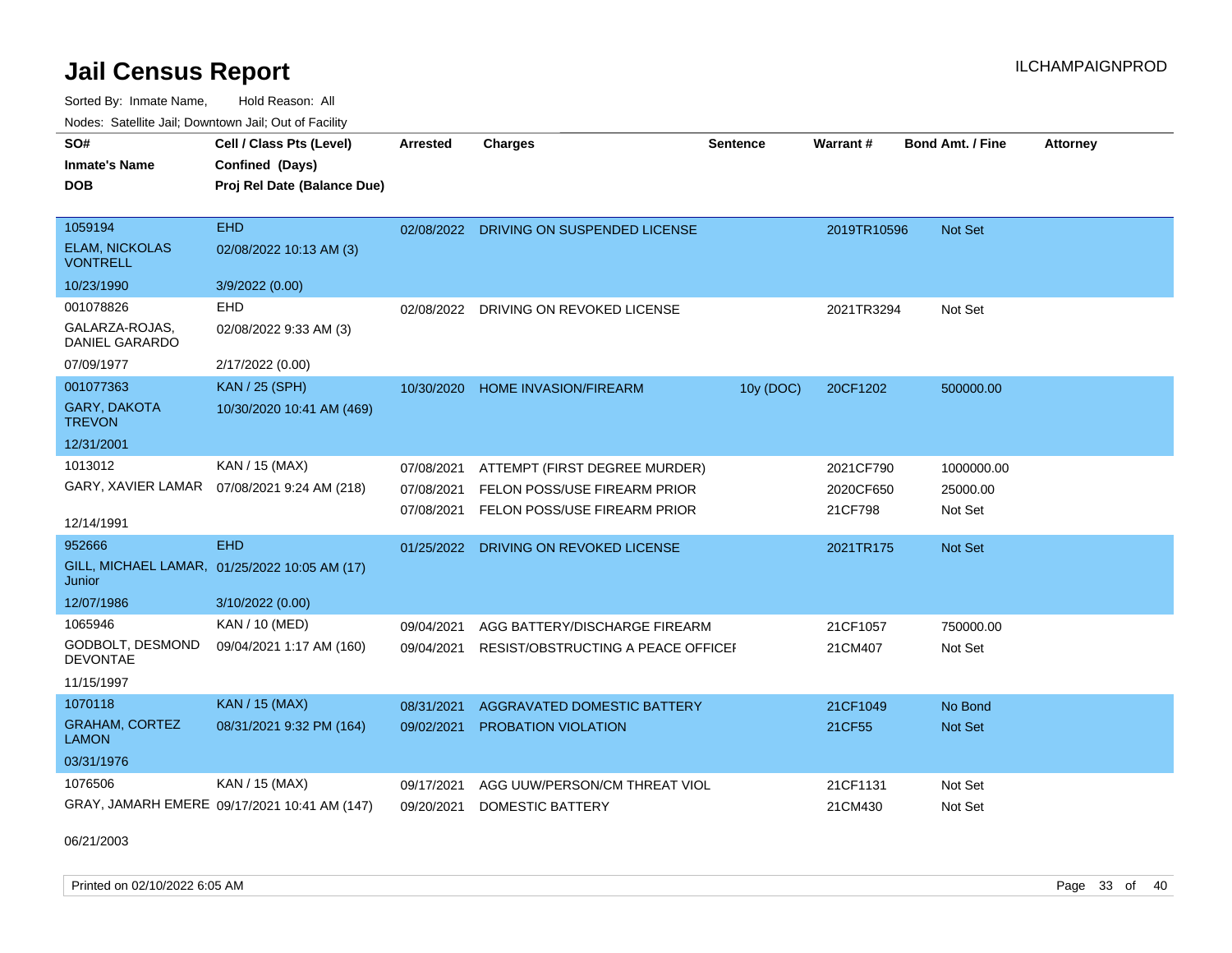| SO#<br><b>Inmate's Name</b><br><b>DOB</b> | Cell / Class Pts (Level)<br>Confined (Days)<br>Proj Rel Date (Balance Due) | <b>Arrested</b>          | <b>Charges</b>                                                | <b>Sentence</b>         | <b>Warrant#</b>       | <b>Bond Amt. / Fine</b> | <b>Attorney</b> |
|-------------------------------------------|----------------------------------------------------------------------------|--------------------------|---------------------------------------------------------------|-------------------------|-----------------------|-------------------------|-----------------|
| 1045186                                   | <b>KAN / 15 (MAX)</b>                                                      | 08/16/2021               | ARMED VIOLENCE/CATEGORY I                                     |                         | 21CF934               | 1000000.00              |                 |
| HOLBROOK, JOHNNIE<br><b>MATHIS</b>        | 08/16/2021 11:07 AM (179)                                                  | 08/16/2021               | <b>FELON POSS/USE WEAPON/FIREARM</b>                          |                         | 19CF968               | Not Set                 |                 |
| 07/19/1996                                |                                                                            | 08/16/2021               | AGG FLEEING POLICE/21 MPH OVER                                |                         | 21CF988               | Not Set                 |                 |
|                                           |                                                                            | 08/16/2021               | <b>FELON POSS/USE WEAPON/FIREARM</b>                          |                         | 21CF989               | Not Set                 |                 |
| 001078146                                 | KAN / 15 (MAX)                                                             | 07/09/2021               | AGG BATTERY/DISCHARGE FIREARM                                 |                         | 21CF795               | 1000000.00              |                 |
| HUNT, TEIGAN<br><b>JAZAIREO</b>           | 07/09/2021 12:41 PM (217)                                                  | 07/09/2021               | ARMED ROBBERY/ARMED W/FIREARM                                 |                         | 21CF806               | Not Set                 |                 |
| 05/14/2003                                |                                                                            |                          |                                                               |                         |                       |                         |                 |
| 989743                                    | <b>KAN / 15 (ADS)</b>                                                      | 04/13/2021               | AGG DISCHARGE FIREARM/VEH/SCH                                 |                         | 21CF400               | Not Set                 |                 |
| JACKSON, STEVE<br><b>ALLEN</b>            | 04/13/2021 2:45 AM (304)                                                   | 04/13/2021               | AGGRAVATED DOMESTIC BATTERY                                   |                         | 21CF399               | Not Set                 |                 |
| 06/04/1991                                |                                                                            |                          |                                                               |                         |                       |                         |                 |
| 1076450                                   | KAN / 15 (MAX)                                                             | 06/25/2020               | AGG DISCHARGE OF A FIREARM                                    | 6y/0m/0d (DO: 2020CF703 |                       | Not Set                 |                 |
| JONES, CARLOS<br><b>ANTONIO</b>           | 06/25/2020 2:13 PM (596)                                                   | 11/02/2020               | <b>HOME INVASION/FIREARM</b>                                  | 11y (DOC)               | 20CF1204              | No Bond                 |                 |
| 11/18/2001                                |                                                                            |                          |                                                               |                         |                       |                         |                 |
| 001078401                                 | <b>KAN / 10 (ADS)</b>                                                      | 09/19/2021               | UNLAWFUL VEHICULAR INVASION                                   |                         | 21CF1134              | Not Set                 |                 |
| <b>KNIGHT, ERIC</b>                       | 09/19/2021 7:32 PM (145)                                                   | 09/19/2021               | <b>HRSMT/THREATEN PERSON/KILL</b>                             |                         | 2021CF561             | 50000.00                |                 |
| 07/11/1991                                |                                                                            | 09/21/2021               | <b>BURGLARY</b>                                               |                         | 21CF1139              | Not Set                 |                 |
| 1002591                                   | <b>EHD</b>                                                                 | 01/11/2022               | AGG DUI/LIC SUSP OR REVOKED                                   |                         | 2020CF1399            | Not Set                 |                 |
| <b>KRAUS, MARY</b><br><b>KATHERINE</b>    | 01/11/2022 11:54 AM (31)                                                   |                          |                                                               |                         |                       |                         |                 |
| 04/13/1959                                | 2/22/2022 (0.00)                                                           |                          |                                                               |                         |                       |                         |                 |
| 1064445                                   | KAN / 15 (MAX)                                                             | 04/23/2021               | FELON POSS/USE FIREARM/PAROLE                                 |                         | 21CF899               | Not Set                 |                 |
| LARUE, TERENCE<br><b>TRAMEL</b>           | 04/23/2021 11:18 AM (294)                                                  | 04/23/2021<br>04/23/2021 | AGG DISCHARGE FIREARM/OCC VEH<br>POSSESS 15<100 GRAMS COCAINE |                         | 2021CF295<br>19CF1052 | 500000.00<br>10000.00   |                 |
| 12/23/1998                                |                                                                            |                          |                                                               |                         |                       |                         |                 |
| 001078237                                 | KAN / 15 (ADS)                                                             | 08/03/2021               | AGG DISCHARGE FIREARM/OCC VEH                                 |                         | 21CF928               | No Bond                 |                 |
| LAWS, TERON<br><b>RAMONTE</b>             | 08/03/2021 6:29 PM (192)                                                   |                          |                                                               |                         |                       |                         |                 |
| 04/03/2001                                |                                                                            |                          |                                                               |                         |                       |                         |                 |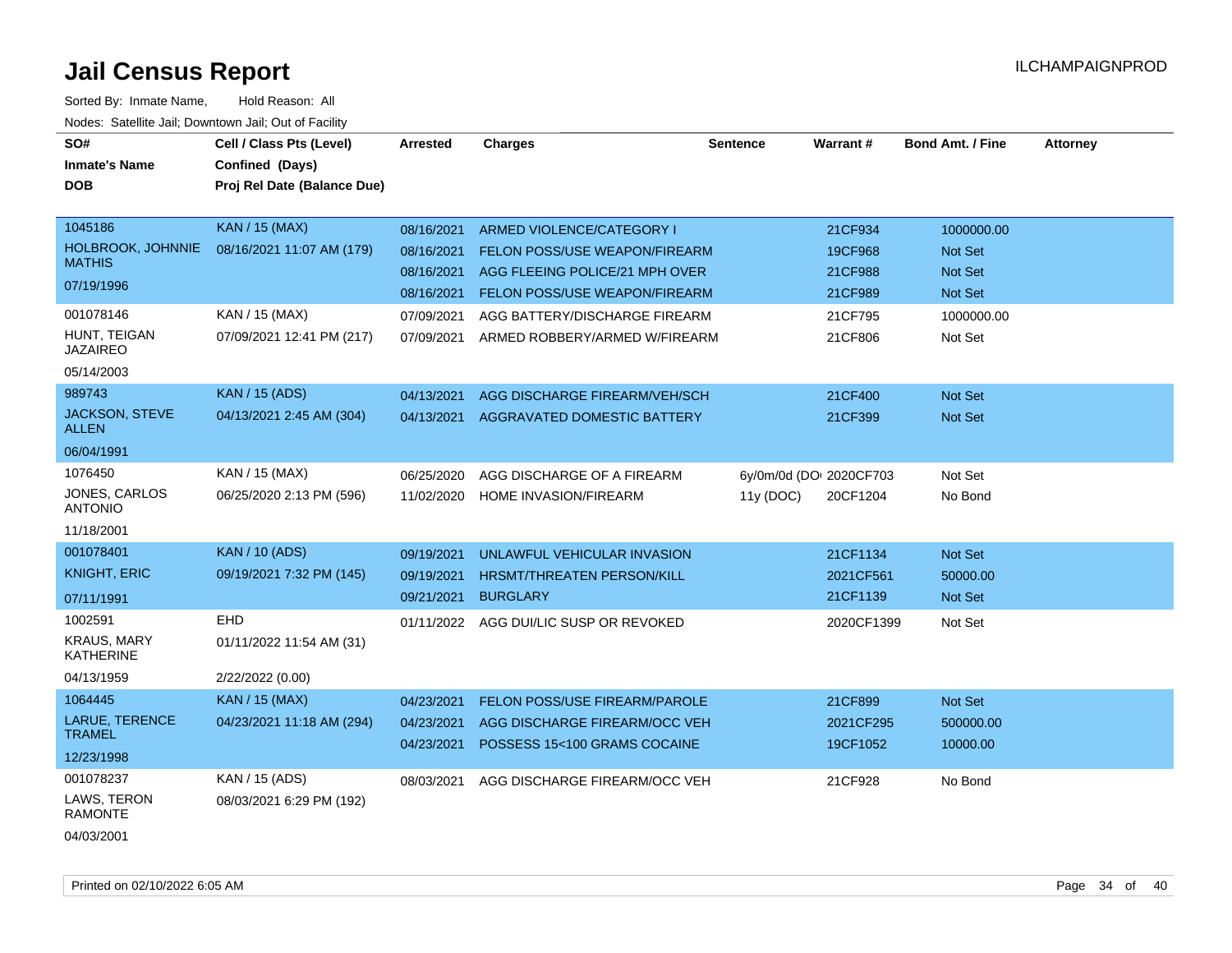Sorted By: Inmate Name, Hold Reason: All Nodes: Satellite Jail; Downtown Jail; Out of Facility

| SO#<br>Inmate's Name<br><b>DOB</b>              | Cell / Class Pts (Level)<br>Confined (Days)<br>Proj Rel Date (Balance Due) | <b>Arrested</b> | <b>Charges</b>                           | <b>Sentence</b> | <b>Warrant#</b> | Bond Amt. / Fine | <b>Attorney</b> |
|-------------------------------------------------|----------------------------------------------------------------------------|-----------------|------------------------------------------|-----------------|-----------------|------------------|-----------------|
| 001078470                                       |                                                                            |                 |                                          |                 |                 |                  |                 |
| <b>LEE, AMAHRION</b><br><b>JA'MERE</b>          | <b>KAN / 15 (MAX)</b><br>10/10/2021 1:23 PM (124)                          | 10/10/2021      | MURDER/INTENT TO KILL/INJURE             |                 | 21CF1221        | <b>Not Set</b>   |                 |
| 11/05/2002                                      |                                                                            |                 |                                          |                 |                 |                  |                 |
| 56792                                           | KAN / 10 (MED)                                                             | 02/02/2021      | ARMED HABITUAL CRIMINAL                  |                 | 2021CF141       | 500000.00        |                 |
| LILLARD, LAWRENCE<br><b>TYRONE</b>              | 02/02/2021 2:11 PM (374)                                                   | 02/22/2021      | DRIVING ON REVOKED LICENSE               |                 | 21TR426         | 5000.00          |                 |
| 10/20/1982                                      |                                                                            |                 |                                          |                 |                 |                  |                 |
| 40877                                           | <b>EHD</b>                                                                 | 02/01/2022      | AGG DUI/3                                |                 | 2020CF986       | <b>Not Set</b>   |                 |
| MABRY-HALL,<br><b>REBECCA SUE</b>               | 02/01/2022 9:32 AM (10)                                                    |                 |                                          |                 |                 |                  |                 |
| 03/21/1971                                      | 5/1/2022(0.00)                                                             |                 |                                          |                 |                 |                  |                 |
| 001078575                                       | KAN / 10 (MED)                                                             | 11/09/2021      | <b>GUNRUNNING</b>                        |                 | 21CF1330        | 750000.00        |                 |
| MCLAURIN, KEYON A                               | 11/09/2021 12:41 PM (94)                                                   |                 |                                          |                 |                 |                  |                 |
| 11/19/2002                                      |                                                                            |                 |                                          |                 |                 |                  |                 |
| 1011046                                         | <b>KAN / 15 (ADS)</b>                                                      |                 | 04/10/2021 ATTEMPT (FIRST DEGREE MURDER) |                 | 21CF392         | <b>Not Set</b>   |                 |
| <b>MILES, DARRION</b><br><b>ANTONIO KEVONTA</b> | 04/11/2021 12:46 AM (306)                                                  |                 |                                          |                 |                 |                  |                 |
| 03/18/1990                                      |                                                                            |                 |                                          |                 |                 |                  |                 |
| 001077278                                       | KAN / 15 (MAX)                                                             | 10/06/2020      | MURDER/INTENT TO KILL/INJURE             |                 | 2020CF146       | 2000000.00       |                 |
| MILLER, D'ANDRE                                 | 10/06/2020 12:49 PM (493)                                                  | 10/06/2020      | AGG FLEEING POLICE/21 MPH OVER           |                 | 2019CF1171      | 50000.00         |                 |
| 09/08/1986                                      |                                                                            |                 |                                          |                 |                 |                  |                 |
| 001078712                                       | <b>KAN / 10 (MED)</b>                                                      | 12/23/2021      | AGG DISCH FIREARM/1ST AID PERS           |                 | 21CF1581        | <b>Not Set</b>   |                 |
| MONTGOMERY,<br>RASHARD MYKI                     | 12/23/2021 4:27 PM (50)                                                    |                 |                                          |                 |                 |                  |                 |
| 11/05/2001                                      |                                                                            |                 |                                          |                 |                 |                  |                 |
| 1026477                                         | KAN / 15 (ADS)                                                             | 09/21/2021      | AGG DISCHARGE FIREARM/OCC VEH            |                 | 21CF1138        | Not Set          |                 |
| NEWBILL, DEVONTRE<br>LAMONT                     | 09/21/2021 2:27 AM (143)                                                   | 09/22/2021      | PROBATION VIOLATION                      |                 | 20CF577         | Not Set          |                 |

11/22/1993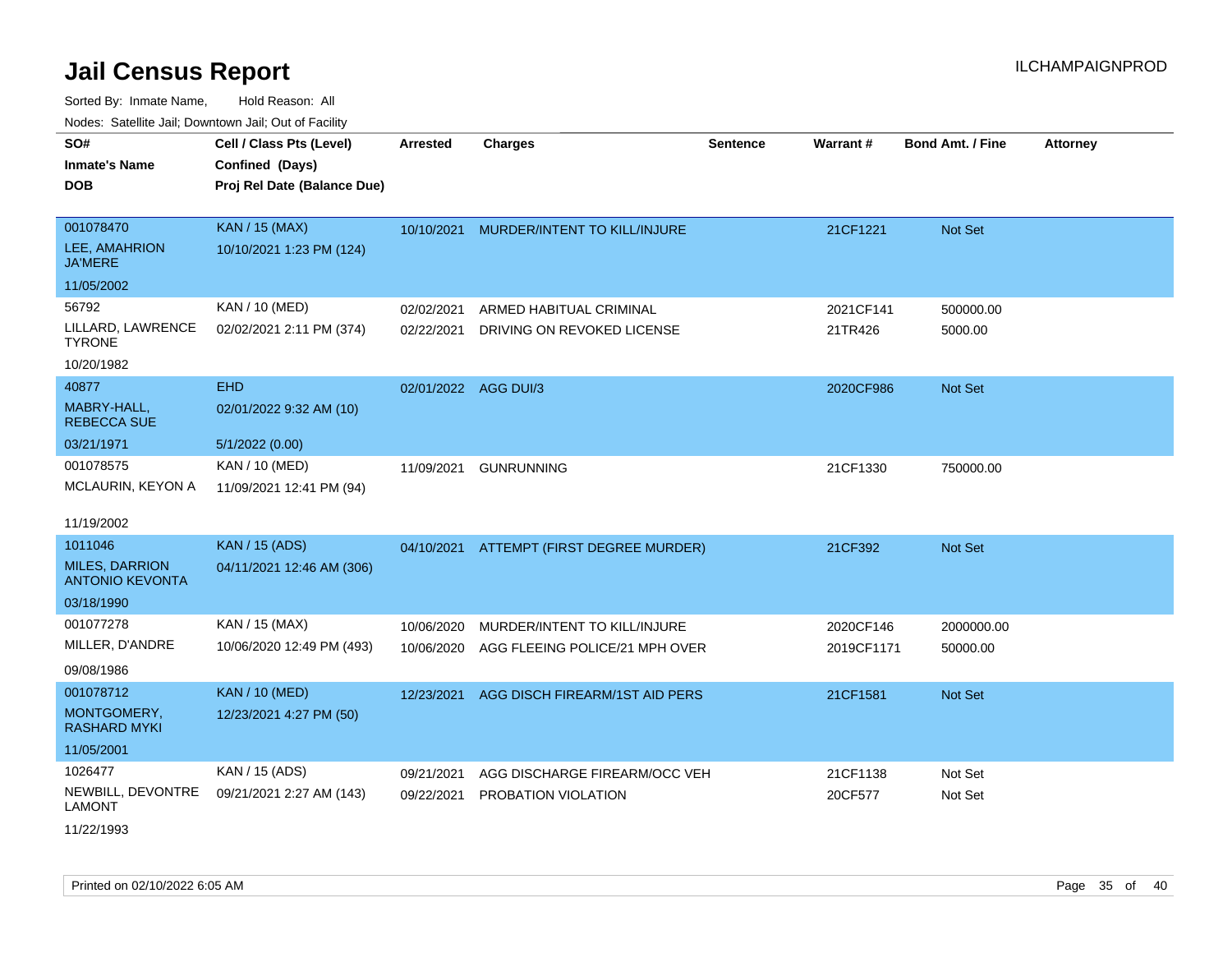| vouco. Odichite Jan, Downtown Jan, Out of Facility |                                               |                 |                                          |                 |             |                         |                 |
|----------------------------------------------------|-----------------------------------------------|-----------------|------------------------------------------|-----------------|-------------|-------------------------|-----------------|
| SO#                                                | Cell / Class Pts (Level)                      | <b>Arrested</b> | <b>Charges</b>                           | <b>Sentence</b> | Warrant#    | <b>Bond Amt. / Fine</b> | <b>Attorney</b> |
| <b>Inmate's Name</b>                               | Confined (Days)                               |                 |                                          |                 |             |                         |                 |
| <b>DOB</b>                                         | Proj Rel Date (Balance Due)                   |                 |                                          |                 |             |                         |                 |
|                                                    |                                               |                 |                                          |                 |             |                         |                 |
| 1072907                                            | <b>KAN</b>                                    | 07/14/2021      | ATTEMPT (FIRST DEGREE MURDER)            |                 | 2021-CF-832 | 2000000.00              |                 |
|                                                    | NIKOLAEV, YEVGENIY 07/14/2021 10:10 PM (212)  | 07/14/2021      | <b>CRIMINAL DAMAGE &lt;\$500/SCHOOL</b>  |                 | 2021CF840   | 5000.00                 |                 |
| 10/06/1983                                         |                                               |                 |                                          |                 |             |                         |                 |
| 001078558                                          | KAN / 10 (MED)                                | 11/03/2021      | UNLAWFUL USE OF A WEAPON                 |                 | 21CF1352    | Not Set                 |                 |
| PARRISH, DOMINIC<br><b>WALTER</b>                  | 11/03/2021 1:25 PM (100)                      |                 |                                          |                 |             |                         |                 |
| 08/23/2001                                         |                                               |                 |                                          |                 |             |                         |                 |
| 001078063                                          | <b>KAN / 15 (MAX)</b>                         | 06/15/2021      | AGG CRIM SEX ASSAULT/WEAPON              |                 | 2021CF678   | 1000000.00              |                 |
|                                                    | PERRY, ROBERT Junior 06/15/2021 4:37 PM (241) | 06/15/2021      | <b>ROBBERY</b>                           |                 | 2021CF159   | 25000.00                |                 |
|                                                    |                                               |                 |                                          |                 |             |                         |                 |
| 12/21/1990                                         |                                               |                 |                                          |                 |             |                         |                 |
| 37559                                              | <b>EHD</b>                                    |                 | 01/12/2022 DRIVING ON REVOKED LICENSE    |                 | 2021TR2685  | Not Set                 |                 |
| PICKENS, DAVID<br><b>EUGENE</b>                    | 01/12/2022 10:16 AM (30)                      |                 |                                          |                 |             |                         |                 |
| 02/01/1973                                         | 3/12/2022 (0.00)                              |                 |                                          |                 |             |                         |                 |
| 001077591                                          | <b>KAN / 5 (ADS)</b>                          |                 | 01/06/2022 FIREARM/FOID INVALID/NOT ELIG | 42m (DOC)       | 2021CF782   | No Bond                 |                 |
| PYE, TRESHAUN<br><b>CORTEZ</b>                     | 01/06/2022 10:30 AM (36)                      |                 |                                          |                 |             |                         |                 |
| 05/01/2001                                         |                                               |                 |                                          |                 |             |                         |                 |
| 001077614                                          | KAN / 15 (MAX)                                | 01/17/2021      | ATTEMPT (FIRST DEGREE MURDER)            |                 | 21CF66      | Not Set                 |                 |
| <b>DEVON</b>                                       | ROBINSON, DONTRELL 01/17/2021 3:08 PM (390)   |                 |                                          |                 |             |                         |                 |
| 09/22/2002                                         |                                               |                 |                                          |                 |             |                         |                 |
| 1061216                                            | <b>KAN / 10 (MED)</b>                         | 06/22/2021      | <b>HOME INVASION/FIREARM</b>             |                 | 21CF727     | Not Set                 |                 |
| RUNGE, ANDRE<br><b>MARSEAN</b>                     | 06/22/2021 4:42 PM (234)                      |                 |                                          |                 |             |                         |                 |
| 12/05/1997                                         |                                               |                 |                                          |                 |             |                         |                 |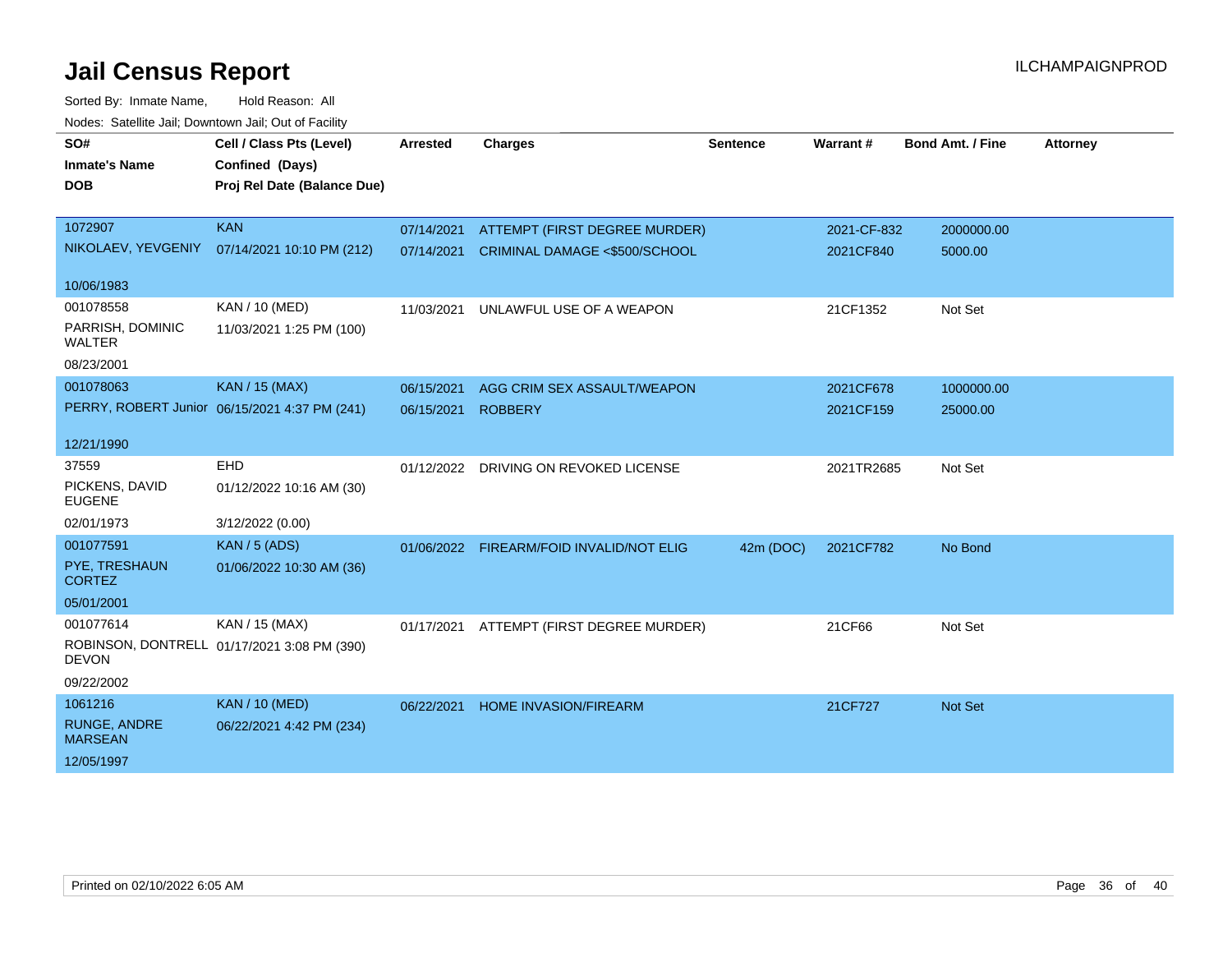| SO#<br><b>Inmate's Name</b>        | Cell / Class Pts (Level)<br>Confined (Days) | <b>Arrested</b> | <b>Charges</b>                 | <b>Sentence</b> | <b>Warrant#</b> | <b>Bond Amt. / Fine</b> | <b>Attorney</b> |
|------------------------------------|---------------------------------------------|-----------------|--------------------------------|-----------------|-----------------|-------------------------|-----------------|
| <b>DOB</b>                         | Proj Rel Date (Balance Due)                 |                 |                                |                 |                 |                         |                 |
|                                    |                                             |                 |                                |                 |                 |                         |                 |
| 650295                             | <b>PIA / 50 (MAX)</b>                       | 04/22/2020      | <b>CRIMINAL SEXUAL ASSAULT</b> |                 | 2020-CF407      | 750000.00               |                 |
| SANDAGE, JERALD<br><b>EUGENE</b>   | 04/22/2020 6:30 AM (660)                    | 04/22/2020      | <b>CRIMINAL SEXUAL ASSAULT</b> |                 | 2020-CF408      | 750000.00               |                 |
|                                    |                                             | 04/22/2020      | <b>CRIMINAL SEXUAL ABUSE</b>   |                 | 2020-CF409      | 750000.00               |                 |
| 06/07/1971                         |                                             | 04/22/2020      | <b>CRIMINAL SEXUAL ASSAULT</b> |                 | 2020-CF410      | 750000.00               |                 |
|                                    |                                             | 04/22/2020      | <b>OFFICIAL MISCONDUCT</b>     |                 | 2019-CF1811     | 25000.00                |                 |
| 1062194                            | KAN / 15 (MAX)                              | 02/27/2020      | MURDER/OTHER FORCIBLE FELONY   |                 | 20CF-247        | 1000000.00              |                 |
| SIMMONS, MICHAEL<br><b>JAMAL</b>   | 02/27/2020 1:11 PM (715)                    | 09/23/2020      | AGG BATTERY/DISCHARGE FIREARM  |                 | 20CF1061        | Not Set                 |                 |
| 11/03/1997                         |                                             |                 |                                |                 |                 |                         |                 |
| 19495                              | <b>EHD</b>                                  | 01/26/2022      | DRIVING RVK/SUSP DUI/SSS 3RD   |                 | 2021CF740       | Not Set                 |                 |
| SIMPSON, BRADLEY<br><b>FARRELL</b> | 01/26/2022 9:07 AM (16)                     |                 |                                |                 |                 |                         |                 |
| 05/16/1960                         | 2/24/2022 (0.00)                            |                 |                                |                 |                 |                         |                 |
| 001078115                          | KAN / 15 (MAX)                              | 07/01/2021      | ARMED VIOLENCE/CATEGORY I      | 5y (DOC)        | 21CF772         | Not Set                 |                 |
| SMITH, JAMES<br>NASHAUN, Junior    | 07/01/2021 2:44 PM (225)                    |                 |                                |                 |                 |                         |                 |
| 09/18/2000                         |                                             |                 |                                |                 |                 |                         |                 |
| 001077868                          | <b>KAN / 15 (MAX)</b>                       | 04/21/2021      | ARMED ROBBERY/ARMED W/FIREARM  |                 | 21CF445         | Not Set                 |                 |
| SPEARMENT.<br><b>KENTRELL</b>      | 04/21/2021 9:48 PM (296)                    | 08/19/2021      | FLEEING/ATTEMPT ELUDE OFFICER  |                 | 2021TR1053      | 1000.00                 |                 |
| 01/21/2002                         |                                             |                 |                                |                 |                 |                         |                 |
| 11979                              | EHD                                         | 01/11/2022      | AGG FLEEING POLICE/21 MPH OVER |                 | 2021CF629       | Not Set                 |                 |
| STARK, JACK LYNN                   | 01/11/2022 10:13 AM (31)                    |                 |                                |                 |                 |                         |                 |
| 12/31/1955                         | 4/9/2022 (0.00)                             |                 |                                |                 |                 |                         |                 |
| 001077854                          | <b>EHD</b>                                  | 09/15/2021      | DRIVING RVK/SUSP DUI/SSS 4-9   |                 | 2021CF306       | Not Set                 |                 |
| <b>STUKINS, DANNY RAY</b>          | 09/15/2021 10:17 AM (149)                   |                 |                                |                 |                 |                         |                 |
| 07/05/1985                         | 3/13/2022 (0.00)                            |                 |                                |                 |                 |                         |                 |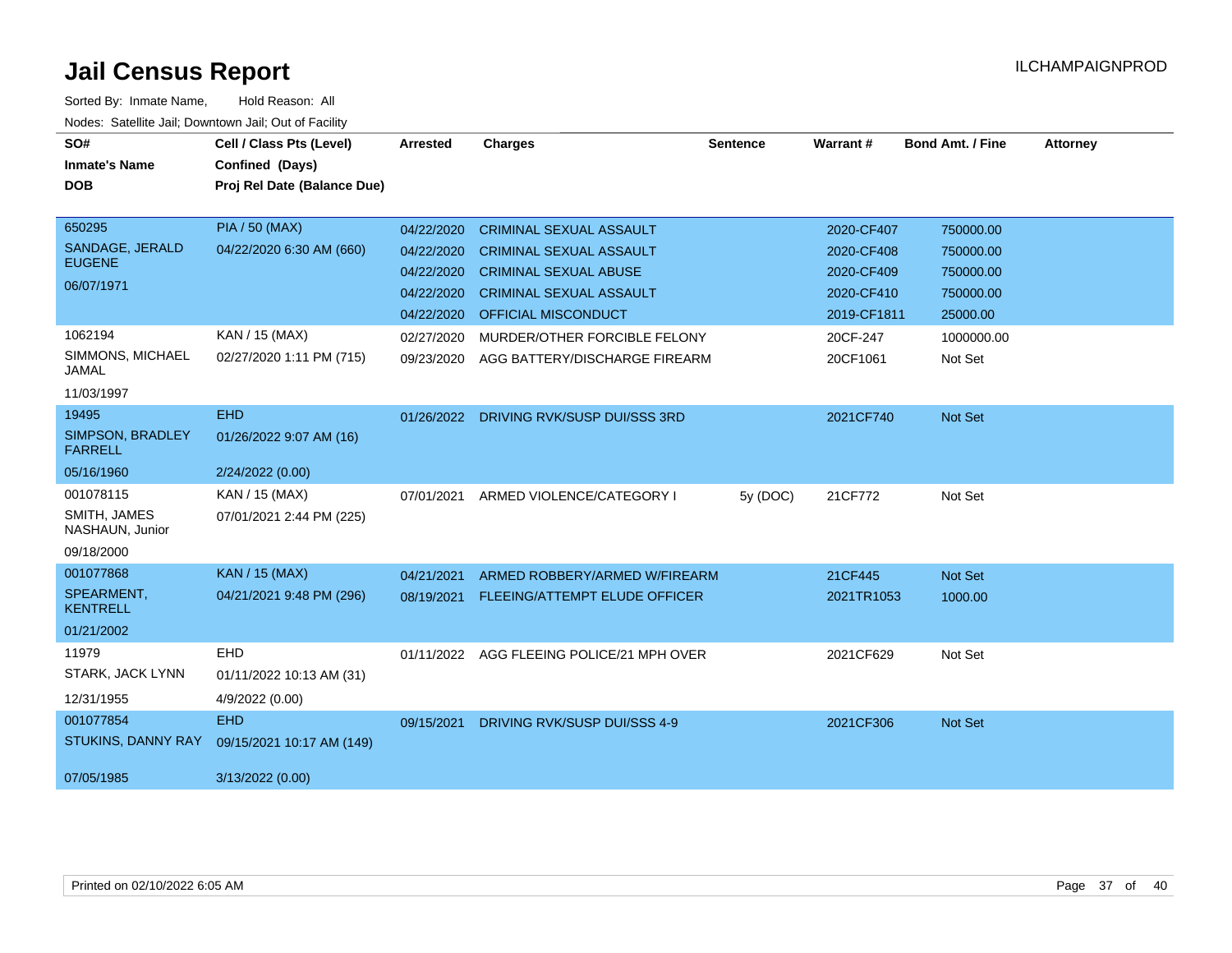| SO#<br><b>Inmate's Name</b><br><b>DOB</b>                               | Cell / Class Pts (Level)<br>Confined (Days)<br>Proj Rel Date (Balance Due) | Arrested   | <b>Charges</b>                           | <b>Sentence</b> | <b>Warrant#</b>        | <b>Bond Amt. / Fine</b> | <b>Attorney</b> |
|-------------------------------------------------------------------------|----------------------------------------------------------------------------|------------|------------------------------------------|-----------------|------------------------|-------------------------|-----------------|
| 1046632                                                                 | <b>KAN / 15 (MAX)</b><br>TATE, JAVON MARQUIS 09/14/2021 12:10 PM (150)     |            | 09/14/2021 ARMED VIOLENCE/CATEGORY II    |                 | 21CF912                | 750000.00               |                 |
| 08/10/1996                                                              |                                                                            |            |                                          |                 |                        |                         |                 |
| 1033031<br>TOMS, ANDREW<br><b>CHUCKY</b><br>09/28/1978                  | KAN / 15 (MAX)<br>08/19/2020 5:59 PM (541)                                 | 08/19/2020 | *AGG BATTERY W/FIREARM/PERSON            |                 | 2020-CF923             | 500000.00               |                 |
| 27007<br>TUELL, ROBERT<br><b>STEPHEN</b><br>09/25/1967                  | <b>KAN / 15 (MAX)</b><br>09/19/2021 9:51 AM (145)                          | 09/19/2021 | DOMESTIC BATTERY/OTHER PRIOR             |                 | 2y/0m/0d (DOI 21CF1133 | No Bond                 |                 |
| 001078263<br>TURK, BRANDON<br>LARSHAWN<br>10/18/1995                    | KAN / 10 (ADS)<br>08/11/2021 6:23 PM (184)                                 | 08/11/2021 | AGG FLEEING POLICE/21 MPH OVER           | 15m (DOC)       |                        | 200000.00               |                 |
| 001078386<br><b>TURNER, AMARIO</b><br>09/23/2002                        | <b>KAN / 10 (MED)</b><br>09/14/2021 11:42 PM (150)                         |            | 09/14/2021 POSSESSION OF STOLEN FIREARM  |                 | 2021CF1099             | 250000.00               |                 |
| 1011886<br>TURNER, SHAWNTAY<br><b>EUGENE</b><br>01/09/1992              | <b>EHD</b><br>01/12/2022 9:25 AM (30)<br>3/11/2022 (0.00)                  |            | 01/12/2022 AGG FLEEING/2+ CON DEVICES    |                 | 2021CF378              | Not Set                 |                 |
| 1040925<br><b>WEATHERALL,</b><br><b>JOHNNY EARL JAMES</b><br>04/29/1994 | <b>KAN / 10 (MED)</b><br>10/05/2021 4:17 PM (129)                          | 10/05/2021 | AGG BATTERY/DISCHARGE FIREARM            |                 | 2021CF1105             | 1000000.00              |                 |
| 1062558<br><b>WELLS, JIAMANTE</b><br>AMORE<br>09/02/1995                | KAN / 10 (MED)<br>10/02/2021 8:29 PM (132)                                 |            | 10/02/2021 FELON POSS/USE WEAPON/FIREARM |                 | 21CF1185               | Not Set                 |                 |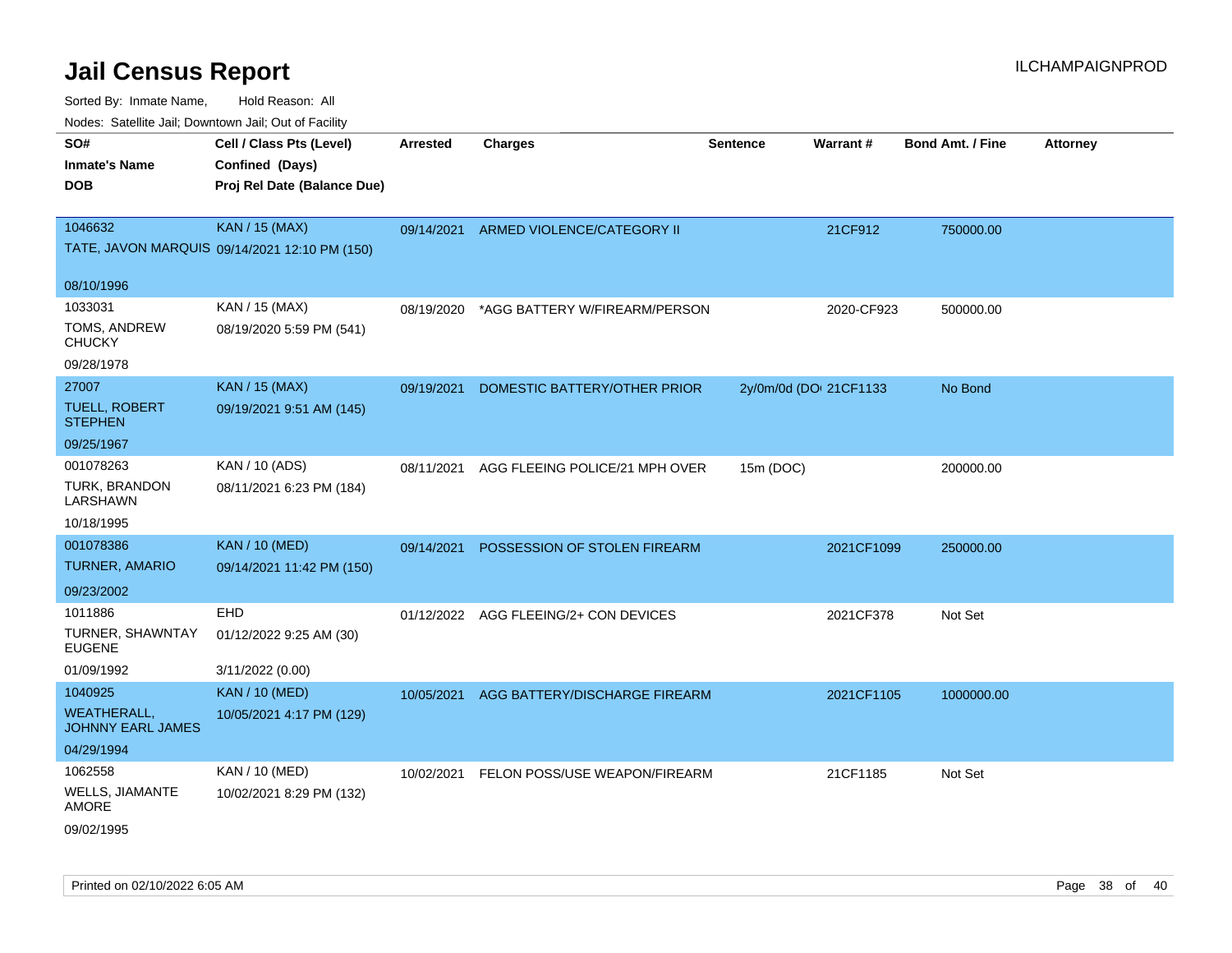| SO#                                       | Cell / Class Pts (Level)    | <b>Arrested</b> | <b>Charges</b>                     | <b>Sentence</b> | Warrant#      | <b>Bond Amt. / Fine</b> | <b>Attorney</b> |
|-------------------------------------------|-----------------------------|-----------------|------------------------------------|-----------------|---------------|-------------------------|-----------------|
| <b>Inmate's Name</b>                      | Confined (Days)             |                 |                                    |                 |               |                         |                 |
| <b>DOB</b>                                | Proj Rel Date (Balance Due) |                 |                                    |                 |               |                         |                 |
|                                           |                             |                 |                                    |                 |               |                         |                 |
| 1002033                                   | <b>KAN / 15 (MAX)</b>       | 09/08/2021      | DRIVING ON SUSPENDED LICENSE       |                 | 2019-TR-11944 | 5000.00                 |                 |
| <b>WEST, ANTONIO</b>                      | 09/08/2021 11:01 PM (156)   | 09/08/2021      | ARMED ROBBERY/ARMED W/FIREARM      |                 | 2020-CF-1406  | 500000.00               |                 |
| <b>DEONTA</b>                             |                             | 09/08/2021      | AGG UNLAWFUL USE OF WEAPON/VEH     |                 | 2021-CF-AWOW  | <b>Not Set</b>          |                 |
|                                           |                             | 09/08/2021      | <b>OBSTRCT JUSTICE/LEAVE STATE</b> |                 | 2021-CF-AWOW  | <b>Not Set</b>          |                 |
|                                           |                             | 09/08/2021      | ARMED VIOLENCE/CATEGORY I          |                 | 2021-CF-AWOW  | <b>Not Set</b>          |                 |
| 04/15/1992                                |                             |                 |                                    |                 |               |                         |                 |
| 1022068                                   | KAN / 15 (ADS)              | 10/10/2021      | FELON POSS/USE WEAPON/FIREARM      |                 | 21CF1212      | Not Set                 |                 |
| <b>WILKINS, MICHAEL</b><br>CARL           | 10/10/2021 5:07 AM (124)    |                 |                                    |                 |               |                         |                 |
| 07/10/1992                                |                             |                 |                                    |                 |               |                         |                 |
| 001077508                                 | <b>KAN / 15 (ADS)</b>       | 12/10/2020      | MURDER/STRONG PROB KILL/INJURE     | 55y (DOC)       | 2020CF1293    | No Bond                 |                 |
| <b>WILLIAMS, CALVIN</b><br><b>TIMOTHY</b> | 12/10/2020 8:55 PM (428)    |                 |                                    |                 |               |                         |                 |
| 10/23/2002                                |                             |                 |                                    |                 |               |                         |                 |
| 28328                                     | <b>EHD</b>                  |                 | 02/02/2022 AGG DUI/NO VALID DL     |                 | 2021CF19      | Not Set                 |                 |
| <b>WILLIAMS, DERRICK</b>                  | 02/02/2022 9:39 AM (9)      |                 |                                    |                 |               |                         |                 |
| 05/10/1965                                | 3/2/2022 (0.00)             |                 |                                    |                 |               |                         |                 |
| 539662                                    | <b>KAN / 10 (MED)</b>       | 08/14/2021      | <b>AGGRAVATED BATTERY</b>          |                 | 21CF979       | No Bond                 |                 |
| <b>WILLIAMS, JAVONTAE</b>                 | 08/14/2021 1:28 AM (181)    | 08/14/2021      | AGGRAVATED DOMESTIC BATTERY        |                 | 2020CF1098    | 25000.00                |                 |
| <b>DEMAR</b>                              |                             | 08/14/2021      | DOM BTRY/CONTACT/1-2 PRECONV       |                 | 2021CF770     | 250000.00               |                 |
| 07/28/1991                                |                             | 08/14/2021      | <b>CITY OV ARREST</b>              |                 | 2017OV893     | 1000.00                 |                 |
| 1037579                                   | KAN / 10 (MED)              | 08/17/2021      | FELON POSS/USE WEAPON/FIREARM      |                 | 2019CF73      | No Bond                 |                 |
| WILLIAMS, STEVEN<br>PATRICK, Second       | 08/17/2021 8:16 PM (178)    |                 |                                    |                 |               |                         |                 |
| 11/25/1994                                |                             |                 |                                    |                 |               |                         |                 |
| 545746                                    | <b>KAN / 15 (ADS)</b>       | 08/07/2021      | FELON POSS/USE WEAPON/FIREARM      |                 | 21CF949       | Not Set                 |                 |
| <b>WOODS, MICHAEL</b>                     | 08/07/2021 8:40 AM (188)    | 08/07/2021      | <b>BURGLARY</b>                    |                 | 2020CF597     | 50000.00                |                 |
| <b>LACKENDRICK</b>                        |                             |                 | 08/07/2021 WARRANT OUT OF COUNTY   |                 | 2020TR9119    | 5000.00                 |                 |
| 10/06/1996                                |                             |                 |                                    |                 |               |                         |                 |